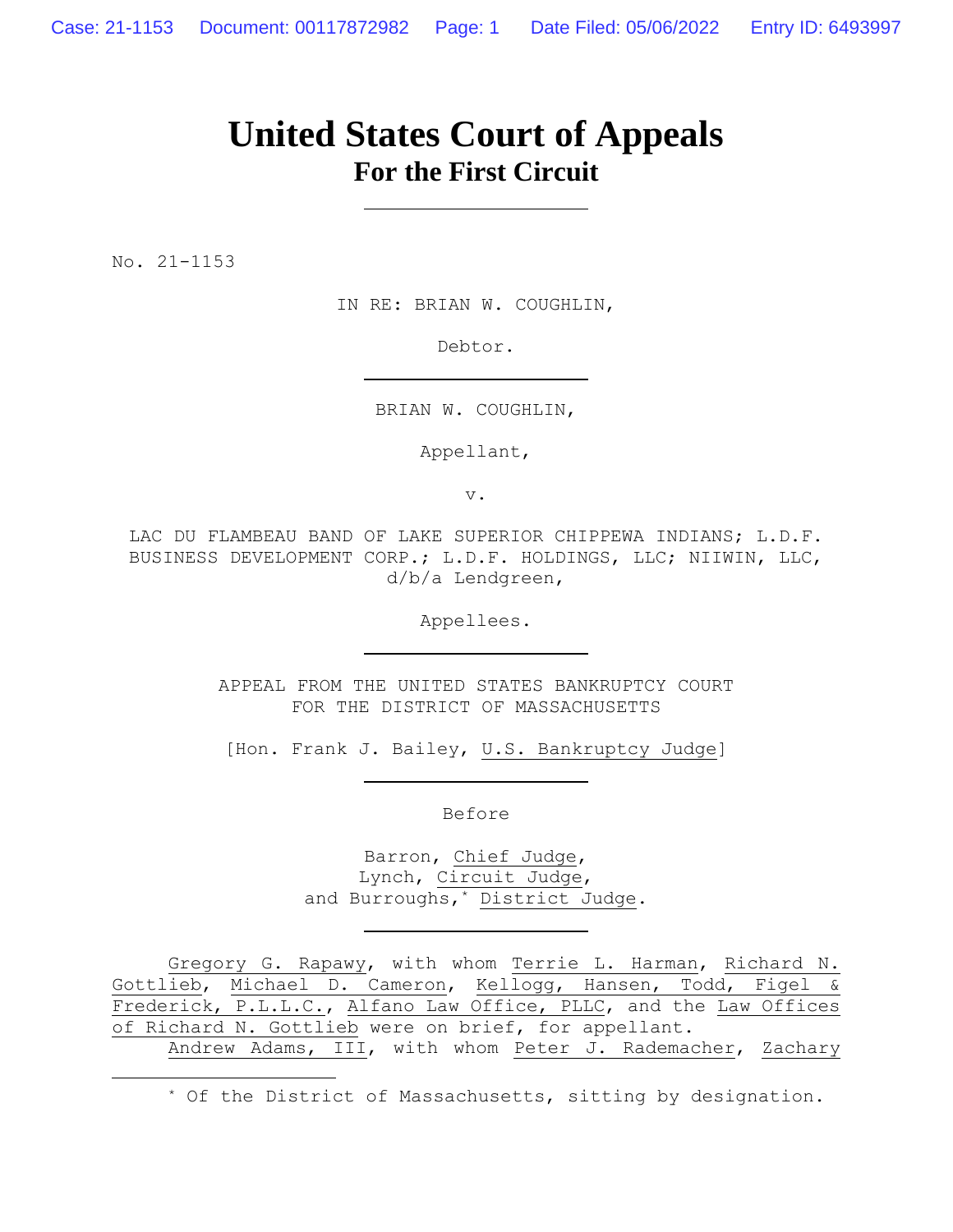R.G. Fairlie, Andrew W. Lester, Adrienne K. Walker, Hogen Adams PLLC, Spencer Fane LLP, and Locke Lord LLP were on brief, for appellees.

Seth Davis, Kaighn Smith, Jr., Amy K. Olfene, and Drummond Woodsum on brief for amici curiae professors of federal Indian law in support of appellees.

Patrick O. Daugherty, Laura E. Jones, and Van Ness Feldman LLP on brief for amicus curiae Native American Financial Services Ass'n in support of appellees.

May 6, 2022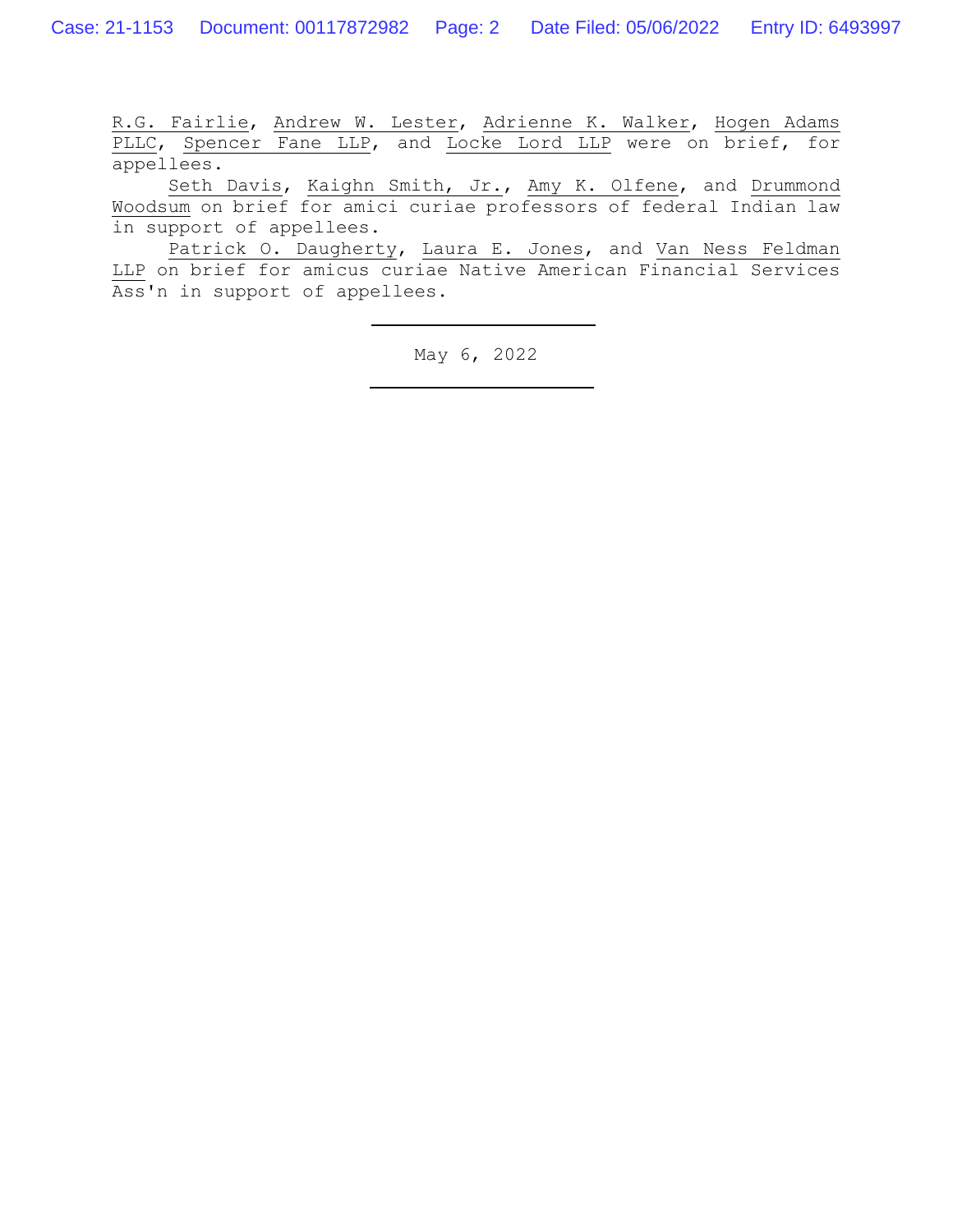**LYNCH**, **Circuit Judge**. This case presents an important question of first impression in our circuit: whether the Bankruptcy Code abrogates tribal sovereign immunity. Two of our sister circuits have already considered the question and reached opposite conclusions. Compare Krystal Energy Co. v. Navajo Nation, 357 F.3d 1055, 1061 (9th Cir. 2004) (holding that the Code abrogates immunity), with In re Greektown Holdings, LLC 917 F.3d 451, 460- 61 (6th Cir. 2019) (holding that the Code does not abrogate immunity), cert. dismissed sub nom. Buchwald Cap. Advisors LLC v. Sault Ste. Marie Tribe, 140 S. Ct. 2638 (2020). Like the Ninth Circuit, we hold that the Bankruptcy Code unequivocally strips tribes of their immunity.

Our decision permits debtor Brian W. Coughlin to enforce the Bankruptcy Code's automatic stay against one of his creditors, a subsidiary of the Lac Du Flambeau Band of Lake Superior Chippewa Indians ("Band"). As the bankruptcy court held otherwise, see In re Coughlin, 622 B.R. 491, 494 (Bankr. D. Mass. 2020), we reverse.

**I.**

In July 2019, Coughlin took out a \$1,100 payday loan from Lendgreen, a wholly owned subsidiary of the Band.<sup>1</sup> Later that

<sup>&</sup>lt;sup>1</sup> Lendgreen is a trade name of Niiwan, LLC. The Band is the sole owner of the L.D.F. Business Development Corporation. That entity is the sole member of LDF Holdings, LLC, which in turn is the sole member of Niiwan. All parties agree that Lendgreen is an arm of the Band, so it enjoys whatever immunity the Band does.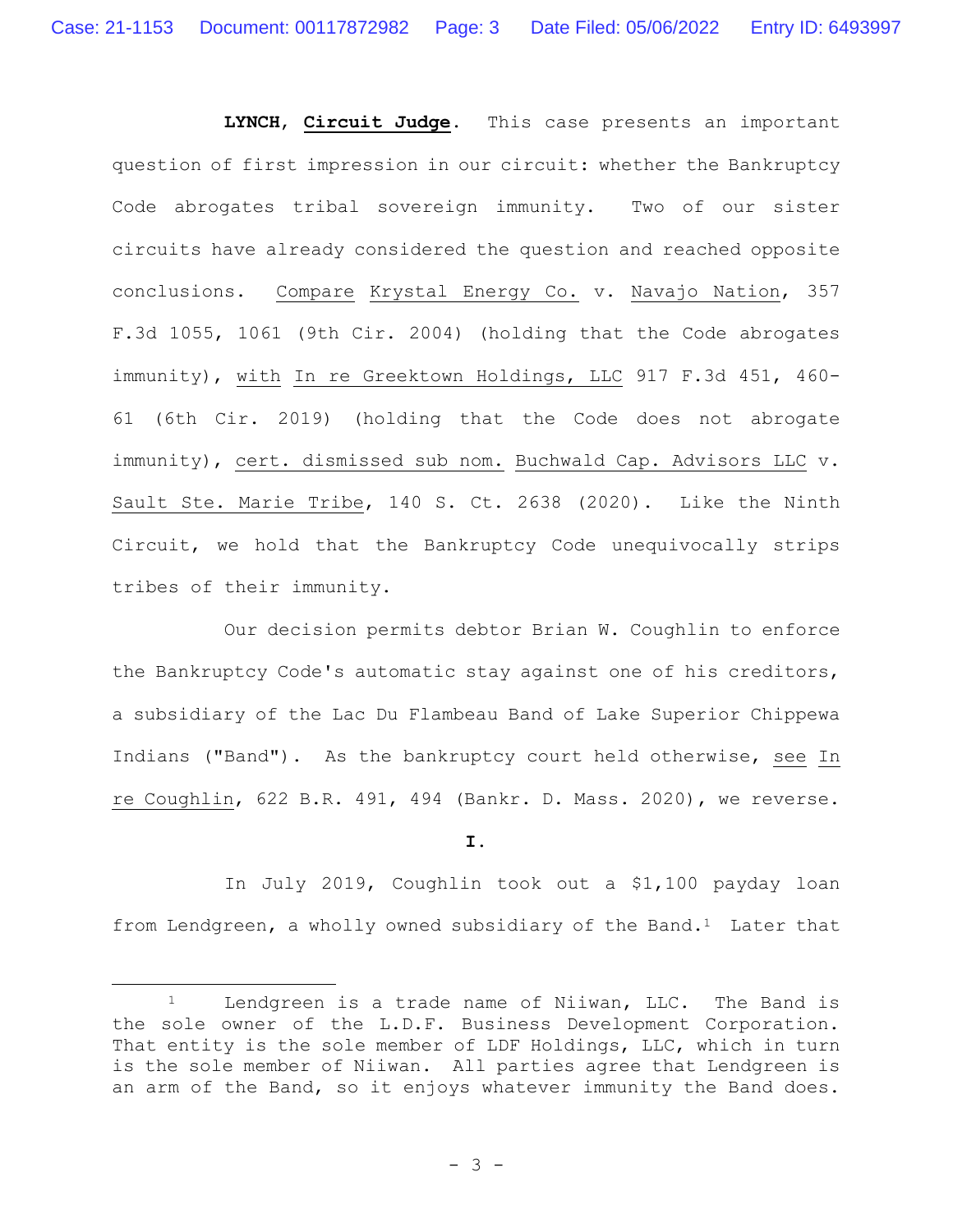year, he voluntarily filed a Chapter 13 bankruptcy petition in the District of Massachusetts. On the petition, he listed his debt to Lendgreen, which had grown to nearly \$1,600, as a nonpriority unsecured claim. He also listed Lendgreen on the petition's creditor matrix, and his attorney mailed Lendgreen a copy of the proposed Chapter 13 plan.

When Coughlin filed his petition, the Bankruptcy Code imposed an automatic stay enjoining "debt-collection efforts outside the umbrella of the bankruptcy case." Ritzen Grp., Inc. v. Jackson Masonry, LLC, 140 S. Ct. 582, 586 (2020) (citing 11 U.S.C. § 362(a)). Despite the automatic stay, Lendgreen repeatedly contacted Coughlin seeking repayment of his debt. Though Coughlin told Lendgreen representatives that he had filed for bankruptcy and provided his attorney's contact information, Lendgreen continued to call and email him directly. Two months after he filed the petition, Coughlin attempted suicide. He attributes that attempt to his belief that his "mental and financial agony would never end," and blamed his agony on Lendgreen's "regular and incessant telephone calls, emails and voicemails."

To stop Lendgreen's collection efforts, Coughlin moved to enforce the automatic stay against Lendgreen and its corporate

 $- 4 -$ 

See Ninigret Dev. Corp. v. Narragansett Indian Wetuomuck Hous. Auth., 207 F.3d 21, 29 (1st Cir. 2000).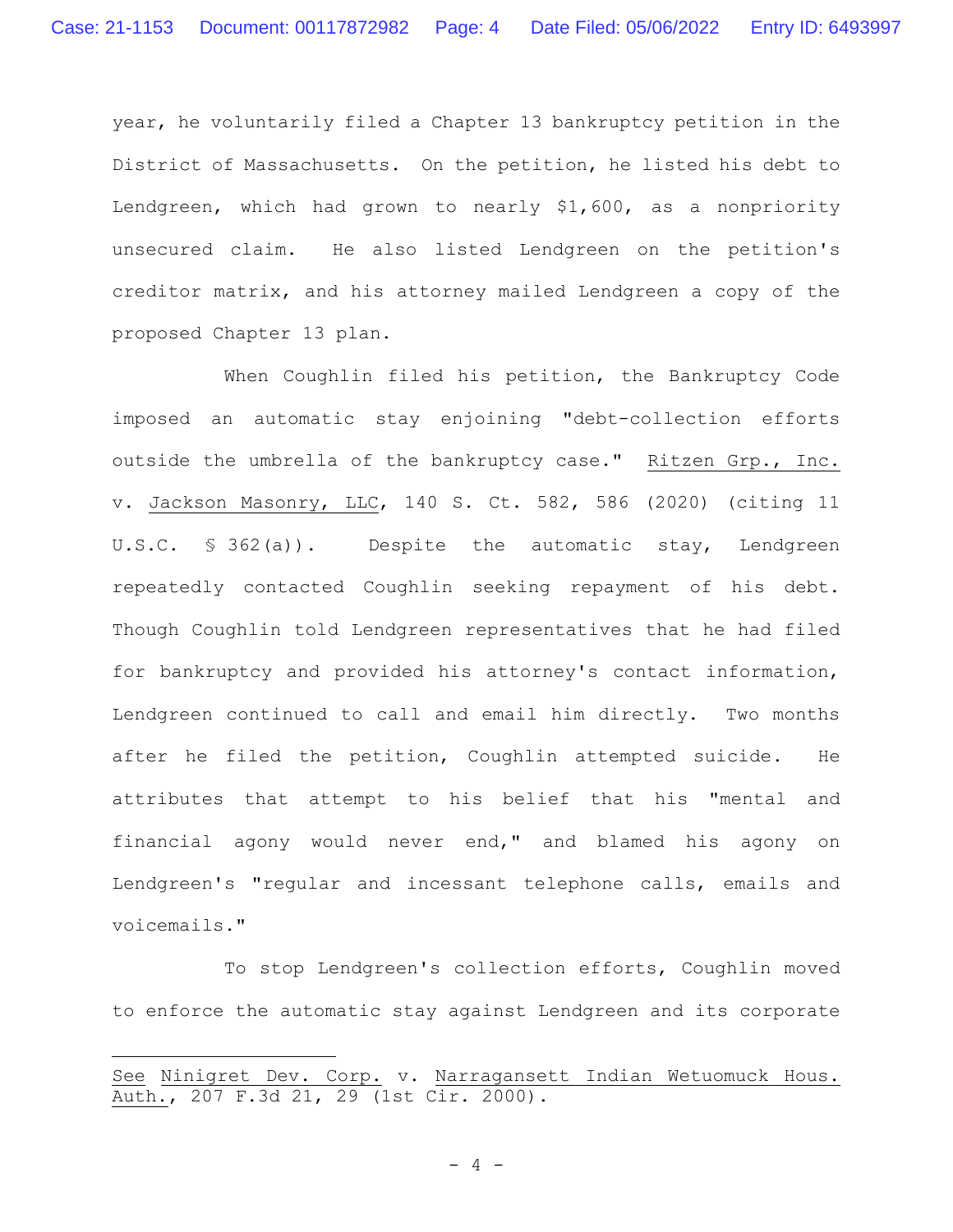parents, including the Band. He sought an order prohibiting further collection efforts as well as damages, attorney's fees, and expenses. In response, the Band and its affiliates asserted tribal sovereign immunity and moved to dismiss the enforcement proceeding. The bankruptcy court agreed with the Band and granted the motions to dismiss. See In re Coughlin, 622 B.R. at 494.

We permitted a direct appeal from that decision, see 28 U.S.C.  $\text{\$ }158\text{ (d)}$ , and now reverse.<sup>2</sup>

**II.**

We review de novo the Bankruptcy Court's determination of a pure question of law. In re IDC Clambakes, Inc., 727 F.3d 58, 63 (1st Cir. 2013).

**A.**

Congress may abrogate tribal sovereign immunity if it "'unequivocally' express[es] that purpose."3 Michigan v. Bay Mills

<sup>2</sup> We acknowledge and thank the following amici curiae for their submissions in support of the Band: the Native American Financial Services Association and Professors Seth Davis, Matthew L.M. Fletcher, Joseph William Singer, Angela R. Riley, Kristen A. Carpenter, Adam Crepelle, Gregory Ablavsky, Bethany Berger, Alexander T. Skibine, and Addie C. Rolnick.

 $3$  The same standard applies to states. See, e.g., Seminole Tribe of Fla. v. Florida, 517 U.S. 44, 55 (1996) ("In order to determine whether Congress has abrogated the States' sovereign immunity, we ask . . . whether Congress has 'unequivocally expresse[d] its intent to abrogate the immunity.'" (quoting Green v. Mansour, 474 U.S. 64, 68 (1985)) (alteration in original)).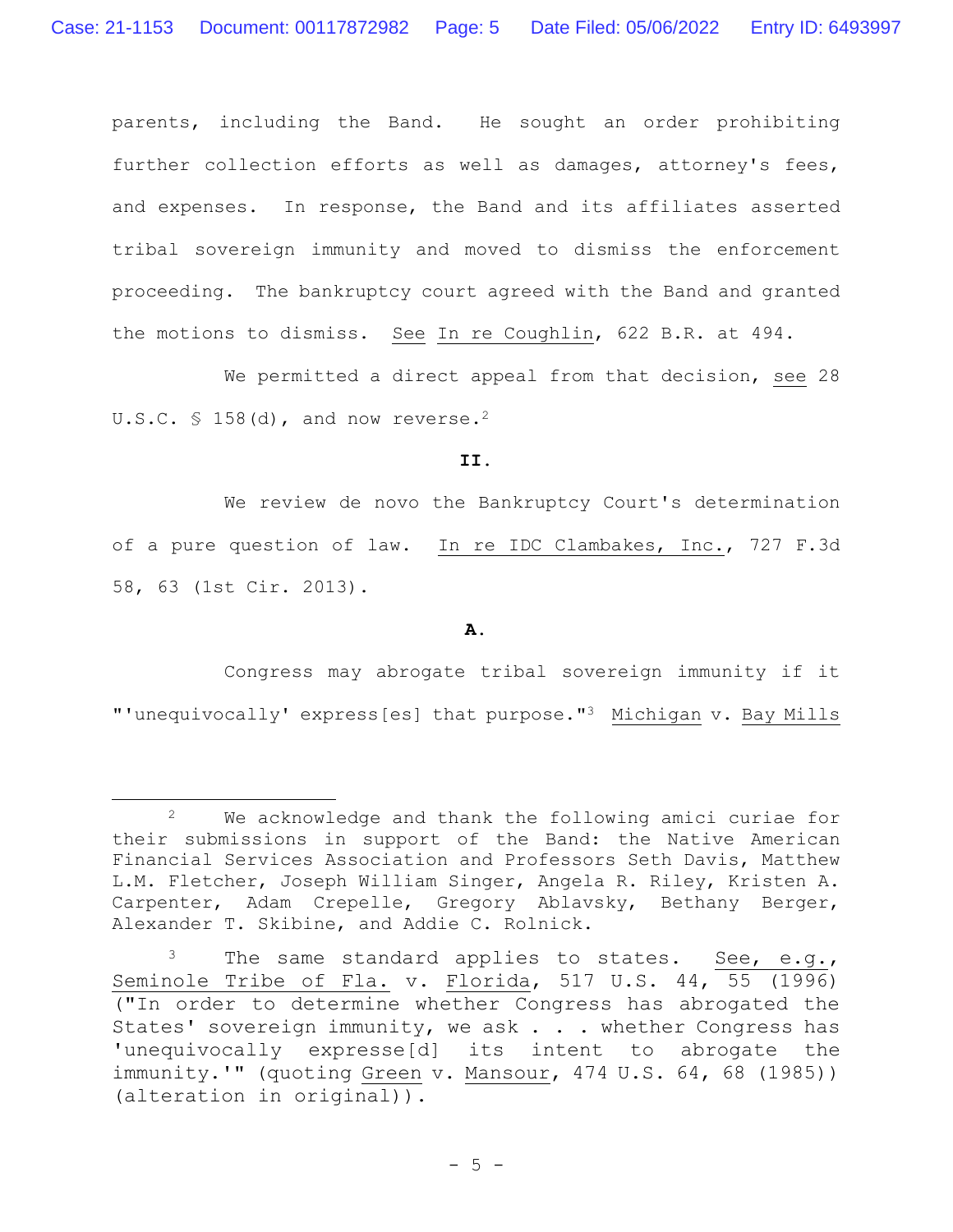Indian Cmty. 572 U.S. 782, 790 (2014) (quoting C & L Enters., Inc. v. Citizen Band Potawatomi Tribe of Okla., 532 U.S. 411, 418 (2001)). "That rule of construction reflects an enduring principle of Indian law: Although Congress has plenary authority over tribes, courts will not lightly assume that Congress in fact intends to undermine Indian self-government." Id.

To abrogate sovereign immunity "Congress need not state its intent in any particular way." FAA v. Cooper, 566 U.S. 284, 291 (2012). The Supreme Court has "never required that Congress use magic words" to make its intent to abrogate clear. Id. To the contrary, it has explained that the requirement of unequivocal abrogation "'is a tool for interpreting the law' and that it does not 'displac[e] the other traditional tools of statutory construction.'" Id. (quoting Richlin Sec. Serv. Co. v. Chertoff, 553 U.S. 571, 589 (2008)) (alteration in original); cf. Penobscot Nation v. Frey, 3 F.4th 484, 493, 503 (1st Cir. 2021) (en banc) (holding that the Indian canons play no role in interpreting an unambiguous statute), cert. denied No. 21-838, 2022 WL 1131375 (U.S. Apr. 18, 2022).

In determining whether the Bankruptcy Code unequivocally abrogates tribal sovereign immunity, we begin with the text. Section 106(a) of the Code provides that "[n]otwithstanding an assertion of sovereign immunity, sovereign immunity is abrogated as to a governmental unit to the extent set forth in this section

- 6 -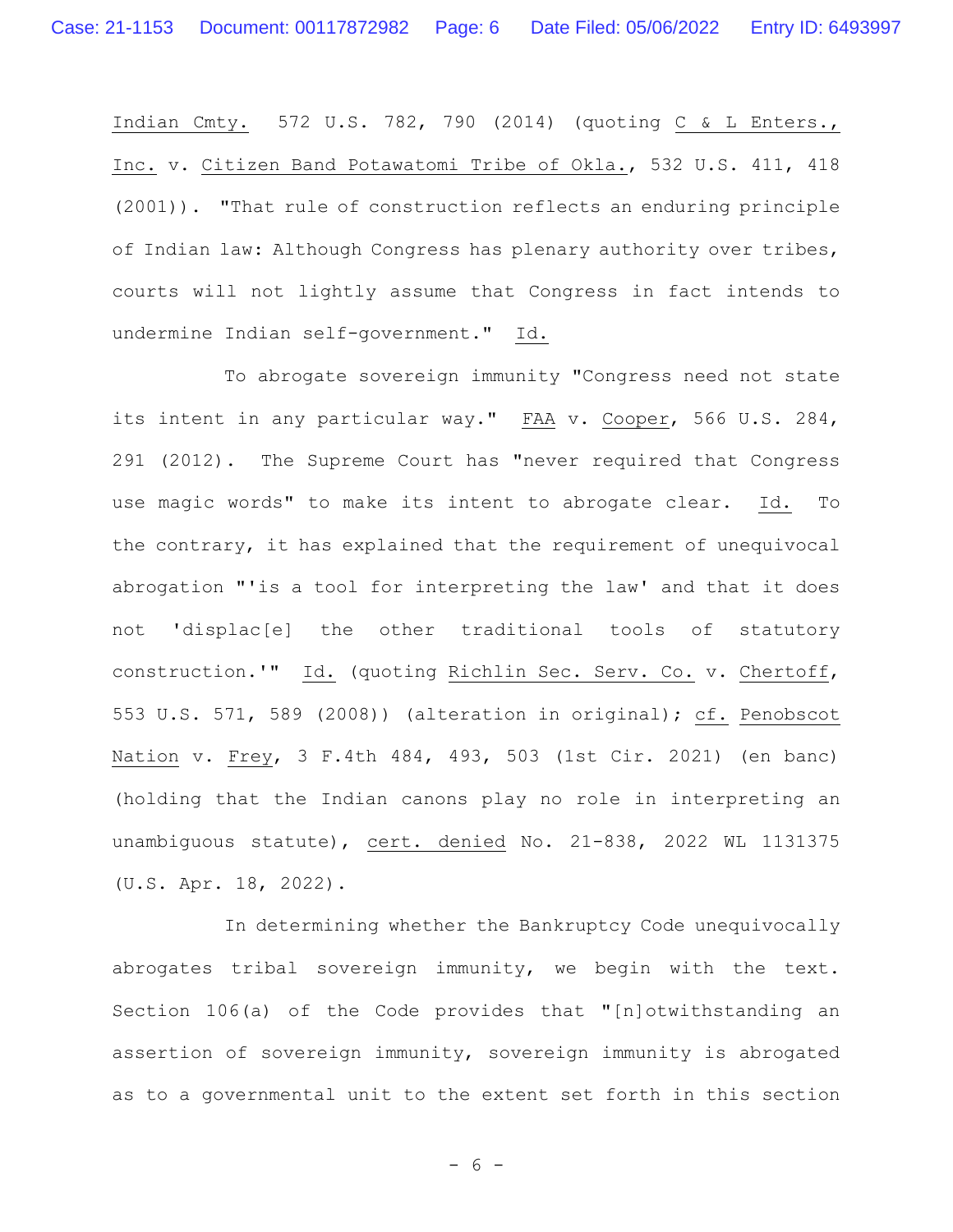with respect to" dozens of provisions of the Code, including the automatic stay. Congress enacted § 106 in 1994 to overrule two Supreme Court cases, which held that a prior version of the section was insufficiently clear to abrogate state and federal sovereign immunity. 140 Cong. Rec. 27693 (Oct. 4, 1994) (citing Hoffman v. Conn. Dep't of Income Maint., 492 U.S. 96 (1989) and United States v. Nordic Vill., Inc., 503 U.S. 30 (1992)). The provision's plain statement satisfies Congress' obligation to unequivocally express its intent to abrogate immunity for all governmental units.

We thus focus on whether Congress intended to abrogate tribal sovereign immunity when it used the phrase "governmental unit." Section 101(27) of the Code, enacted as part of the Bankruptcy Reform Act of 1978, defines "governmental unit" capaciously as:

> United States; State; Commonwealth; District; Territory; municipality; foreign state; department, agency, or instrumentality of the United States (but not a United States trustee while serving as a trustee in a case under this title), a State, a Commonwealth, a District, a Territory, a municipality, or a foreign state; or other foreign or domestic government.

11 U.S.C. § 101(27). That enumerated list covers essentially all forms of government. See Krystal Energy, 357 F.3d at 1057 ("[L]ogically, there is no other form of government outside the foreign/domestic dichotomy . . . ."). The issue is then whether a tribe is a domestic government.

- 7 -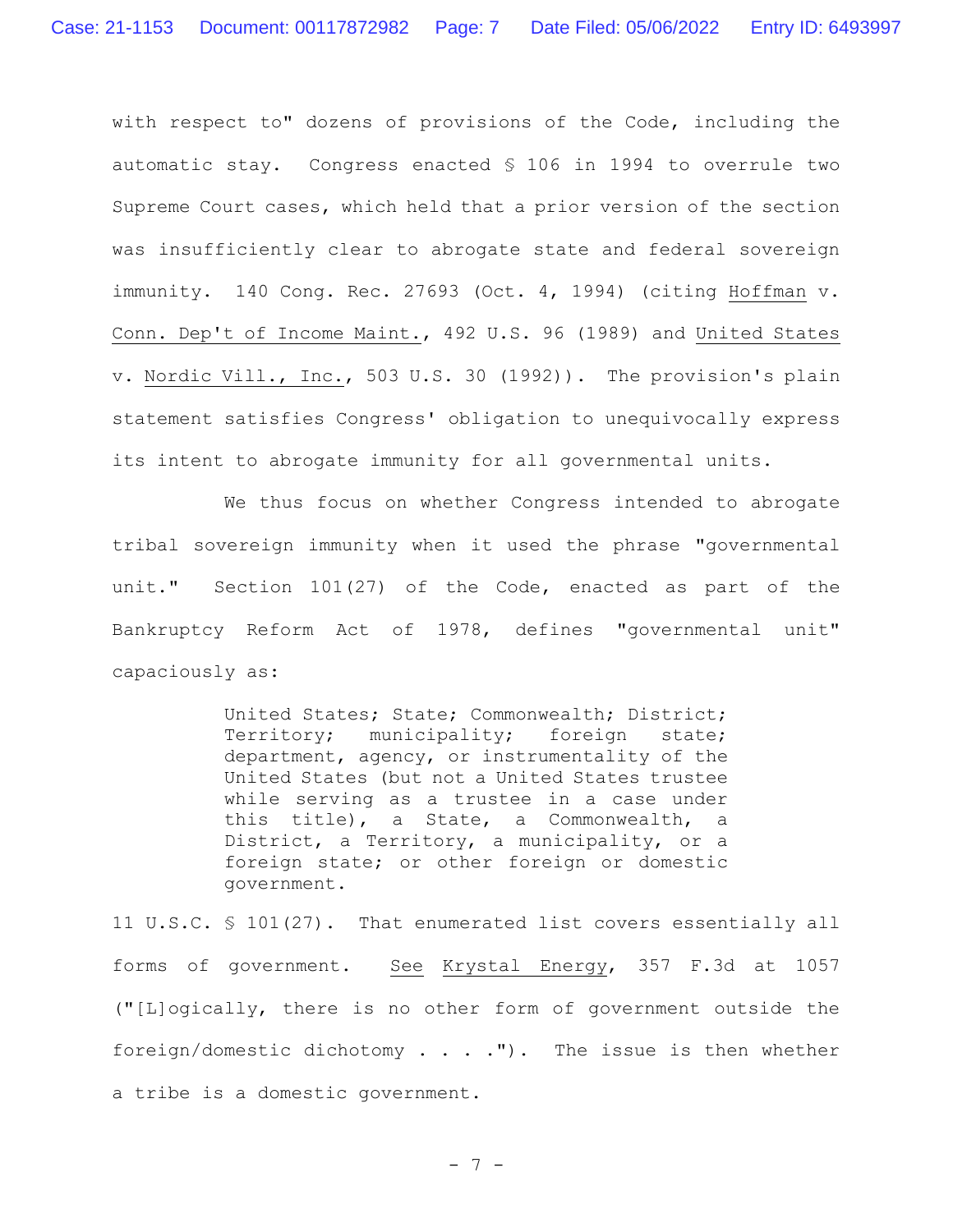First, there is no real disagreement that a tribe is a government. Tribes are not specifically excluded and fall within the plain meaning of the term governments. Tribes are governments because they act as the "governing authorit[ies]" of their members. Government, Webster's Third New International Dictionary 982 (1961); accord government, The Random House Dictionary of the English Language 826 (2d ed. 1987) ("[T]he governing body of people in a state, community, etc.; administration."). While tribes have limited authority over non-members, they exercise sovereignty over their members and territories. See Atkinson Trading Co. v. Shirley, 532 U.S. 645, 650–51 (2001). As examples, "Indian tribes retain their inherent power to determine tribal membership, to regulate domestic relations among members, and to prescribe rules of inheritance for members," Montana v. United States, 450 U.S. 544, 564 (1981); see, e.g., Constitution and Bylaws of the Lac Du Flambeau Band of Lake Superior Chippewa Indians of Wisc., art. VI, https://www.ldftribe.com/uploads/files/Court-Ordinances/ CONSTITUTION%20AND%20BYLAWS.pdf, and also largely retain the authority to prosecute members for offenses committed in their territories, 18 U.S.C. § 1152; see Negonsott v. Samuels, 507 U.S. 99, 102-03 (1993). Indeed, the very purpose of tribal sovereign immunity is to protect "Indian self-government." Bay Mills, 572 U.S. at 790.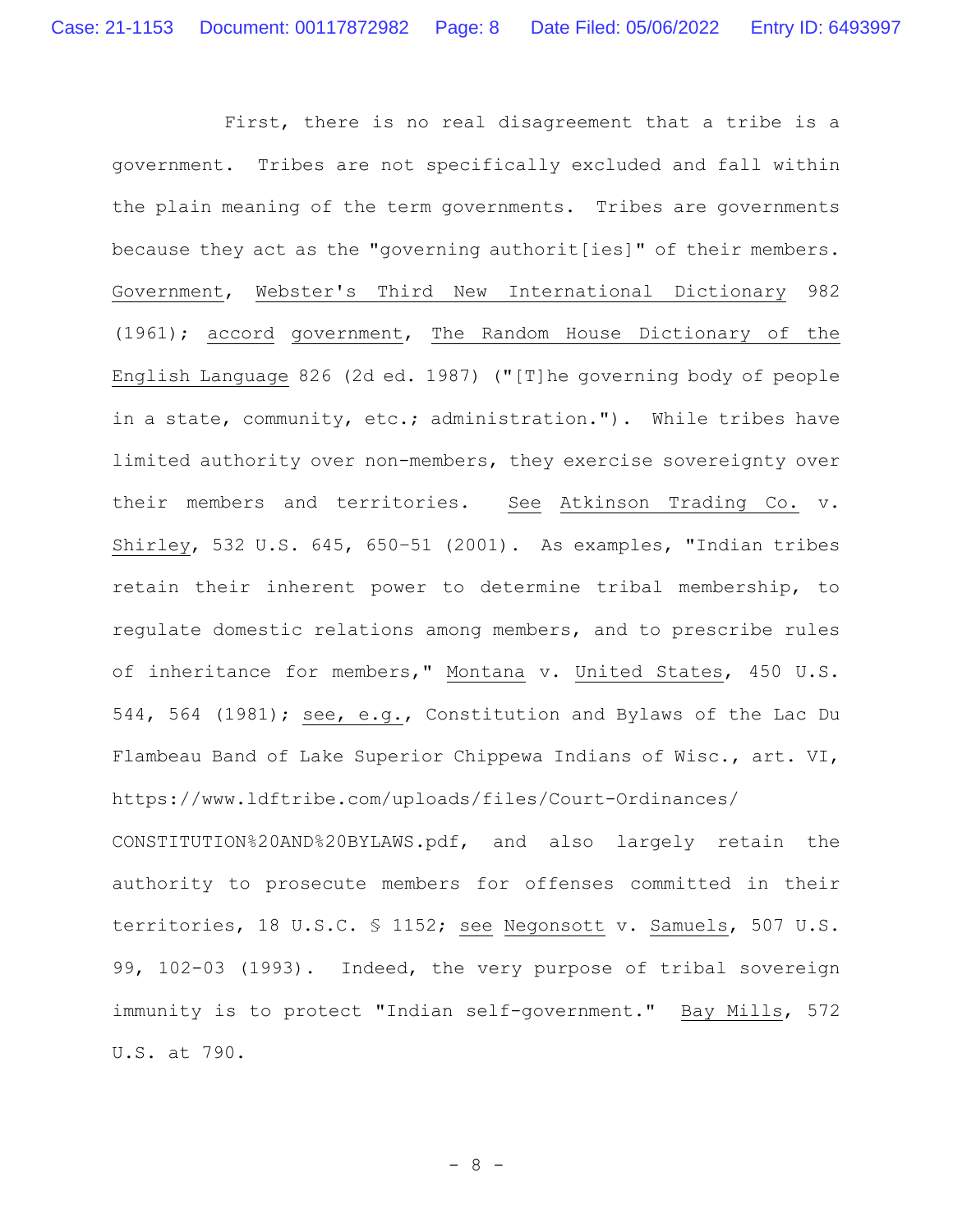Second, it is also clear that tribes are domestic, rather than foreign, because they "belong[] or occur[] within the sphere of authority or control or the . . . boundaries of" the United States. Domestic, Webster's Third, supra, at 671.4 Thus, a tribe is a domestic government and therefore a government unit.

This conclusion is drawn from the text. It is also supported by historical context. When Congress abrogated immunity in 1994, it did so against the preexisting backdrop of § 101(27). Indeed, at least one published bankruptcy opinion shows an understanding even before 1978 that tribes could function as and claim the benefits of governments. See In re Bohm's Inc., 5 Bankr. Ct. Dec. 259, 259 (Bankr. D. Ariz. 1979) (prohibiting discharge of and prioritizing fees owed to tribe under pre-1978 bankruptcy law). As Coughlin argues, Congress was aware of the existing definition of "governmental unit" when it incorporated it into § 106. The Band wants to ignore that point. But the Code was clear in 1994 that tribes were governmental units. As a result, the Band's focus on § 106 as though it were freestanding is simply misplaced.

<sup>4</sup> The dissent implies that we have cherry-picked that definition. Not so. See, e.g., domestic, The Random House Dictionary of the English Language 581 (2d ed. 1987) ("[O]f or pertaining to one's own or a particular country as apart from other countries . . . ."); domestic, The American Heritage Dictionary 416 (2d college ed. 1982) ("Of or pertaining to a country's internal affairs."); domestic, Webster's New Collegiate Dictionary 338 (1975) ("[O]f, relating to, or carried on within one and esp. one's own country[.]").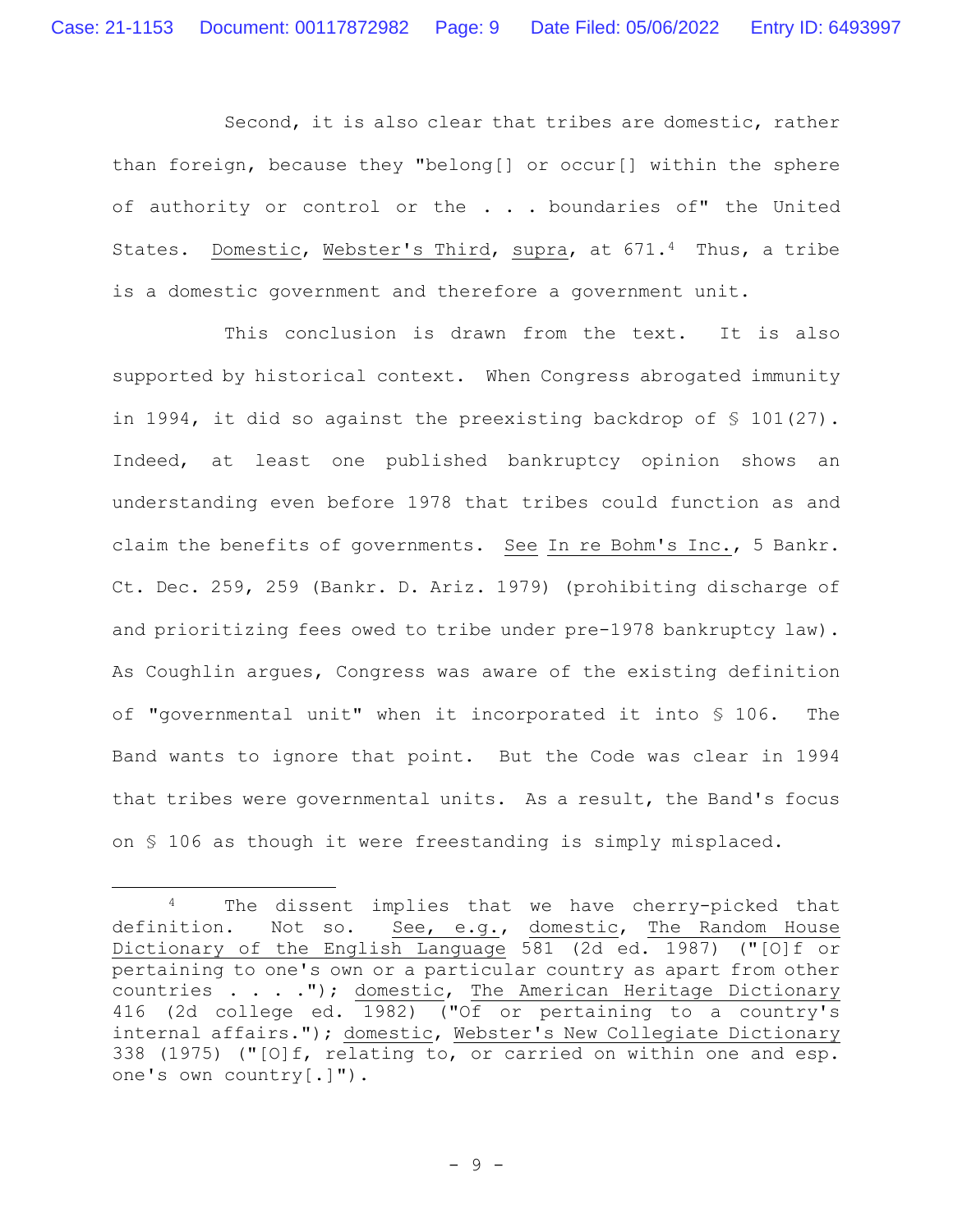Were that not enough, Congress was also well aware when it enacted § 101(27) in 1978 and § 106 in 1994 that Indian tribes were legally "domestic dependent nations." All three branches of government have long used the phrase. Chief Justice Marshall coined it in 1831.<sup>5</sup> Cherokee Nation v. Georgia, 30 U.S. 1, 17 (1831). Since at least 1853, the Executive Branch too has adopted the phrase.6 See Conts. of the Potawatomie Indians, 6 Op. Att'y Gen. 49, 54 (1853). Members of Congress have used the phrase as well since at least 1882, see 13 Cong. Rec. S2804, S2806 (Apr. 12, 1882) (statement of Sen. Garland), including Members of Congress referring to "domestic dependent nations" on the floor during the sessions when Congress enacted the relevant provisions of the Code, 139 Cong. Rec. 26542 (Oct. 28, 1993) (statement of Rep. Thomas); 124 Cong. Rec. 8380 (Apr. 3, 1978) (statement of Sen. Hatch). Indeed, Senator Hatch, who discussed Cherokee Nation in depth on

<sup>&</sup>lt;sup>5</sup> The Supreme Court has repeated that formulation many times. See Okla. Tax Comm'n v. Citizen Band Potawatomi Indian Tribe of Okla., 498 U.S. 505, 509 (1991); Duro v. Reina, 495 U.S. 676, 699 (1990) (Brennan, J., dissenting); Brendale v. Confederated Tribes & Bands of Yakima Indian Nation, 492 U.S. 408, 451 (1989); Merrion v. Jicarilla Apache Tribe, 455 U.S. 130, 169 n.18 (1982) (Stevens, J., dissenting); Baker v. Carr, 369 U.S. 186, 215 (1962); Roff v. Burney, 168 U.S. 218, 221 (1897).

<sup>&</sup>lt;sup>6</sup> The phrase appears in opinions and adjudications across the Executive Branch. See, e.g., Bay Bancorporation Green Bay, Wisconsin, 1995 WL 356948, at \*1 (F.R.B. June 14, 1995); Appeal of Devil's Lake Sioux Tribe, 94 Interior Dec. 101, 118 (IBIA 1987); Powers of Indian Tribes, 55 Interior Dec. 14, 47 (1934); Timber on Indian Lands, 19 Op. Att'y Gen. 232, 233 (1889).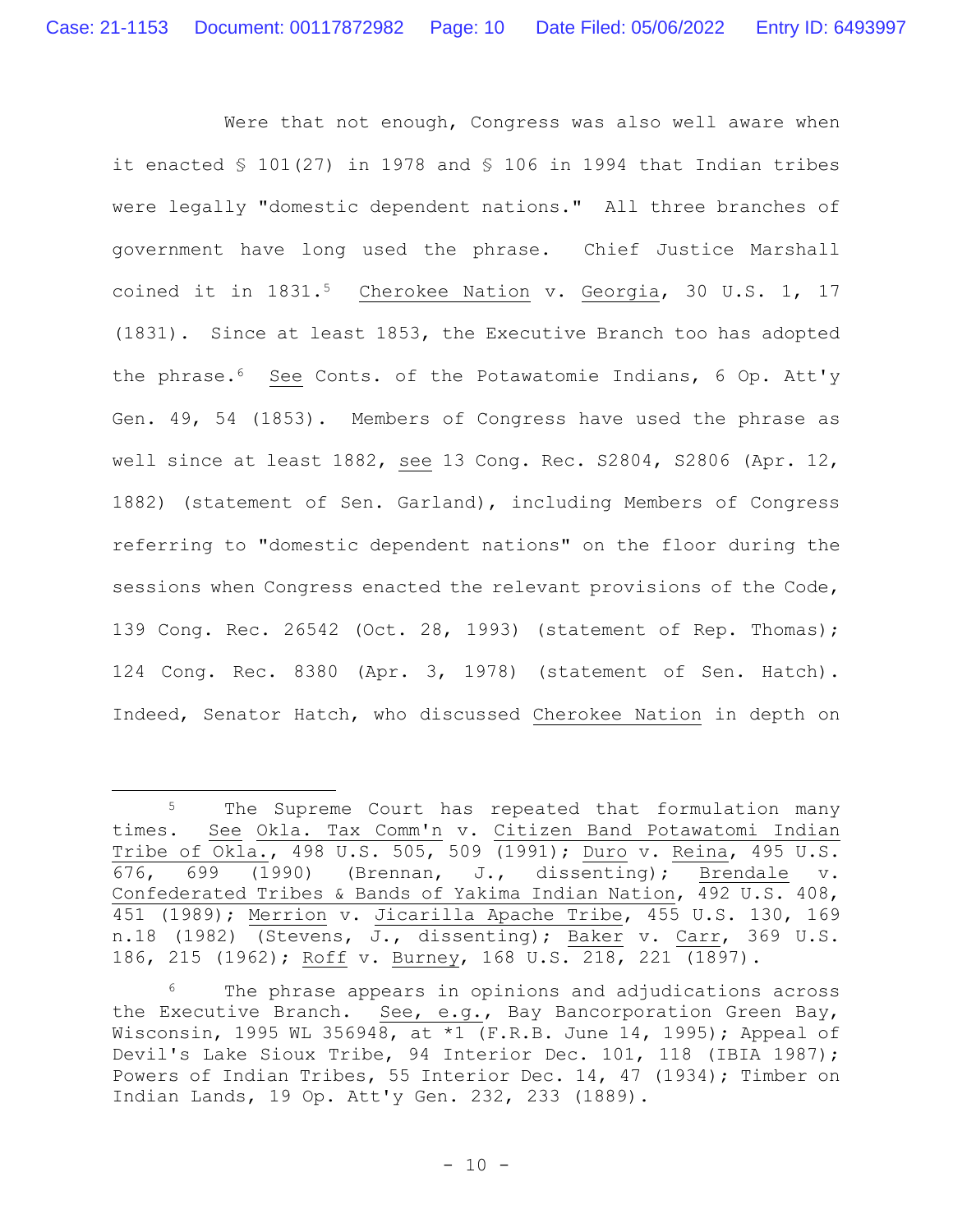the floor in 1978 and knew that "[t]he peculiar status of Indian tribes was defined by Chief Justice Marshall . . . as that of 'domestic dependent nations, '" 124 Cong. Rec. 8380, was the ranking member of the Judiciary Committee when it marked up the 1994 amendments to the Code. In light of this consistent use across government, we have no doubt that Congress understood tribes to be domestic dependent nations.

As domestic dependent nations are a form of domestic government, it follows that Congress understood tribes to be domestic governments. The phrases are functionally equivalent. In both phrases, "domestic" means the same thing: occurring within the boundaries of the United States. Compare Cherokee Nation, 30 U.S. at 17 ("The Indian territory is admitted to compose a part of the United States.") with domestic, Webster's Third, supra, at 671. Nation, in the sense Chief Justice Marshall used it in Cherokee Nation, refers to a government.<sup>7</sup> Dependent simply refers to a subset of nations or governments. Id. at 17; see United States v. Cooley, 141 S. Ct. 1638, 1643 (2021). Taken together,

<sup>7</sup> Cherokee Nation discusses tribes as dependent nations to discuss the extent of their sovereign powers and to contrast their limited sovereignty with the full sovereignty of full nationstates. See 30 U.S. at 16-17. The salient characteristic is the power to make and apply laws. See sovereignty, II Bouiver's Law Dictionary 406-407 (Lawbook Exch. 2012) (1839); see also sovereign power, T.W. Williams, A Compendious and Comprehensive Law Dictionary (Lawbook Exch. 2006) (1816).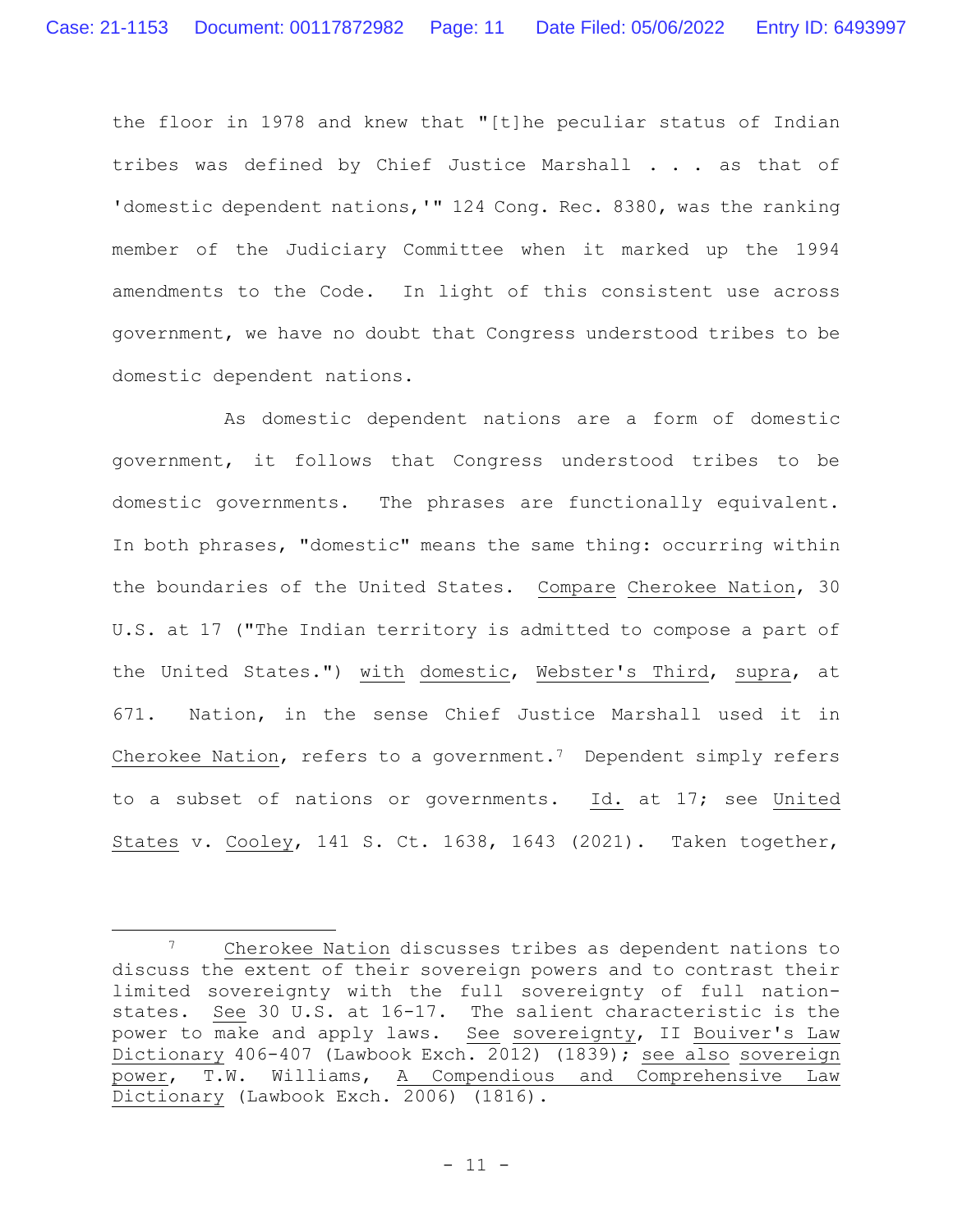then, the phrase "domestic dependent nation" refers to a form of domestic government.

Thus, when Congress enacted §§ 101(27) and 106, it understood tribes to be domestic governments, and when it abrogated the sovereign immunity of domestic governments in § 106, it unmistakably abrogated the sovereign immunity of tribes.

Finally, we draw additional support from the Bankruptcy Code's structure. Congress did not just strip immunity. It also granted benefits. Because we must presume that Congress uses a defined phrase consistently in the same statute, see Azar v. Allina Health Servs., 139 S. Ct. 1804, 1812 (2019), the definition of governmental unit applies across the Code. As a result, tribes also enjoy the special benefits afforded to governmental units under the Code, such as priority for certain unsecured claims, see 11 U.S.C § 507(a)(8), and certain exceptions to discharge, see id. § 523(a). Many of those benefits enable governmental units, including tribes, to collect tax revenue. See, e.g., id. §§ 362(b) (excepting tax audits and liens from the automatic stay), 507(a)(8) (giving priority to certain tax claims), 523(a) (prohibiting discharge of fines and taxes), 1305 (allowing post-petition tax claims). Thus, in practice, tribes benefit from their status as governmental units. Moreover, tribal self-determination -- the animating force behind modern federal Indian policy -- benefits when tribes can collect taxes. These practical and policy

- 12 -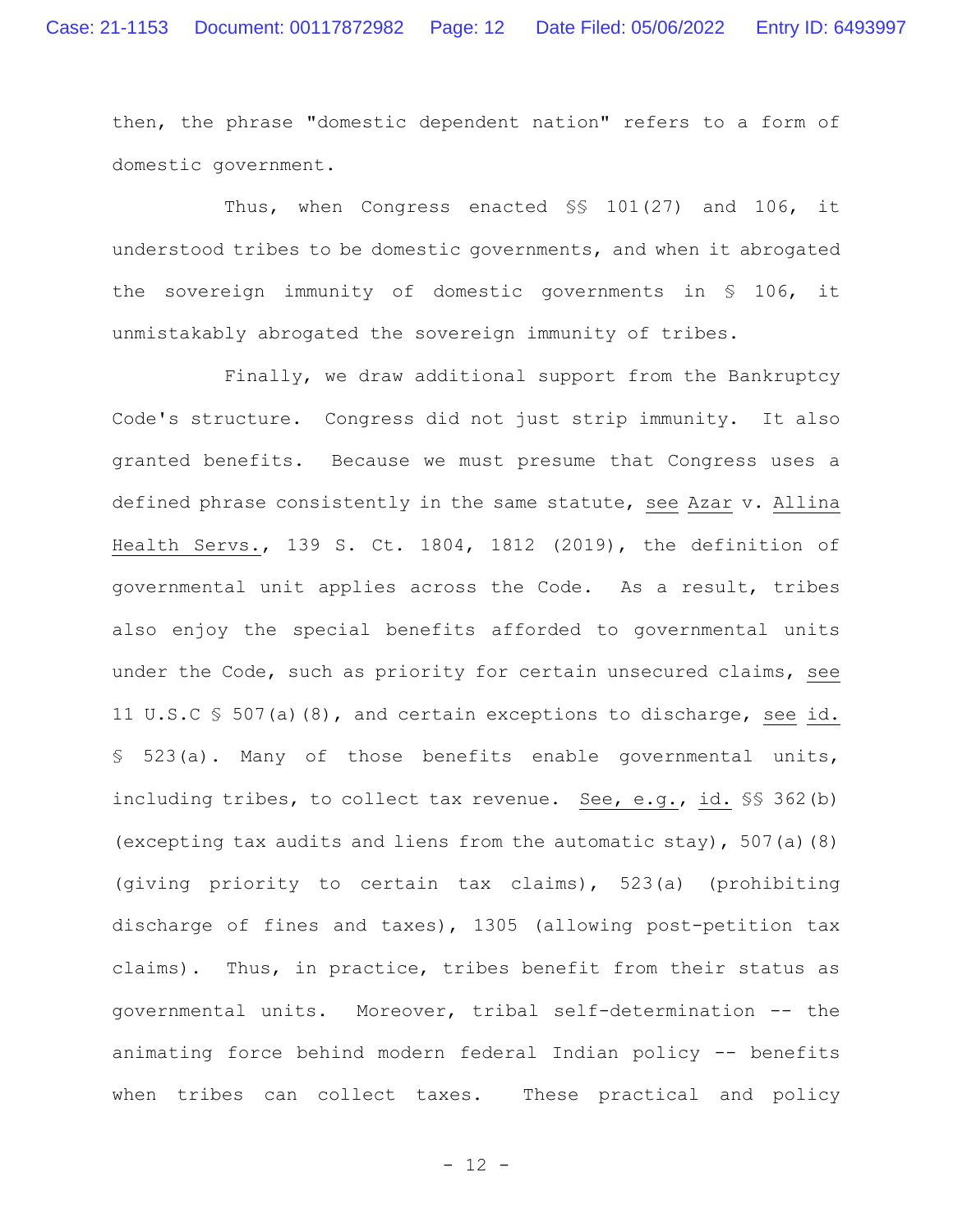considerations bolster our conclusion that tribes are governmental units and thus that the Code abrogates tribal sovereign immunity.

# **III.**

The Band and our dissenting colleague offer many arguments for immunity. None persuade us.

### **A.**

The Band contends that Congress cannot abrogate tribal sovereign immunity unless it expressly discusses tribes somewhere in the statute. But controlling Supreme Court precedent forecloses that argument. See Cooper, 566 U.S. at 291. The Band purports to contravene the text by reliance on silence in the legislative history. And it also tries to rely on canons of construction that we use only to resolve ambiguity. Those arguments, however, falter in the face of the Bankruptcy Code's clear text. See Penobscot Nation, 3 F.4th at 493, 503.

The Band primarily argues that the Bankruptcy Code cannot abrogate tribal sovereign immunity because it never uses the word "tribe." It points to Greektown, in which the Sixth Circuit held that the Bankruptcy Code did not abrogate tribal sovereign immunity because it "lack[s] the requisite clarity of intent."8 917 F.3d at 461. To reach that conclusion, Greektown

The Band also cites Meyers v. Oneida Tribe of Indians of Wisconsin, 836 F.3d 818 (7th Cir. 2016) and In re Whitaker, 474 B.R. 687 (B.A.P. 8th Cir. 2012). Greektown largely adopted the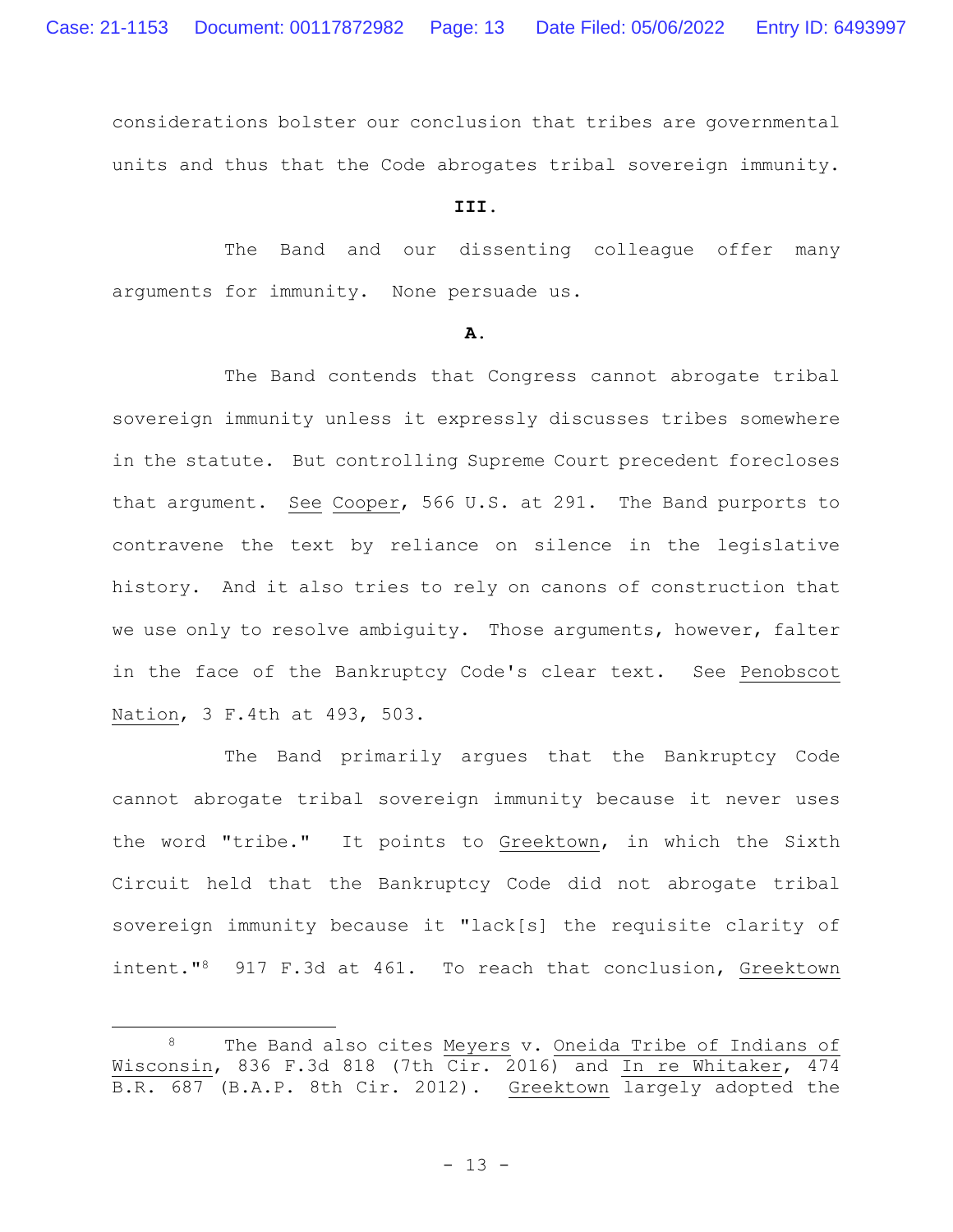explained that "[e]stablishing that Indian tribes are domestic governments does not lead to the conclusion that Congress unequivocally meant to include them when it employed the phrase 'other foreign or domestic government.'" Id. at 460 (emphasis in original). That contention cannot be correct. Congress must abrogate immunity explicitly. It has done so here, as expressly eliminating immunity as to governmental units, which, as we have explained, include tribes.

The Band's argument boils down to a magic-words requirement. See Greektown, 917 F.3d at 460 ("[T]here is not one example in all of history where the Supreme Court has found that Congress intended to abrogate tribal sovereign immunity without expressly mentioning Indian tribes somewhere in the statute." (quoting Meyers, 836 F.3d at 824) (emphasis in original)). And Cooper forbids us from adopting a magic-words test. See 566 U.S. at 291. In making that argument, the Band advocates an even more extreme position than the one the Sixth Circuit adopted in Greektown.9 That Congress took a belt-and-suspenders approach in

<sup>9</sup> The Sixth Circuit suggested that Congress could avoid using

Seventh Circuit's reasoning in Meyers. See 917 F.3d at 458-61. We note that Meyers dealt with a different statute, the Fair and Accurate Credit Transaction Act. But to the extent that the same logic applies to both statutes, we reject Meyers for the same reasons we reject Greektown. We also reject Whitaker, which expressly requires "magic words" to abrogate tribal sovereign immunity. See 474 B.R. at 695. As we explain, Cooper forbids such a rule. See 566 U.S. at 291.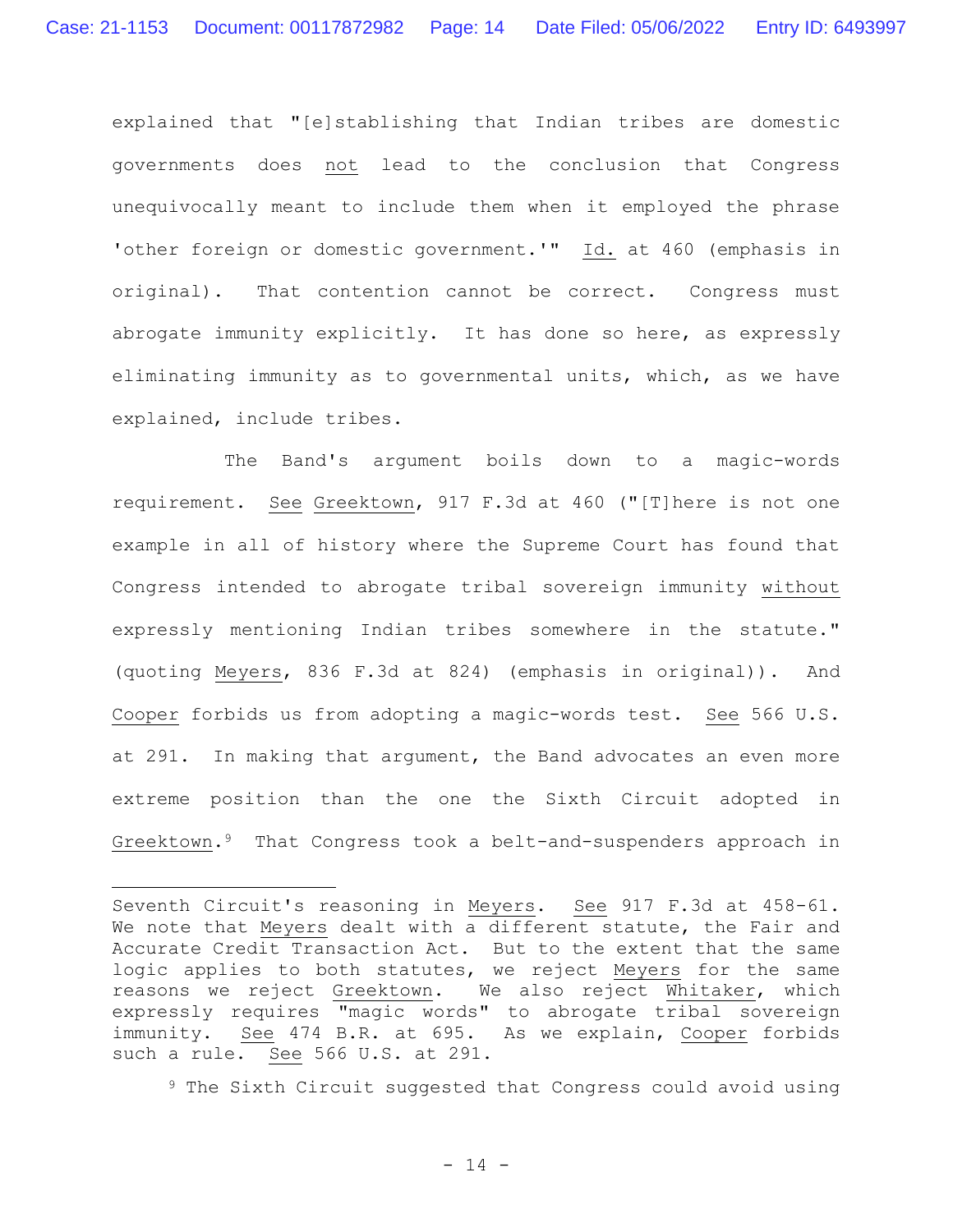drafting an unmistakably broad provision does not somehow narrow the text or obscure Congress' intent. See Facebook, Inc. v. Duguid, 141 S. Ct. 1163, 1172 n.7 (2021); see generally E. Leib & J. Brudney, The Belt-and-Suspenders Canon, 105 Iowa L. Rev. 735 (2020).

The Band next argues from the lack of a specific discussion of tribes in the legislative history. Cooper again supplies the response. "Legislative history cannot supply a waiver that is not clearly evident from the language of the statute." 566 U.S. at 290 (citing Lane v. Peña, 518 U.S. 187, 192 (1996)). The inverse is also true: legislative history cannot introduce ambiguity into a clear statute. Penobscot Nation, 3 F.4th at 491 (citing Carcieri v. Salazar, 555 U.S. 379, 392 (2009)). That maxim is never truer than when the legislative history is silent. See Encino Motorcars, LLC v. Navarro, 138 S. Ct. 1134, 1143 (2018) ("Silence in the legislative history, no matter how clanging, cannot defeat the better reading of the text and statutory context." (quotation marks omitted) (quoting Sedima, S.P.R.L. v.

the word tribe if it said that "'sovereign immunity is abrogated as to all parties who could otherwise claim sovereign immunity.'" Greektown, 917 F.3d at 461 n.10 (quoting Krystal Energy, 357 F.3d at 1058). But its explanation goes astray because Congress essentially adopted that formulation in the Bankruptcy Code. See Krystal Energy, 357 F.3d at 1057 ("[L]ogically, there is no other form of government outside the foreign/domestic dichotomy . . . .").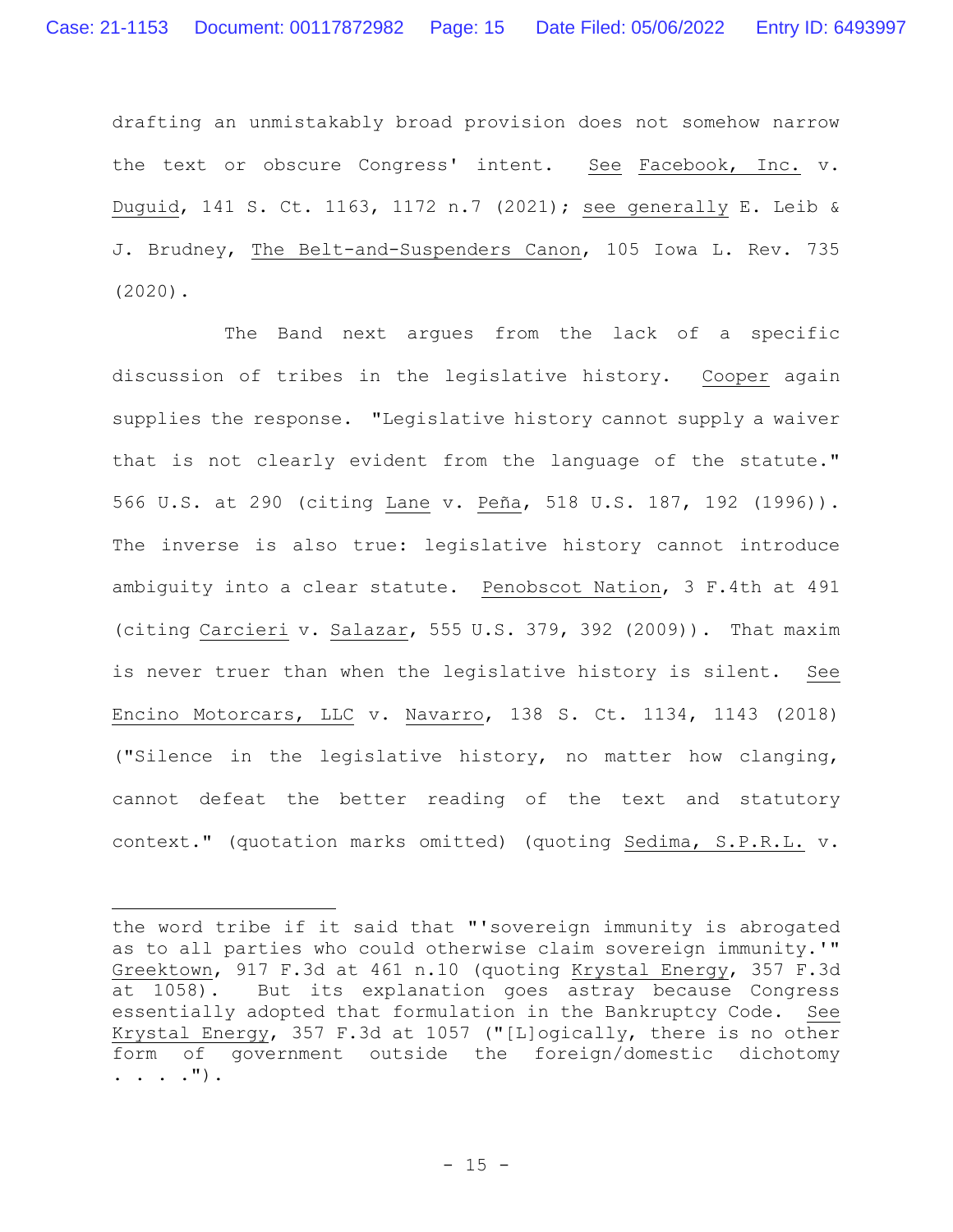Imrex Co., 473 U.S. 479, 495 n.13 (1985))). Nor would we necessarily expect a discussion of tribes when they so clearly fit within the text of the statute, as we have discussed. The lack of discussion of tribes in the legislative history cannot introduce ambiguity into an unambiguous statute.<sup>10</sup>

The Band then turns to canons of construction which, because they apply only to ambiguous statues, offer it no support. Without ambiguity, the Indian canons of construction play no role in our analysis. Penobscot Nation, 3 F.4th at 493, 503. Nor does the ejusdem generis canon support the Band's position.<sup>11</sup> True, we draw the meaning of "other foreign or domestic government" from the preceding enumeration of governments. See Epic Sys. Corp. v. Lewis, 138 S. Ct. 1612, 1625 (2018). True as well, the relevant category is governments like the federal government, states, territories, municipalities, and foreign states and instrumentalities of the federal government, states, territories, municipalities, and foreign states. Neither of those points,

<sup>&</sup>lt;sup>10</sup> The dissent also notes that the legislative history is silent about tribes. But as the dissent admits, in determining whether Congress has abrogated sovereign immunity, we must look only to the language of the statute and not to legislative history. Dissenting Op. at 54 (citing Hoffman, 492 U.S. at 96); see also Hoffman, 492 U.S. at 104.

<sup>11</sup> The Band references both ejusdem generis and noscitur a sociis. Because "other foreign or domestic government" is a catchall phrase following a specific list, ejusdem generis is the relevant canon. See A. Scalia & B. Garner, Reading Law: The Interpretation of Legal Texts 195-199, 205 (2012).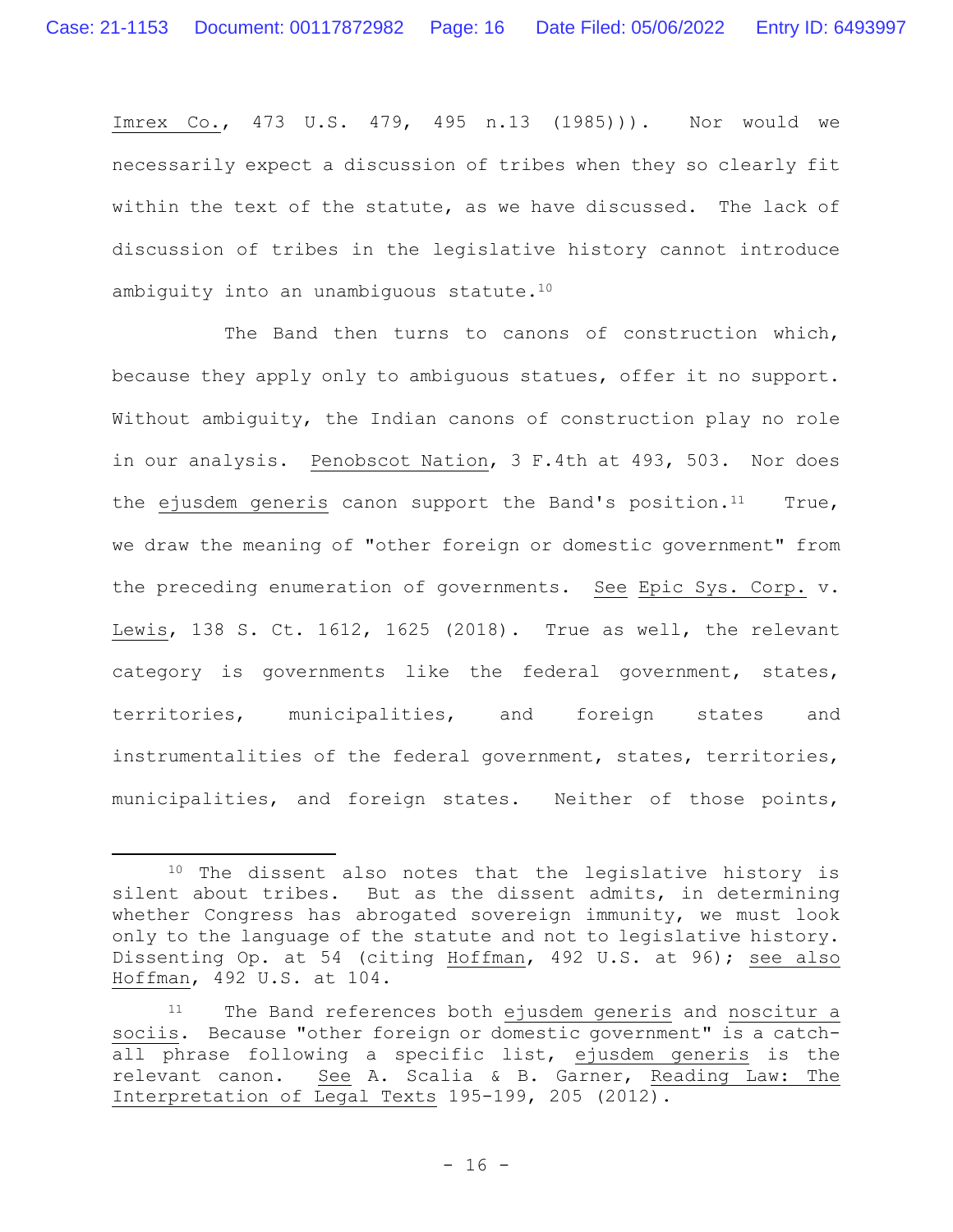however, cuts against our reading. All are forms of government. All, except municipalities, enjoy some immunity from unconsented suit. If tribes are not domestic governments, it must be because they are different in some relevant way from governments like territories. We look to governmental functions in interpreting § 101(27). See TI Fed. Credit Union v. DelBonis, 72 F.3d 921, 931 (1st Cir. 1995). We see no functional difference that would allow us to conclude that Congress intended tribes to fall outside the definition of governmental unit.<sup>12</sup>

**B.**

The dissent construes the phrase "domestic governments" to mean only those governments that trace their origins to the Constitution. Dissenting Op. at 39. But we cannot adopt that construction without imposing new rules on how Congress may legislate in violation of controlling Supreme Court precedent because the text does not permit such a reading.

The dissent offers no reason to think that Congress intended to limit the list of domestic governments to those "that can trace [their] origins either to our federal constitutional system of government or to that of some 'foreign state.'" In injecting the constitutional character of an entity into ordinary

<sup>12</sup> The dissent also draws on the ejusdem generis canon in making a related point, which we reject for similar reasons. See infra Part III.B.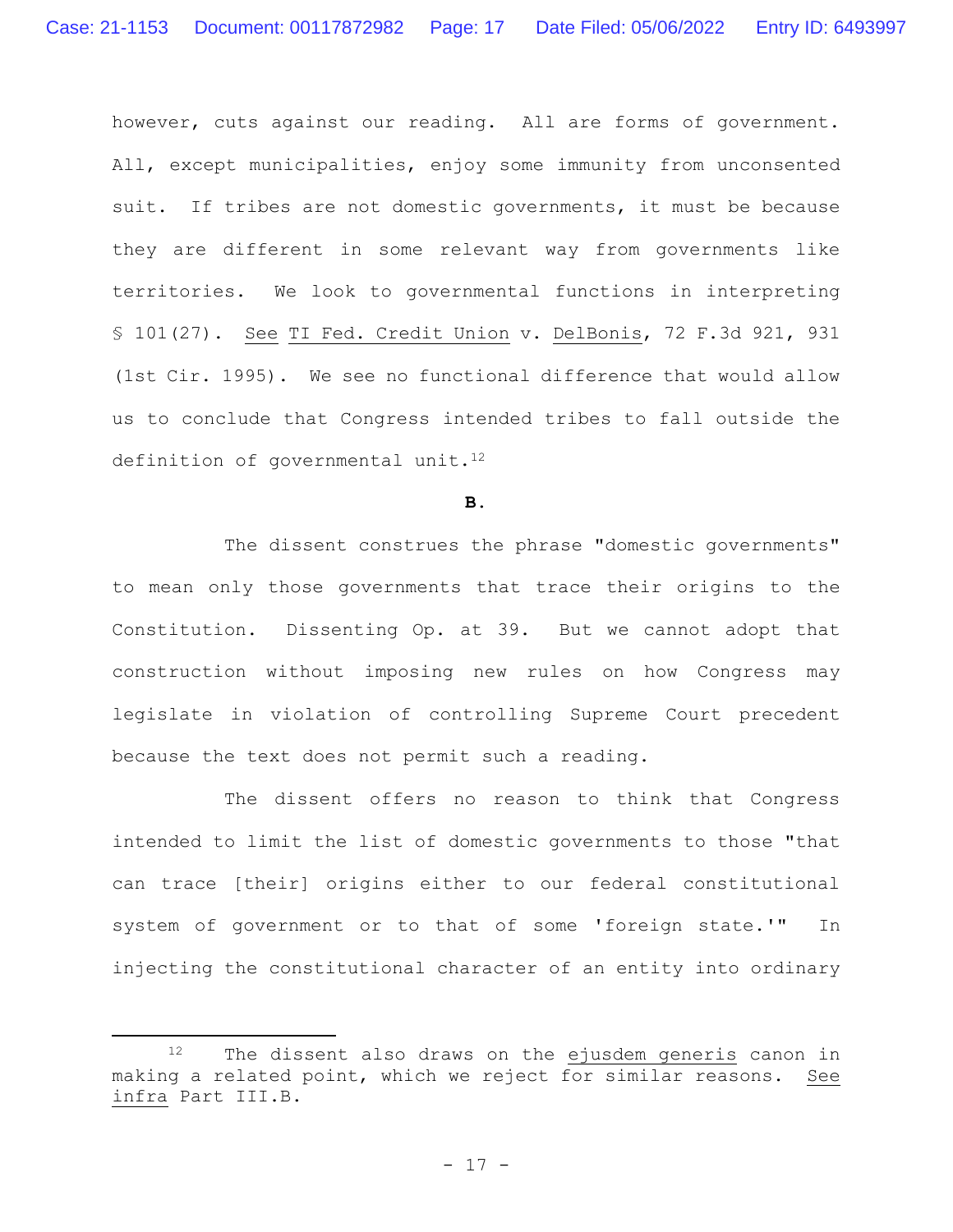statutory interpretation the dissent proposes a radical new rule of construction -- one never previously adopted by any court, never briefed by the parties, and certainly never within Congress' contemplation. We are interpreting the phrase domestic government as Congress enacted it in 1979; we are not interpreting what a provision of the Constitution meant at the Framing. In support of its departure from established principles of statutory interpretation, the dissent offers, at best, only a definition of the word domestic as "pertaining, belonging or relating to . . . the place of birth, origin, creation, or transaction." Dissenting Op. at 39 (quoting domestic, Black's Law Dictionary (5th ed. 1979)). But the dissent can only apply that definition by stripping it of context. When referring to products, the word domestic is used to describe origins: we refer to domestic cars and domestic beers. The word does not, however, carry those connotations when it refers to governments. Compare domestic, Oxford English Dictionary 944 (2d ed. 1989) ("Indigenous; made at home or in the country itself; native, home-grown, home-made."), with id. ("Of or pertaining to one's own country or nation; not foreign, internal, inland, 'home'."). The dissent protests that both definitions are available; only one, however, works in context. Moreover, the phrase appears in a classic dichotomy between the words "foreign" and "domestic," which supports our understanding that the word domestic refers to the territory in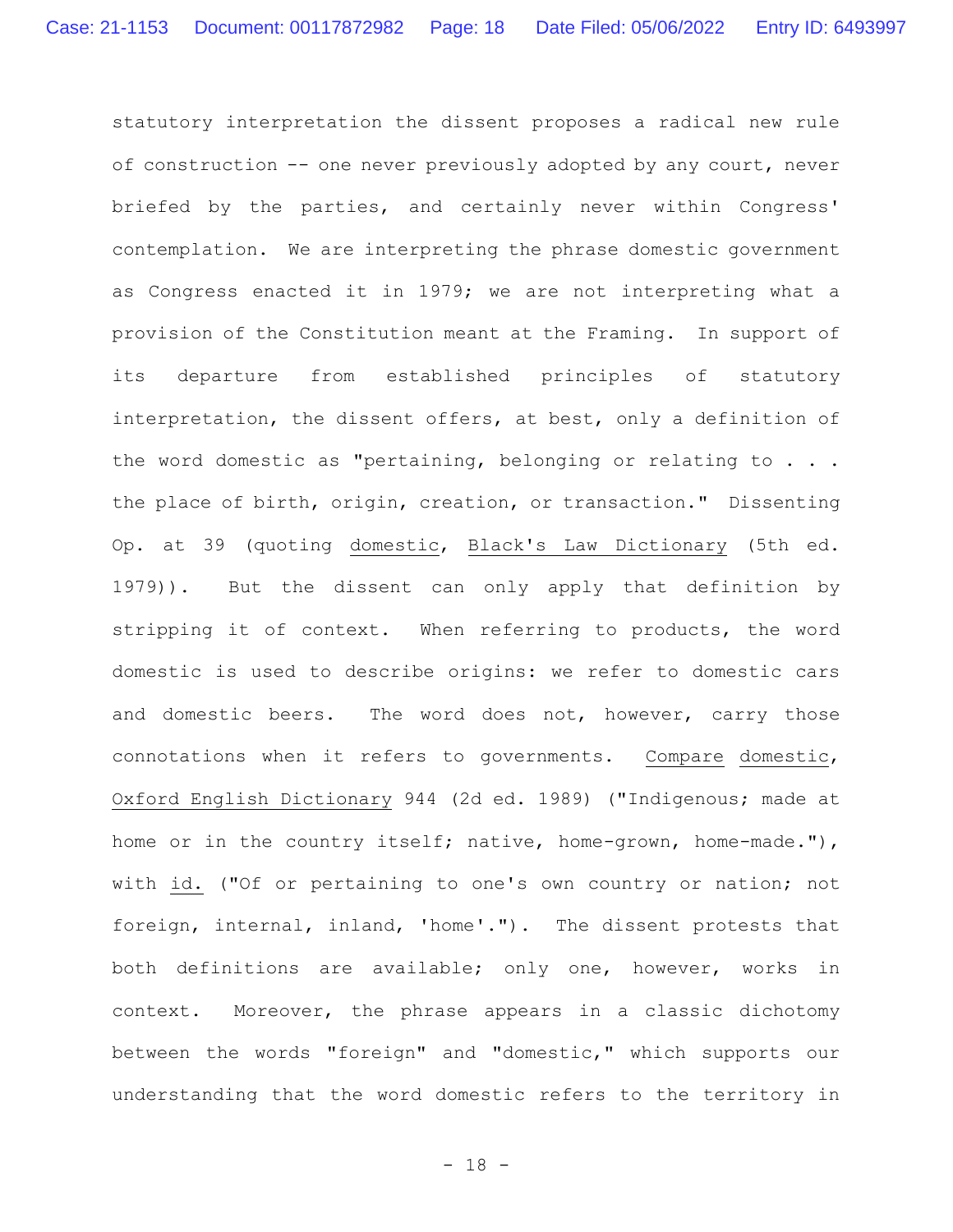which the government exists. And even if the word "domestic" could bear the meaning the dissent ascribes to it, we have no reason to choose an obscure use of the word over an obvious one. In applying ejusdem generis, the genus should be "obvious and readily identifiable." Scalia & Garner, supra at 199.

The dissent's reasoning fails to apply the ordinary meaning of an unambiguous statute -- which uses words long understood to refer to tribes -- because Congress did not expressly refer to "tribes." "[R]equring Congress to use magic words to accomplish a particular result . . . violates the baseline rule of legislative supremacy." A. Barrett, Substantive Canons and Faithful Agency, 90 Boston Univ. L. Rev. 109, 166-67 (2010). There is no inconsistency between the avoidance-of-magic-words rule and the clear-statement rule for abrogating sovereign immunity. The clear-statement rule "'is a tool for interpreting the law' and . . . it does not 'displac[e] the other traditional tools of statutory construction.'" Cooper, 566 U.S. at 291 (quoting Richlin Sec. Serv. Co. v. Chertoff, 553 U.S. 571, 589 (2008)) (alteration in original). Yet the dissent has transformed that interpretive tool into a substantive hurdle for Congress to overcome. The dissent does suggest at one point that the phrase "every government" would meet its standard. Dissenting Op. at 37 n.16, 47. But to require that phrase transgresses Cooper's prohibition

- 19 -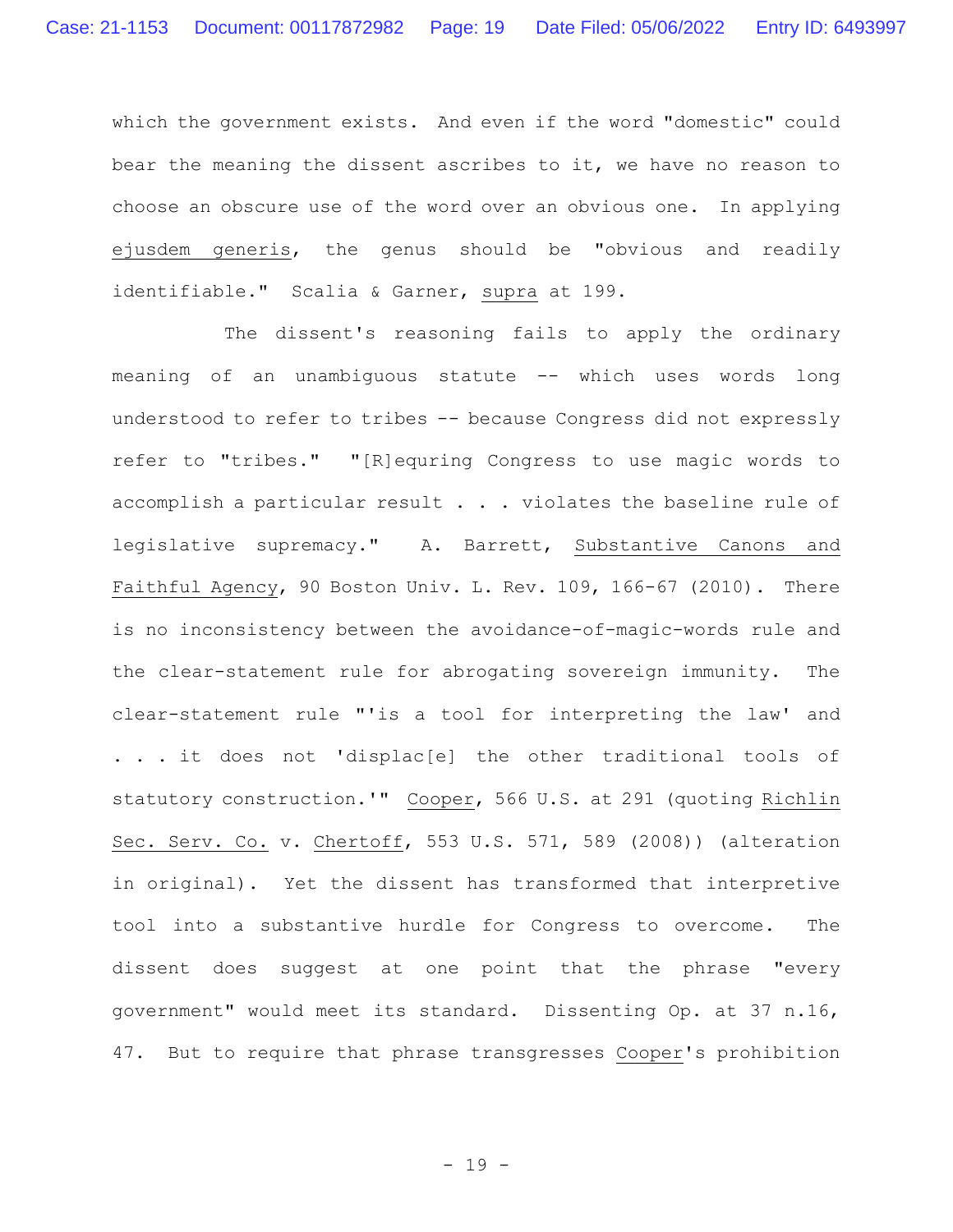on magic words no less than requiring "tribes" to appear in the statute.

The dissent equates our accepted and standard dictionary-based meaning of the phrase "domestic government" with its preferred and uncommon definition. But they are not the same. An interpretation of the phrase "domestic government" that excludes Indian tribes with no textual basis for so doing is implausible. Cf. United States v. Ojeda Rios, 495 U.S. 257, 263 (1990) (holding implausible a narrow reading of a statute that disregards context). For the dissent's preferred reading to work, we would need some reason to believe that Congress intended the word "domestic" to apply to place of origin. The dissent offers none. By the same logic, "domestic government" could refer to household management. But in this context, it certainly does not. Nor, in this context, does it refer to place of origin.

We also briefly respond to a few objections the dissent raises to our interpretation of § 101(27).

The dissent responds to our surplusage analysis, contending that the phrase "other domestic governments" would have meaning even if it did not encompass tribes. The dissent would read the phrase to refer only to "half-fish, half-fowl governmental entities like authorities or commissions that are created through interstate compact." Dissenting Op. at 31-32; see also id. at 42. The problem with that claim is that an agency created by interstate

 $- 20 -$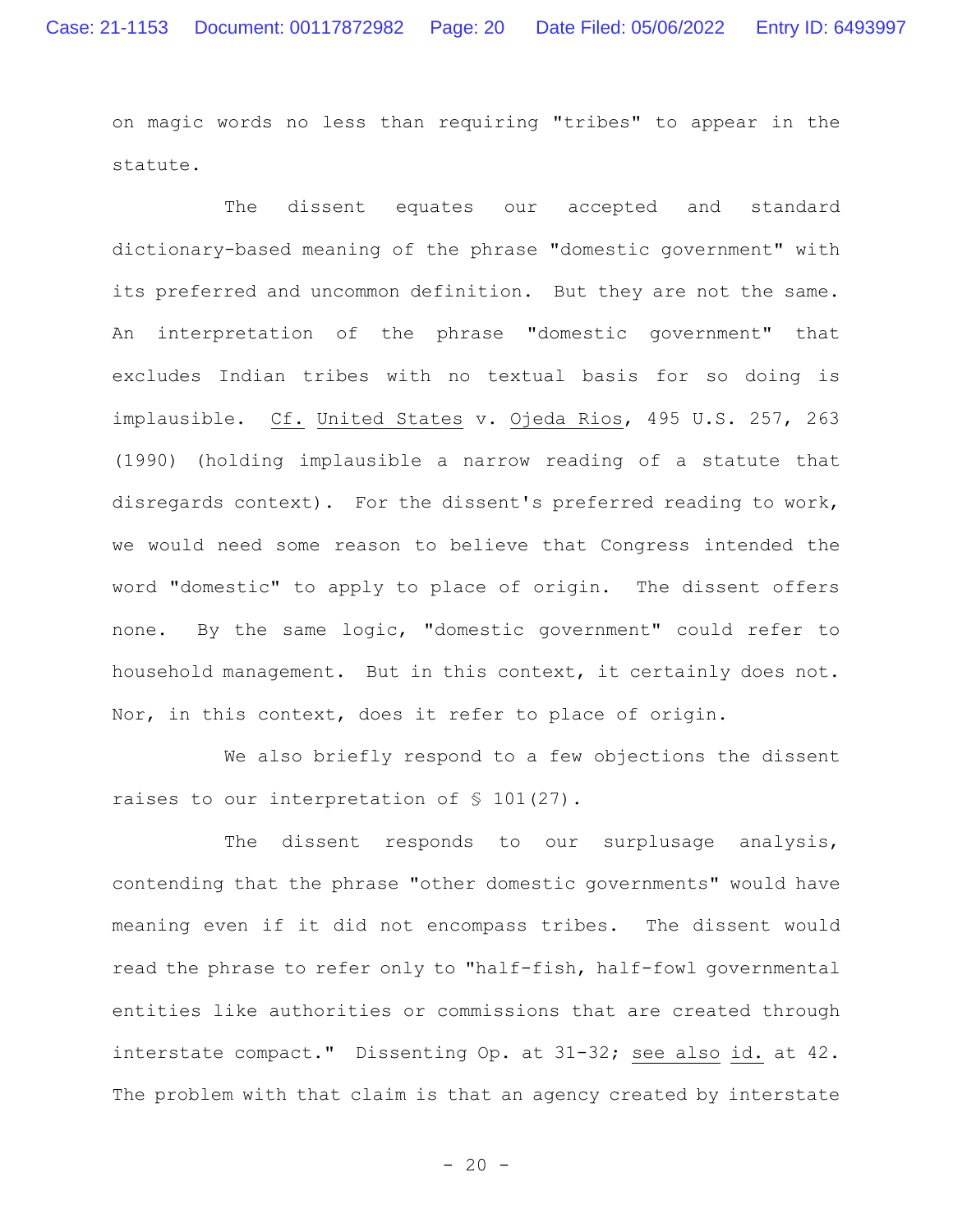compact enjoys an immunity only as an instrumentality of its creator states. See Hess v. Port Auth. Trans-Hudson Corp., 513 U.S. 30, 40-44 (1994); Lake Country Ests., Inc. v. Tahoe Reg'l Plan. Agency, 440 U.S. 391, 401 (1979). Nor does the singular form of the governments listed in § 101(27) matter. Congress has instructed us not to fret over whether a statute uses a word in its singular or plural form: "[i]n determining the meaning of any Act of Congress, unless the context indicates otherwise[] words importing the singular include and apply to several persons, parties, or things[] [and] words importing the plural include the singular[]  $\ldots$  ." 1 U.S.C. § 1. Through that lens, § 101(27) refers to an "instrumentality . . . of State[s]." The definition thus includes interstate-compact agencies. The dissent offers no other examples of governments that would fit the phrase, nor have we found any. And so, if we interpret the phrase to exclude tribes, we are left with surplusage.

The dissent also points to Congress' inclusion of "municipalities" in the definition of governmental units as incongruous because municipalities do not possess sovereign immunity. See Owen v. City of Independence, 445 U.S. 622, 645-46 (1980). That argument, which the Band never made and which Coughlin had no opportunity to address, does not work. The definition applies across the code. It is not odd that Congress wanted municipalities to be treated like other governments for

- 21 -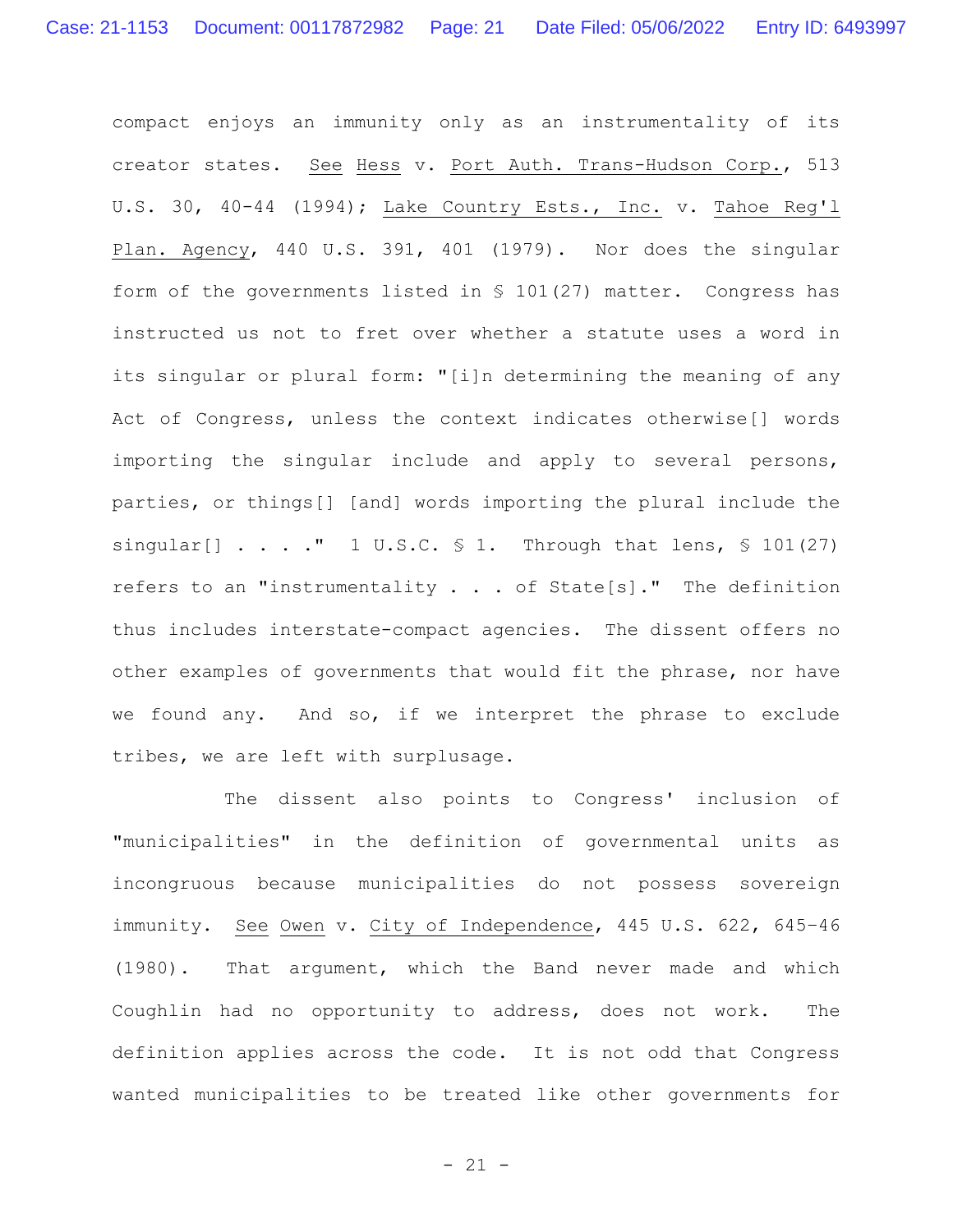other purposes. See, e.g., 11 U.S.C §§ 362(b), 507(a)(8), 523, 1305.<sup>13</sup>

**IV.**

We reverse the decision of the bankruptcy court dismissing Coughlin**'**s motion to enforce the automatic stay and remand for further proceedings consistent with this opinion.

**- DISSENTING OPINION FOLLOWS -**

<sup>13</sup> In yet another argument not advanced by the Band, the dissent seeks support for its statutory interpretation from a Department of Agriculture regulation, which defines "governmental entity" for the purposes of an organic food marketing program as "[a]ny domestic government, tribal government, or foreign governmental subdivision providing certification services." Dissenting Op. at 45 (citing 7 C.F.R. § 205.2). The meaning Congress gave to an unrelated statute does not change when the Administrator of the Agricultural Marketing Service decides to add a possibly superfluous phrase to a regulation. Nor should we draw meaning from the fact that an agency once distinguished between domestic governments and tribal governments, especially because federal agriculture law often singles out "tribal governments." See, e.g., 7 U.S.C. §§ 950bb, 1632c, 1639p, 2671, 6923, 7518, 7655d, 2204b-3, 2009bb-1.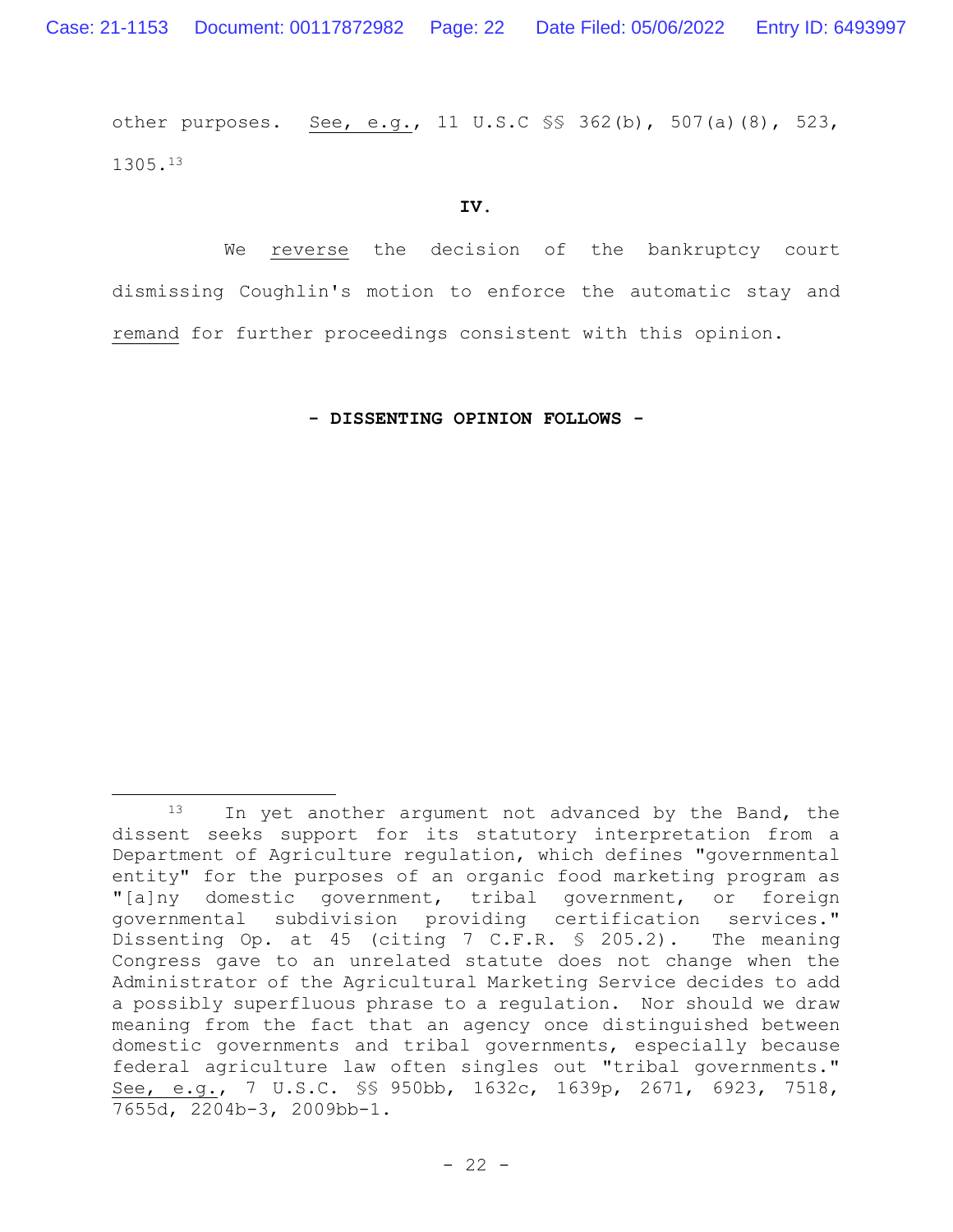**BARRON**, **Chief Judge, dissenting**. Indian tribes enjoy immunity from suit as a "core aspect[] of [their] sovereignty." Michigan v. Bay Mills Indian Cmty., 572 U.S. 782, 788 (2014). Thus, just as Congress generally may abrogate state sovereign immunity only by stating its intent to do so "clear[ly]" and "unequivocal[ly]," Congress generally may abrogate tribal sovereign immunity only with that same degree of clarity. See id. at 790 (quoting C&L Enterprises, Inc. v. Citizen Band Potawatomi Tribe of Okla., 532 U.S. 411, 418 (2001)).

Here, of course, the question of whether Congress has abrogated tribal sovereign immunity arises in connection with the federal Bankruptcy Code ("Code"). That is potentially significant because Congress's constitutional power to make uniform bankruptcy law presents a special case when it comes to the abrogation of state sovereign immunity. Cf. Cent. Va. Cmty. Coll. v. Katz, 546 U.S. 356, 362, 379 (2006) (holding that "the Bankruptcy Clause . . . reflects the States' acquiescence in a grant of congressional power to subordinate to the pressing goal of harmonizing bankruptcy law sovereign immunity defenses that might have been asserted in bankruptcy proceedings").

No argument has been made to us, however, that this same constitutional power permits Congress to abrogate Indian tribes' sovereign immunity in the Code without doing so clearly and unequivocally. We thus confront in this appeal an abrogation

- 23 -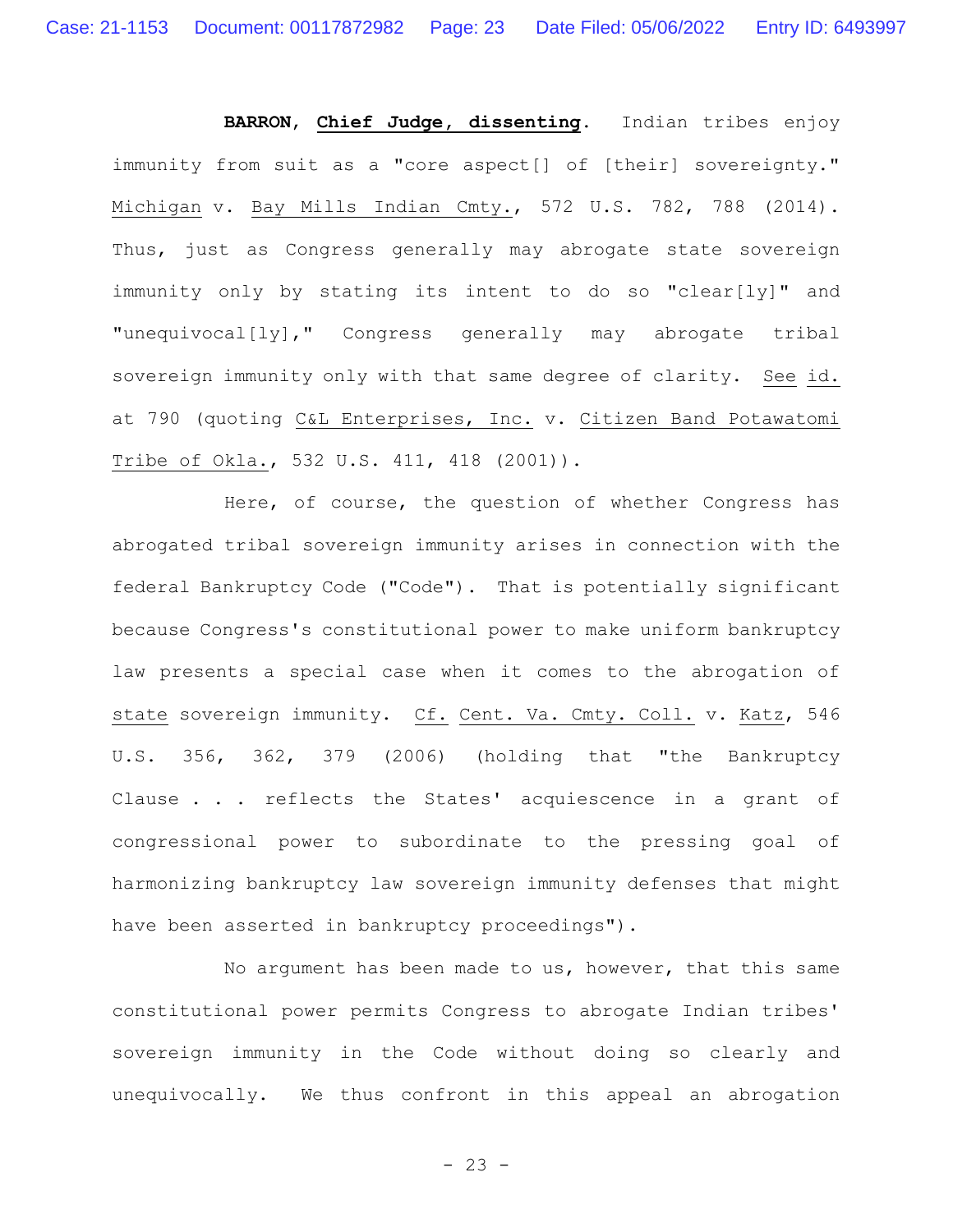question regarding tribal immunity under the Code that is statutory rather than constitutional in nature.

The statutory question implicates two provisions of the Code: 11 U.S.C. § 106, which expressly abrogates the immunity from suit of a "governmental unit" as to certain specifically enumerated Code provisions, and 11 U.S.C. § 101(27), which separately defines that critical term. The parties agree that the clear and unequivocal abrogation of immunity for "governmental unit[s]" in § 106 applies to a case that, like this one, involves a debtor's motion for damages against a creditor for willfully violating the automatic stay that has been in place since the debtor filed for bankruptcy. See 11 U.S.C.  $\frac{1}{5}$  362(k)(1) (authorizing "an individual injured by any willful violation of a stay" to "recover actual damages, including costs and attorneys' fees, and, in appropriate circumstances, . . . punitive damages"). They further agree that the debtor in this case, Brian Coughlin, is seeking damages pursuant to  $\frac{1}{2}$  362(k)(1) against a creditor that is entitled to assert the immunity from suit that Indian tribes generally enjoy, due to that creditor's ties to the Lac du Flambeau Band of Lake Superior Chippewa Indians. Thus, the sole question for us is a discrete but novel one in our Circuit: Did Congress clearly and unequivocally define a "governmental unit" in § 101(27) to include an Indian tribe? As I will explain, in my view, Congress did not.

 $- 24 -$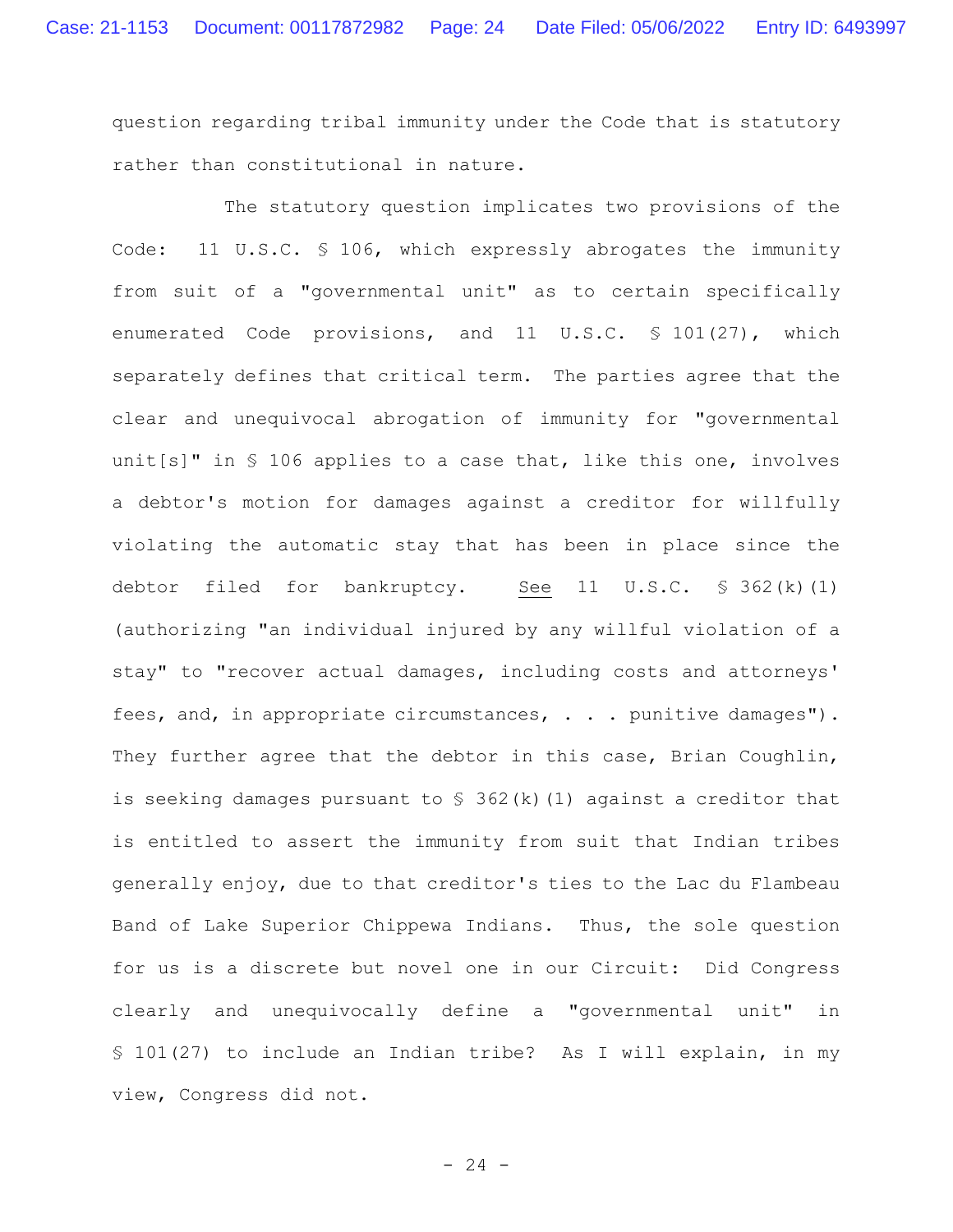Section 101(27) defines the term "governmental unit" as

follows:

United States; State; Commonwealth; District; Territory; municipality; foreign state; department, agency, or instrumentality of the United States (but not a United States trustee while serving as a trustee in a case under this title), a State, a Commonwealth, a District, a Territory, a municipality, or a foreign state; or other foreign or domestic government.

11 U.S.C. § 101(27) (emphasis added).

As is evident from this text, Congress did not mention Indian tribes in this definition. As is also evident from this text, Congress did not do so even though it did name many governmental types, including some that, like Indian tribes, enjoy an immunity from suit that Congress may abrogate only clearly and unequivocally. See, e.g., Atascadero State Hosp. v. Scanlon, 473 U.S. 234, 240 (1985) (articulating the abrogation standard for states' sovereign immunity).

Thus, a reader interested in knowing whether Indian tribes are "governmental unit[s]" cannot help but notice that Congress, for some reason, did not use the surest means of clearly and unequivocally demonstrating that they are. Nor can such a reader -- if reasonably well informed -- help but notice that Congress chose not to do so even though Indian tribes are hardly an obscure type of immunity-bearing sovereign and even though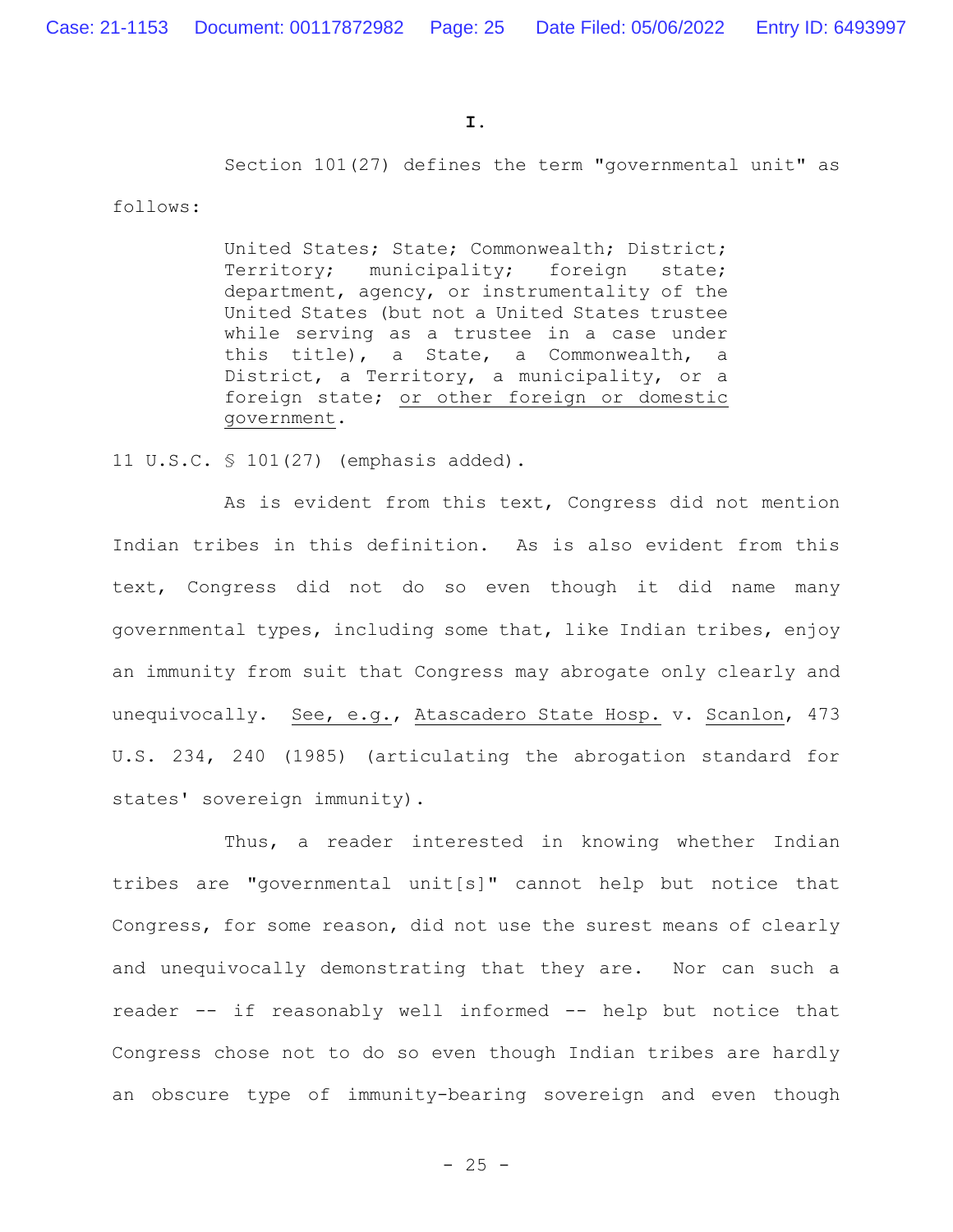Congress has expressly named them when abrogating their sovereign immunity in every other instance in which a federal court has found that immunity to have been abrogated. See, e.g., Kiowa Tribe of Okla. v. Mfg. Tech., Inc., 523 U.S. 751, 758 (1998) (listing instances in which tribal immunity was abrogated through explicit mention of Indian tribes); see also In re Greektown Holdings, LLC, 917 F.3d 451, 460 (6th Cir. 2019) (stating that neither the Sixth Circuit nor the Seventh Circuit was able to find even "one example in all of history where the Supreme Court has found that Congress intended to abrogate tribal sovereign immunity without expressly mentioning Indian tribes somewhere in the statute" and noting that "there is only one example at the circuit court level," Krystal Energy Co. v. Navajo Nation, 357 F.3d 1055 (9th Cir. 2004), which interprets the same provisions of the Bankruptcy Code at issue in this case (emphasis in original) (quoting Meyers v. Oneida Tribe of Indians of Wis., 836 F.3d 818, 824 (7th Cir. 2016))); Krystal Energy Co., 357 F.3d at 1059 (noting that the Ninth Circuit could "find no other statute in which Congress effected a generic abrogation of [tribal] sovereign immunity" without specifically naming Indian tribes).

In fact, if unusually well informed, such a reader could not help but notice one more thing, too. Congress made express reference to "Indian Territory" in a precursor attempt to set the rules of the road for bankruptcy under federal law. See Bankruptcy

 $- 26 -$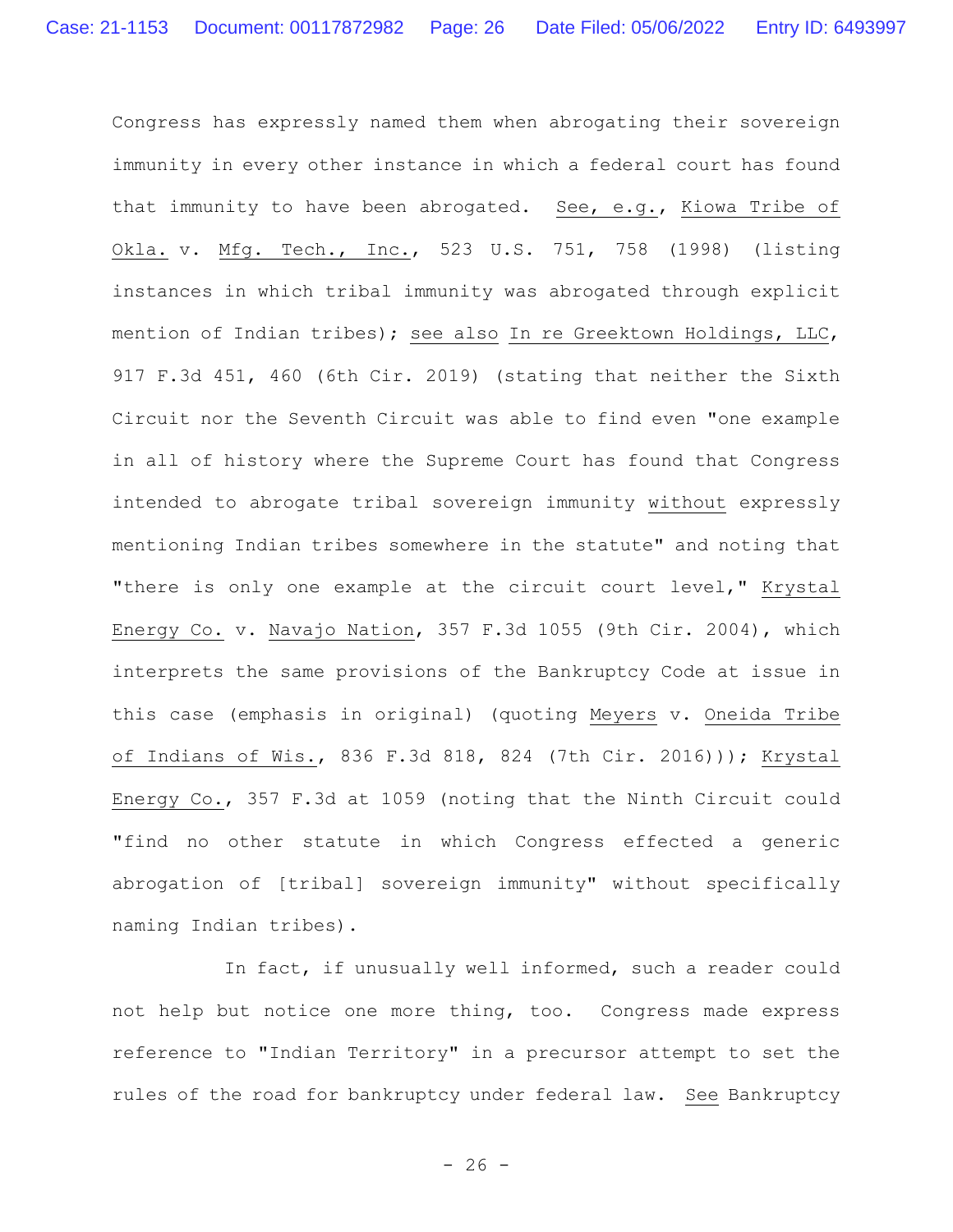Act of July 1, 1898, 30 Stat. 544, 544 (1898). Yet, in the provision of the Code addressing whether Indian tribes would retain their sovereign immunity, Congress for some reason chose not to make any mention of Indian tribes at all.

The obvious question for such a reader, then, is why? Why, if Congress wanted to be crystal clear in abrogating tribal immunity through the Code, did it not use the clearest means of abrogating that immunity by including "Indian Tribe" -- or its equivalent -- in the list of expressly named governmental types that makes up the bulk of § 101(27)?

One possible answer is quite straightforward: Congress did not mention Indian tribes in § 101(27) because Congress did not intend to include them as "governmental unit[s]." See In re Greektown Holdings, LLC, 917 F.3d at 462 ("Congress's failure to [explicitly mention Indian tribes], after arguably mentioning every other sovereign by its specific name, likely constitutes '[a] circumstance[] supporting [the] sensible inference' that Congress meant to exclude them, pursuant to the familiar expressio unius canon." (alteration in original) (quoting Chevron U.S.A. Inc. v. Echazabal, 536 U.S. 73, 81 (2002))).

The majority rejects that straightforward answer. It holds that § 101(27)'s trailing "or other . . . domestic government" phrase, which itself makes no mention of Indian tribes, nonetheless does for them what that same statutory provision's

- 27 -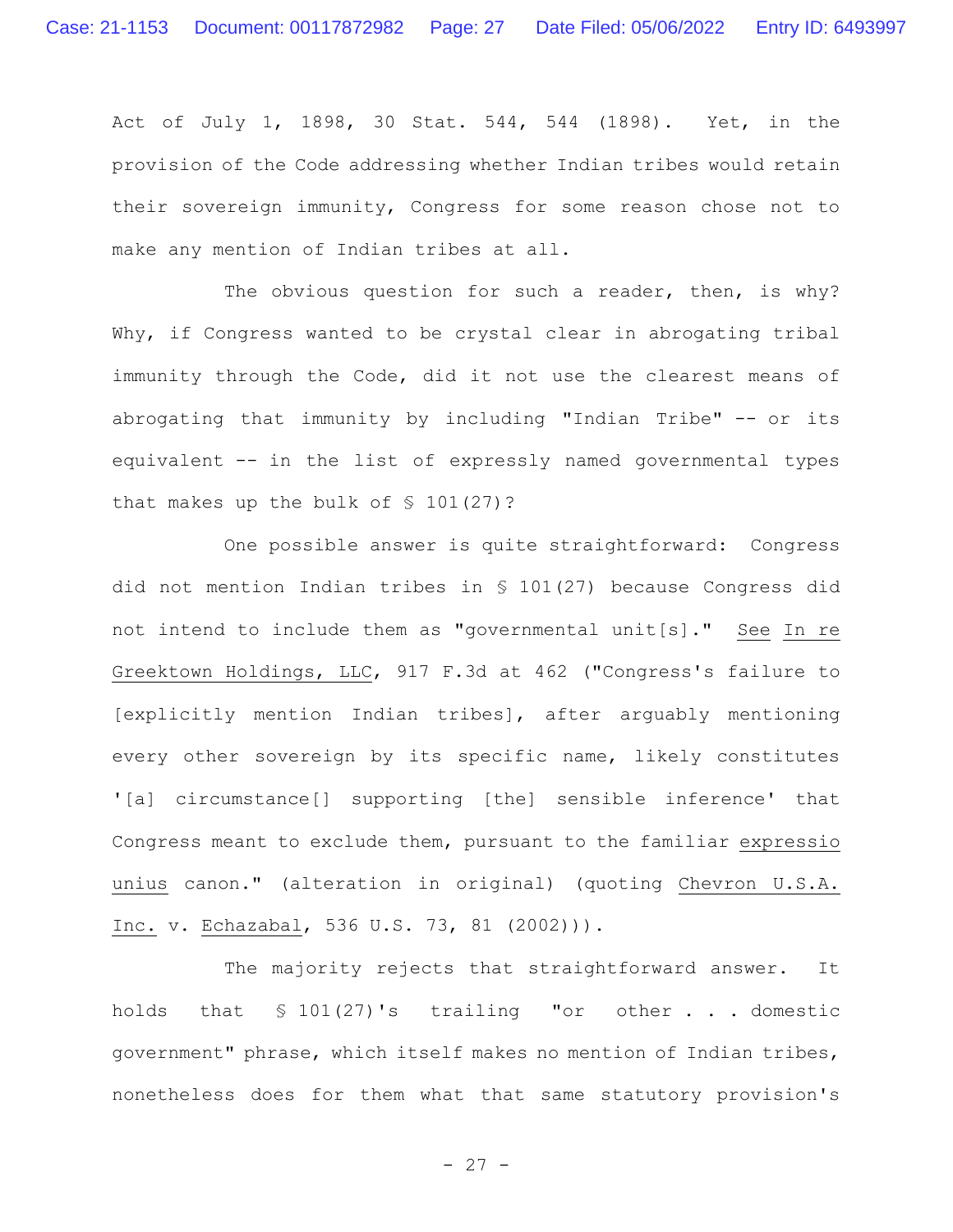preceding express list does not: clearly and unequivocally define tribes to be "governmental unit[s]."

In other words, the majority is of the view that Congress thought both that it would be perfectly clear to any reader that the general phrase "other . . . domestic government[s]" encompasses Indian tribes and that it would not be similarly clear to any reader that this same phrase encompasses either "United States; State; Commonwealth; District; Territory; municipality; foreign state," or a "department, agency, or instrumentality of the United States . . . , a State, a Commonwealth, a District, a Territory," or "a municipality." 11 U.S.C. § 101(27). And so, the majority apparently thinks, Congress saw a need to name expressly each of those governmental types, but no similar need to name Indian tribes.

That understanding of congressional intent is -- to my mind, at least -- hardly intuitive. But, I do not make that observation to suggest that Congress must name Indian tribes to abrogate their immunity. I make it only to emphasize that it is not enough for us to conclude that the phrase "or other . . . domestic government" could be read to encompass Indian tribes. Rather, for us to adopt that reading, we must have "perfect confidence" in it, Dellmuth v. Muth, 491 U.S. 223, 231 (1989), 14

<sup>14</sup> As the majority points out, the "clear and unequivocal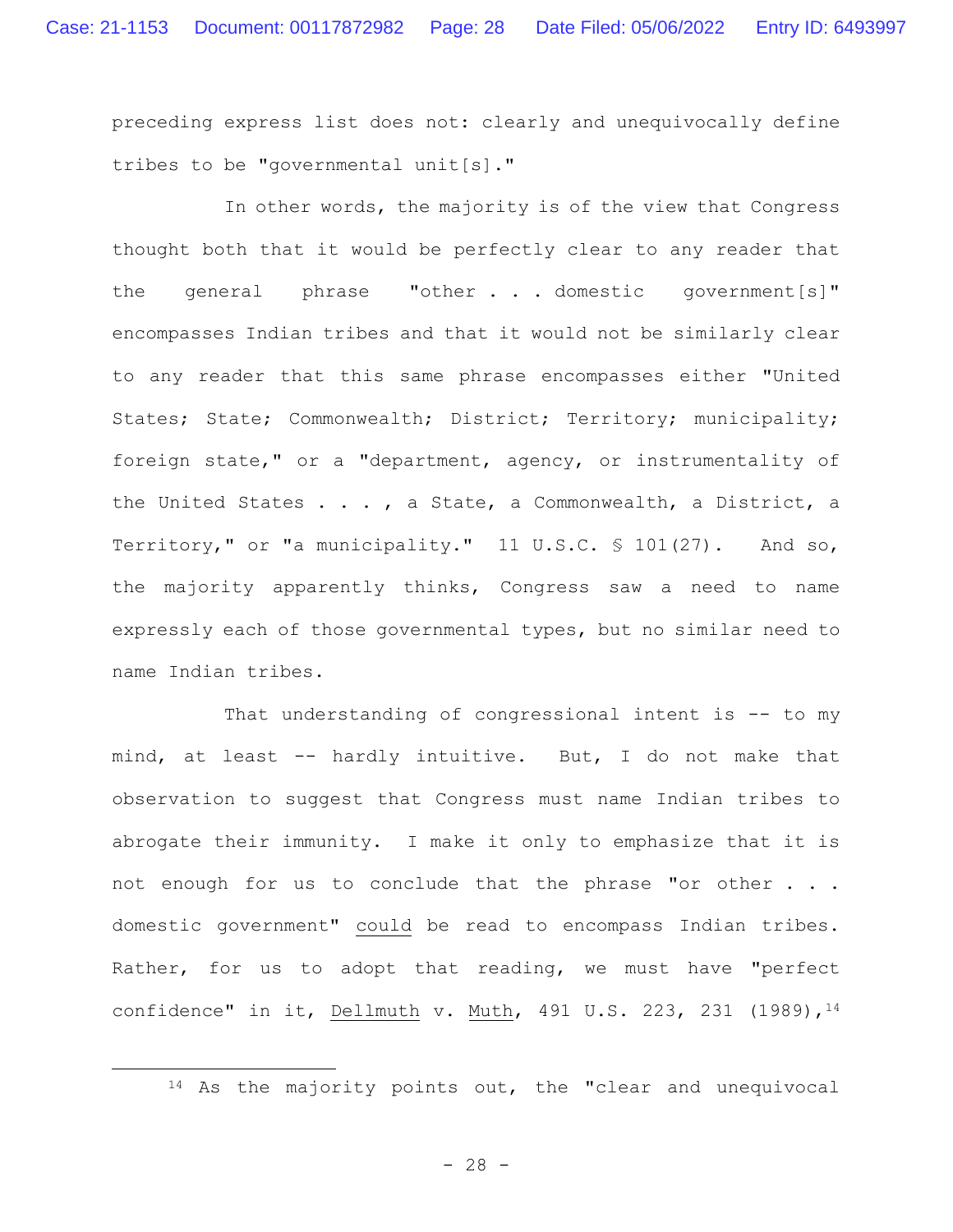because that reading attributes to Congress an intention to abrogate a "core aspect[] of [tribal] sovereignty," Bay Mills

I do recognize that the question that we face here concerns the scope of a definition that applies throughout the Code. And, while this feature of § 101(27) could suggest that the "clear and unequivocal" standard does not apply to the interpretation of that provision's definition of "governmental unit," neither party has raised such an argument to us. Moreover, the history of § 101(27)'s enactment supports applying the "clear and unequivocal" standard to it, as Congress defined the term "governmental unit" at the same time that it enacted § 106, which used that same term to abrogate sovereign immunity. See 11 U.S.C. §§ 101(27) & 106 (1978). I thus proceed on the assumption -- as do the parties, the majority, and all the circuits that have ruled on this issue -- that the "clear and unequivocal" standard applies to the interpretive question we face here. It is especially prudent to do so, I should add, given that if the "clear and unequivocal" standard were inapplicable, we would be left with the question whether the Indian canon of construction would apply, such that, as the Band here separately contends, the definition of "governmental unit" within the Code should be read not to abrogate an Indian tribe's immunity from suit on this basis alone. White Mountain Apache Tribe v. Bracker, 448 U.S. 136, 143-44 (1980) ("Ambiguities in federal law have been construed generously in order to comport with these traditional notions of sovereignty and with the federal policy of encouraging tribal independence."); Cty. of Yakima v. Confederated Tribes & Bands of Yakima Indian Nation, 502 U.S. 251, 269 (1992) (explaining that a "[s]tatute[] [is] to be construed liberally in favor of the Indians, with ambiguous provisions interpreted to their benefit") (quoting Montana v. Blackfeet Tribe, 471 U.S. 759, 766 (1985))).

standard" for abrogation is the same for states and for tribes, see Maj. Op. at 5 n.3 ("In order to determine whether Congress has abrogated the States' sovereign immunity, we ask . . . whether Congress has 'unequivocally expresse[d] its intent to abrogate the immunity.'" (alteration in original) (quoting Seminole Tribe of Fla. v. Florida, 517 U.S. 44, 55 (1996))), notwithstanding that tribal immunity and state sovereign immunity emanate from different legal sources and are not perfectly coextensive, Kiowa Tribe of Okla., 523 U.S. at 755-56. Thus, because the "perfect confidence" requirement set forth Dellmuth is a gloss on the "clear and unequivocal" standard, it applies to the abrogation of tribal immunity as well.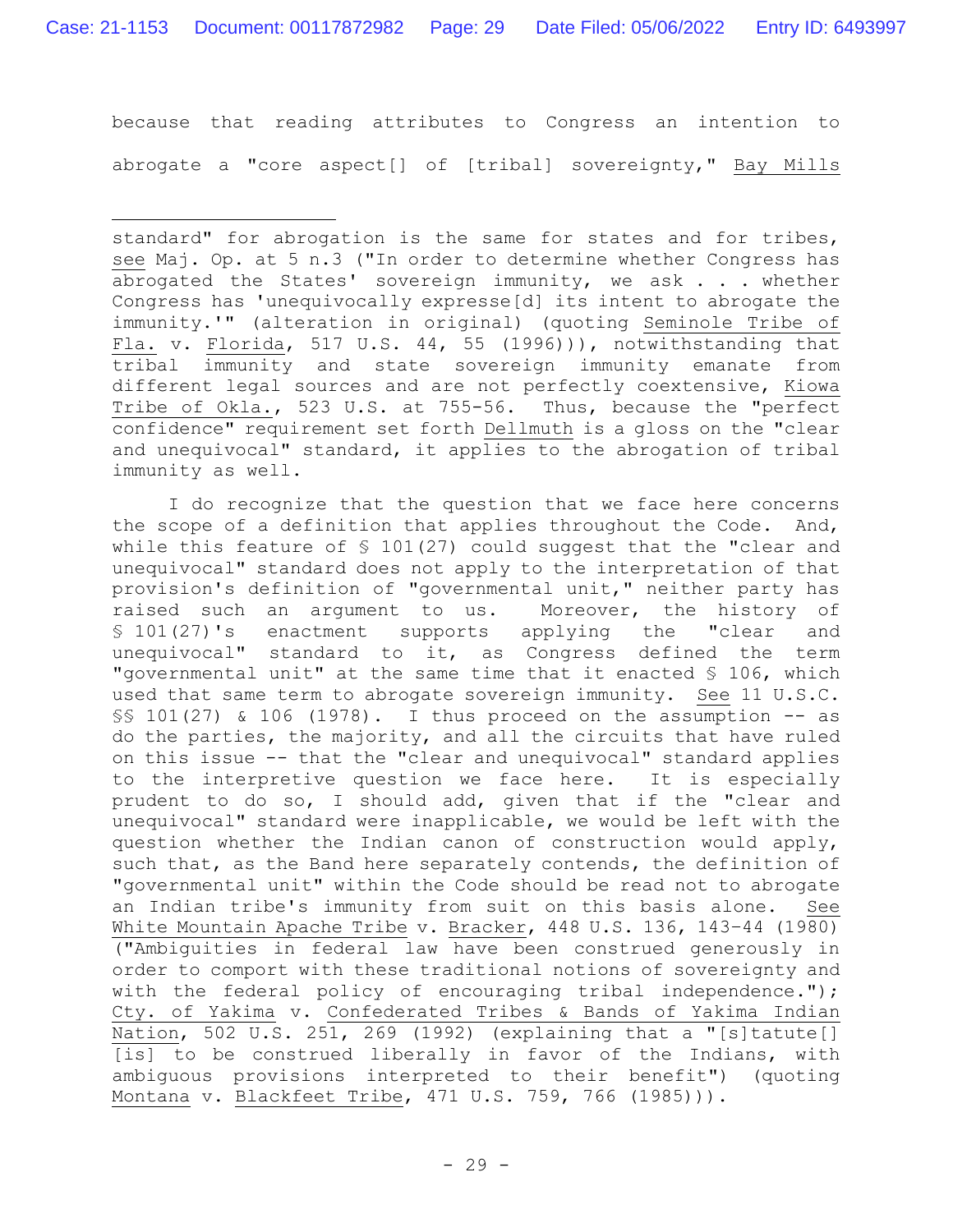Indian Cmty., 572 U.S. at 788; see also United States v. Nordic Village, Inc., 503 U.S. 30, 37 (1992) (explaining that if it is "plausible" to read a statute as not abrogating a sovereign's immunity from suit, that "is enough to establish that  $\ldots$  [it] is not 'unambiguous'" that statutory provision abrogates that sovereign's immunity). Hence, the key question that is my focus in what follows: does the majority's reading of § 101(27) justify our having "perfect confidence" in it?

# **II.**

I recognize that one argument for concluding that the phrase "other . . . domestic government" must encompass Indian tribes is that, otherwise, the phrase would have no meaning at all. The phrase must be referring to something, and so, if not Indian tribes, then what? See Corley v. United States, 556 U.S. 303, 314 (2009) ("[A] statute should be construed so that effect is given to all its provisions, so that no part will be inoperative or superfluous, void or insignificant." (quoting Hibbs v. Winn, 542 U.S. 88, 101 (2004))).

But, I do not see how the canon against surplusage can engender the kind of confidence in the majority's Indian tribeinclusive reading that is required, given the immunity-abrogating effect that such a reading would have, insofar as the statutory text otherwise cannot. For, even if the phrase "or other . . . domestic government" were not read to include Indian tribes, it

- 30 -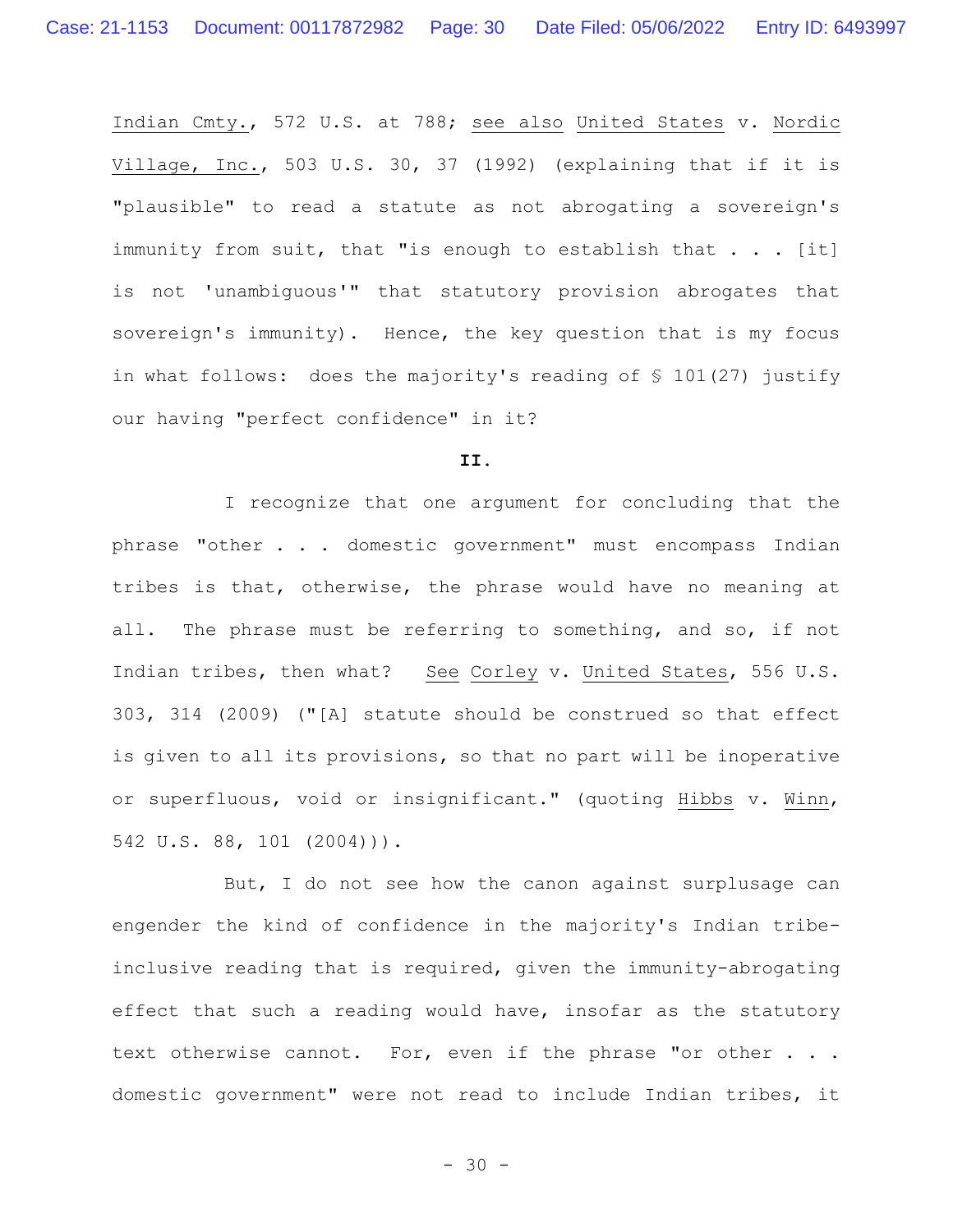still could be read to pick up otherwise excluded, half-fish, halffowl governmental entities like authorities or commissions that are created through interstate compacts, just as the phrase "or other foreign . . . government" similarly could be read to pick up the joint products of international agreements. See, e.g., Atlantic States Marine Fisheries Commission, http://www.asmfc.org/about-us/program-overview (last visited April 12, 2022) (a body consisting of representation from fifteen states responsible for fishery management); cf. Jam v. Int'l Fin. Corp., 139 S. Ct. 759, 765 (2019) (discussing sovereign immunity in the context of international organizations, such as the World Bank).

In fact, the trailing phrase in § 101(27) seems quite well-suited to that modest, residuum-defining function. Such joint entities are not susceptible of the kind of one or two-word description ("Interstate Commission, Authority or the Like"? "Products of compacts or agreements"?) that -- like Indian tribes themselves -- each of the expressly listed types of foreign or domestic governments is. Nor do any other words in § 101(27) lend themselves to a construction that would encompass such odd governmental hydras.

The majority contends in response that these types of entities are already encompassed within § 101(27)'s definition of "governmental unit" as "instrumentalit[ies] . . . of a State,"

- 31 -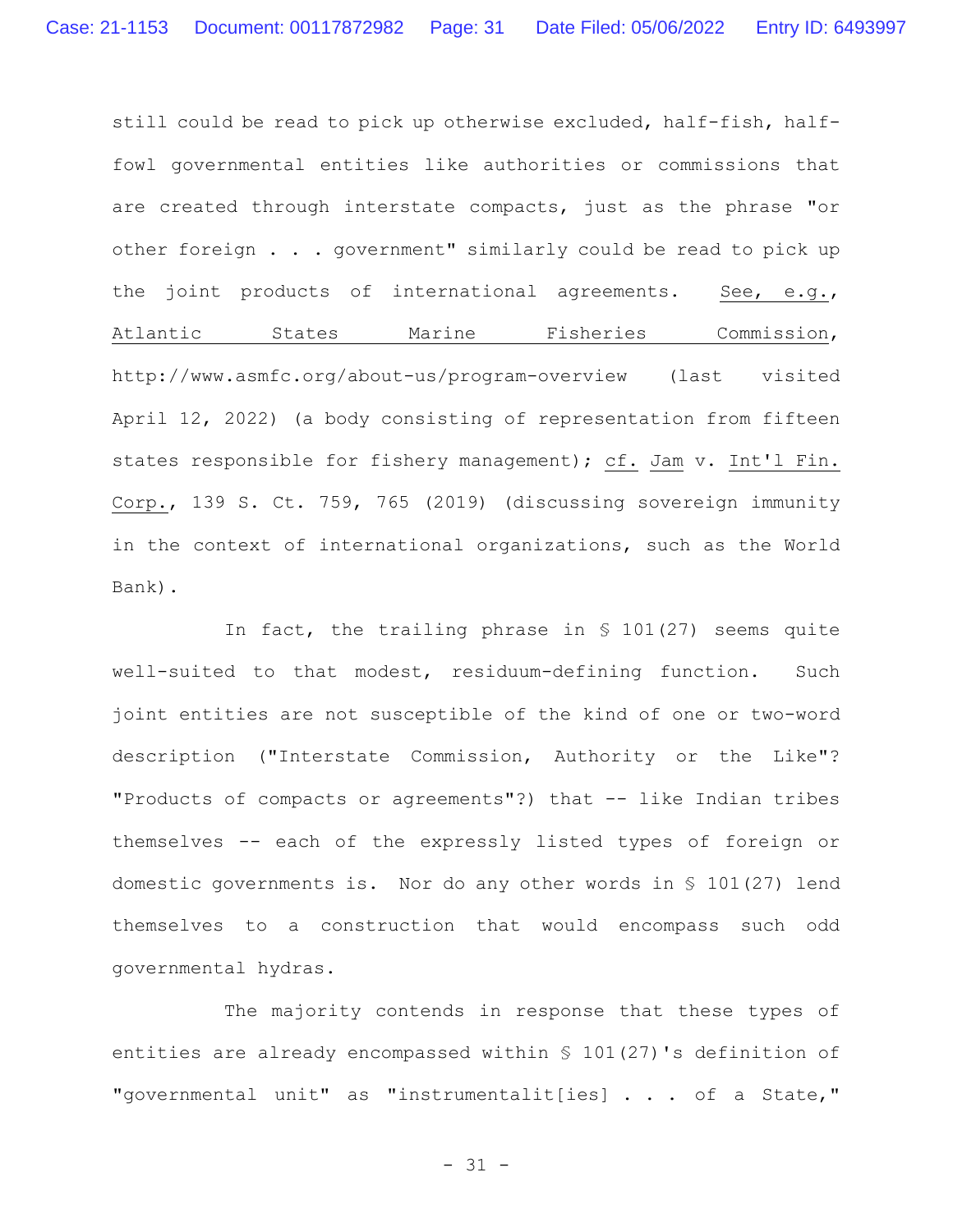such that the residual phrase "or other . . . domestic government" need not apply. See Maj. Op. at 20-21. But, why would we think such a joint entity is an "instrumentality" of a "State" when it is a body that is formed by more than one State through an interstate compact blessed by Congress and has a regulatory purview greater than that of a single state? See, e.g., Atlantic States Marine Fisheries Commission, http://www.asmfc.org/aboutus/program-overview (last visited April 12, 2022) (noting that the Commission's fishery management plans are binding on all the Atlantic coast states that the plans apply to and that noncompliant states can be fined or face a fishing moratorium).<sup>15</sup>

Moreover, if the majority is right that such joint-State entities are "instrumentalities' of "a State," then what meaning would the phrase "other . . . domestic government" at issue have? Is the majority suggesting that Congress included the trailing phrase "other domestic government" for the sole purpose of including Indian tribes? If so, is it of the view that Congress had Indian tribes -- and only Indian tribes -- in mind in using

<sup>&</sup>lt;sup>15</sup> The majority notes that that "an agency created by interstate compact enjoys an immunity only as an instrumentality of its creator states." See Maj. Op. at 20. But, the fact that such interstate agencies can have sovereign immunity, does not mean that the phrase "instrumentalit[ies] . . . of a State," refers to such entities, as the definition of "governmental unit" is used throughout the Code and includes non-sovereign-immunitybearing entities like municipalities. And, nothing in Hess v. Port Auth. Trans-Hudson Corp., 513 U.S. 30 (1994), says otherwise, because that case was not construing that provision of the Code.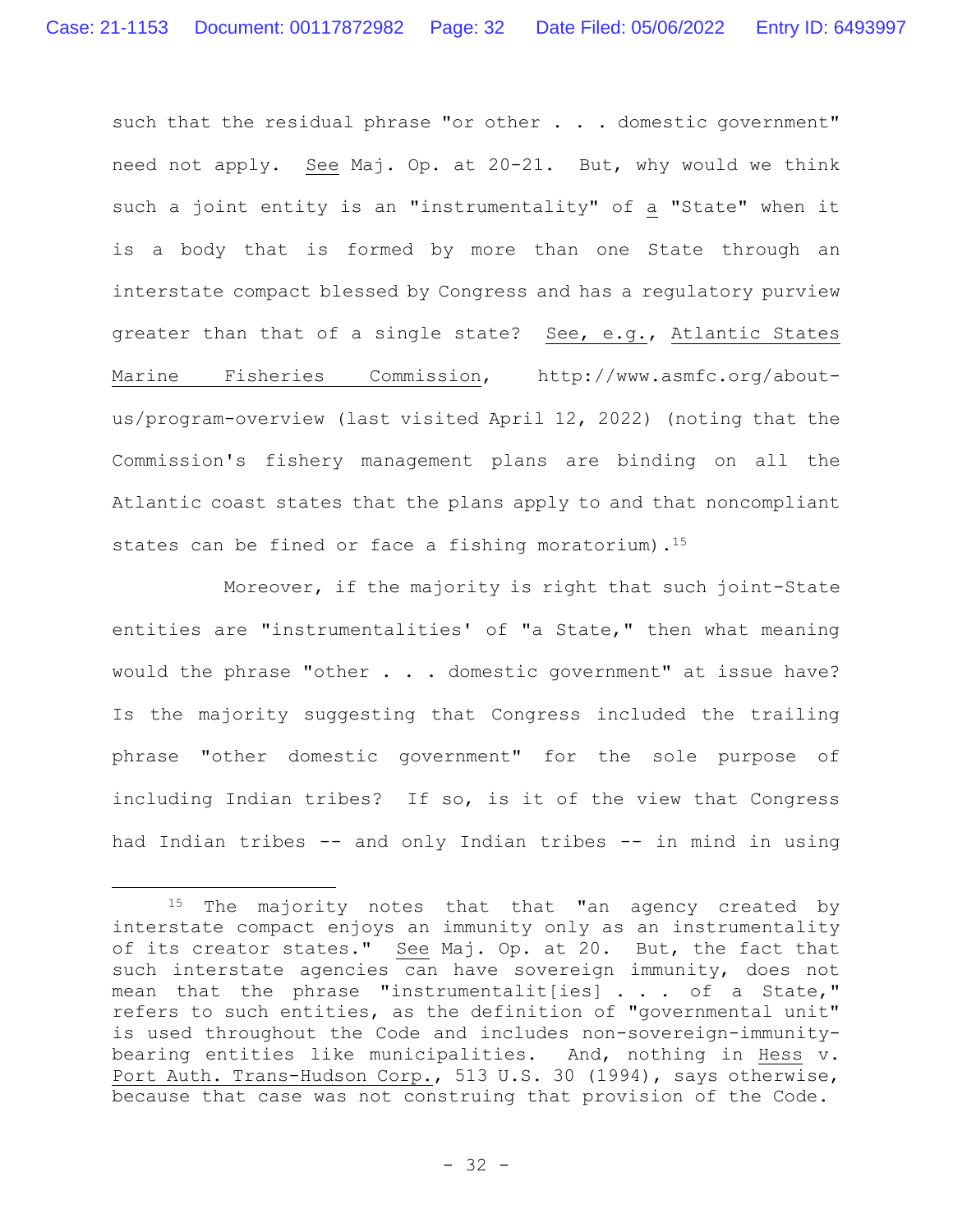that phrase but nonetheless thought it clearest not to name them and to refer to them instead in only much more general terms, notwithstanding Congress's obligation to abrogate Indian tribes' immunity only clearly and unequivocally?

Of course, even if the canon against surplusage does not provide the requisite clarity, the text itself -- unaided by any helping canon -- might do so on its own. And, the majority does conclude, like the Ninth Circuit, that there is no need to resort to an interpretive canon to find by inference that Indian tribes clearly and unequivocally fall within § 101(27) because the ordinary meaning of the phrase "domestic government" compels that finding directly.

As the Ninth Circuit puts the point, "Indian tribes are certainly governments," and there is no space between the "foreign/domestic dichotomy, unless one entertains the possibility of extra-terrestrial states." Krystal Energy Co., 357 F.3d at 1057. Thus, the Ninth Circuit concludes that it follows that an Indian tribe is, like any "government," necessarily "domestic" insofar as it is not -- and neither party here suggests that an Indian tribe is -- "foreign," such that an Indian tribe necessarily is a "domestic government." Id. But, as I will next explain, this logic is not as airtight as it might seem.

- 33 -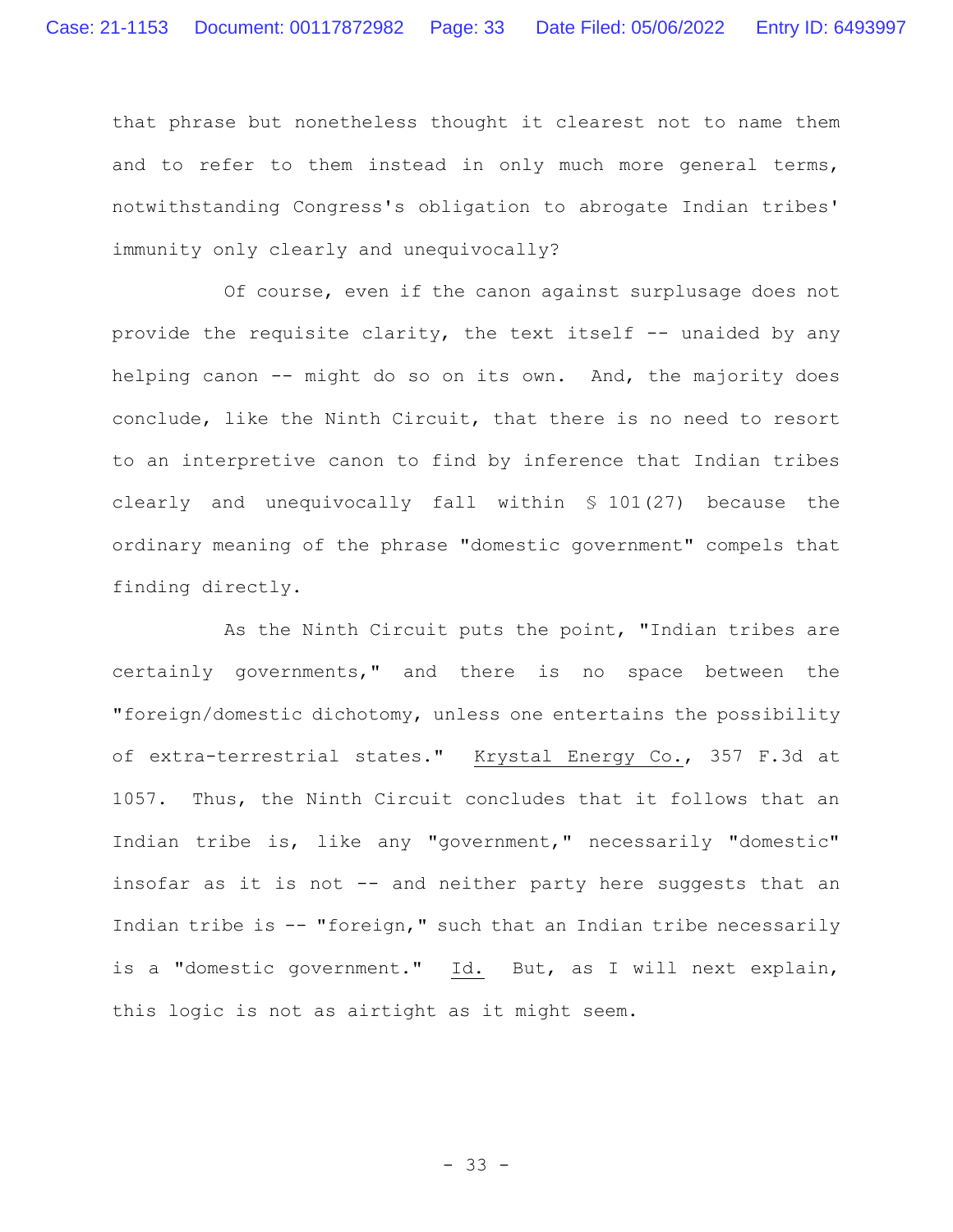#### **III.**

The juxtaposition of "domestic" and "foreign" in  $$101(27)$  shows -- as the majority appears to agree -- that Congress intended the adjective "domestic" to refer here to the "United States" -- in some fashion -- and not to what is "foreign" to it. Thus, the scope of the class "or other . . . domestic government" depends on the nature of the tie that Congress had in mind between a "government" and the United States, as, given the statutory text, it is a government's tie to the United States -- and not to what is "foreign" to the United States -- that makes it "domestic."

From that uncontroversial premise, the Ninth Circuit and the majority then each goes on to conclude that the words "domestic" and "foreign" combine to make it perfectly clear that any "government" that operates within the metes and bounds of the physical territory that the United States encompasses has the kind of tie to the United States that makes it not "foreign," and thus a "domestic government." See id. The majority supports this conclusion by pointing to a definition in standard usage, from the time § 101(27) was enacted, of "domestic," which is "'occur[ring] within  $\ldots$  the  $\ldots$  boundaries of'" the "domestic" -- i.e., non-"foreign" -- place in question. Maj. Op. at 9 (quoting domestic, Webster's Third New International Dictionary 671 (1961)); see also Maj. Op. at 9 n.4 (defining domestic as "[o]f,

- 34 -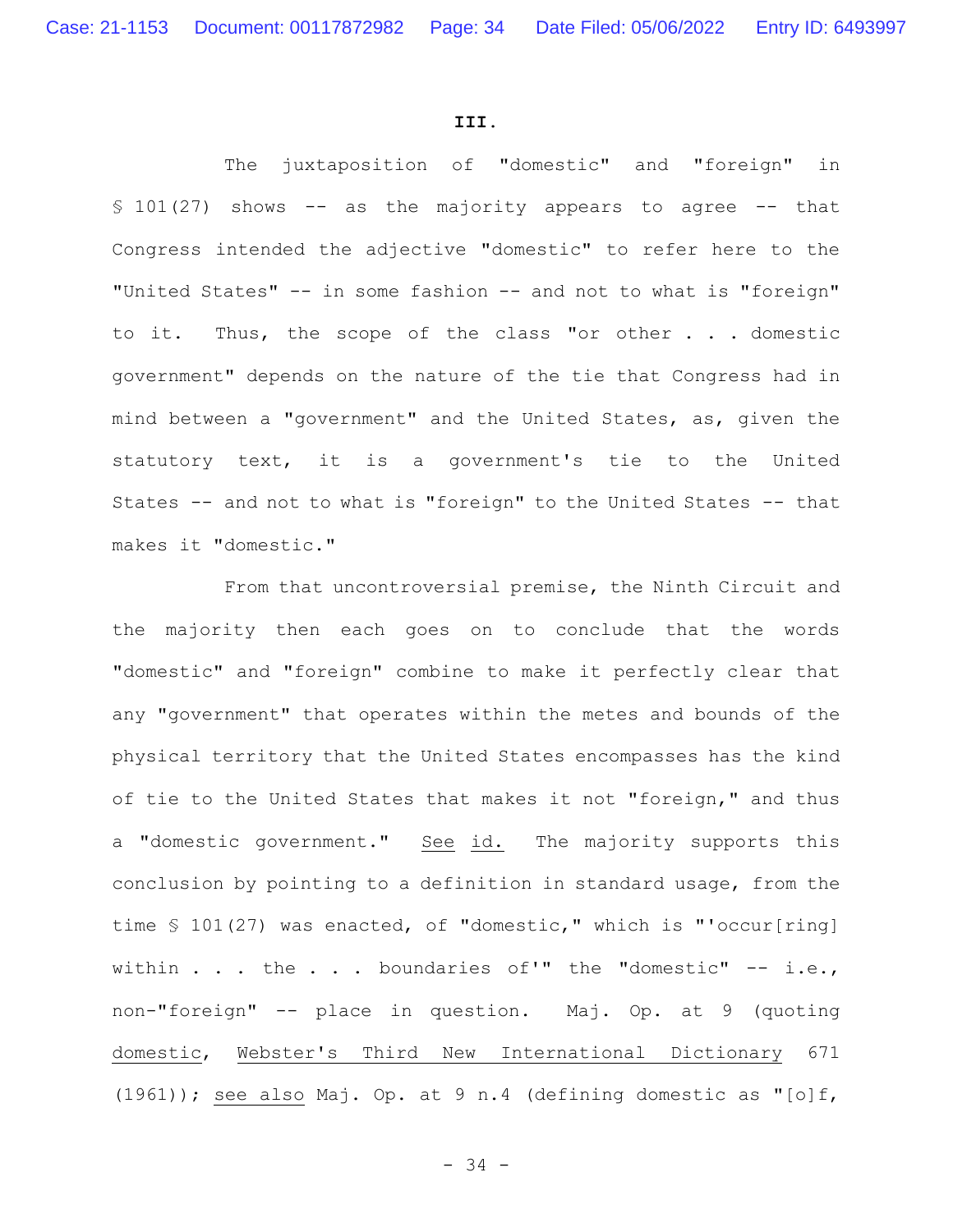relating to, or carried on within one and esp. one's own country" (quoting domestic, Webster's New Collegiate Dictionary 338  $(1975)$ )).

I do not dispute that such a reading is a possible one. Indian tribes -- insofar as they are a species of "government," cf. In re Whitaker, 474 B.R. 687, 695 (B.A.P. 8th Cir. 2012) (questioning whether Indian tribes, in light of their status as "nations," are best understood to be "government[s]" referenced in § 101(27)) -- operate within the United States as a geographic location and not, in that same territorial sense, within any place that is "foreign" to it. So, I can see how the statutory text could be read as the majority reads it -- especially if we focus only on its trailing phrase in isolation.

But, given the interpretive task in which we are engaged, it is not enough for us to be convinced that the text could be read to include Indian tribes. Indeed, it is not even enough for us to be convinced that, all else equal, the better reading of the text is that it does include Indian tribes. Rather, because we are trying to determine whether Congress -- through that phrase -- abrogated tribal sovereign immunity, we must be convinced that there is no plausible way of reading those words to exclude Indian tribes. And, as I will next explain, I do not see how we could be convinced of that, once we consider that phrase in the context in which it appears. See Abramski v. United States, 573 U.S. 169,

 $- 35 -$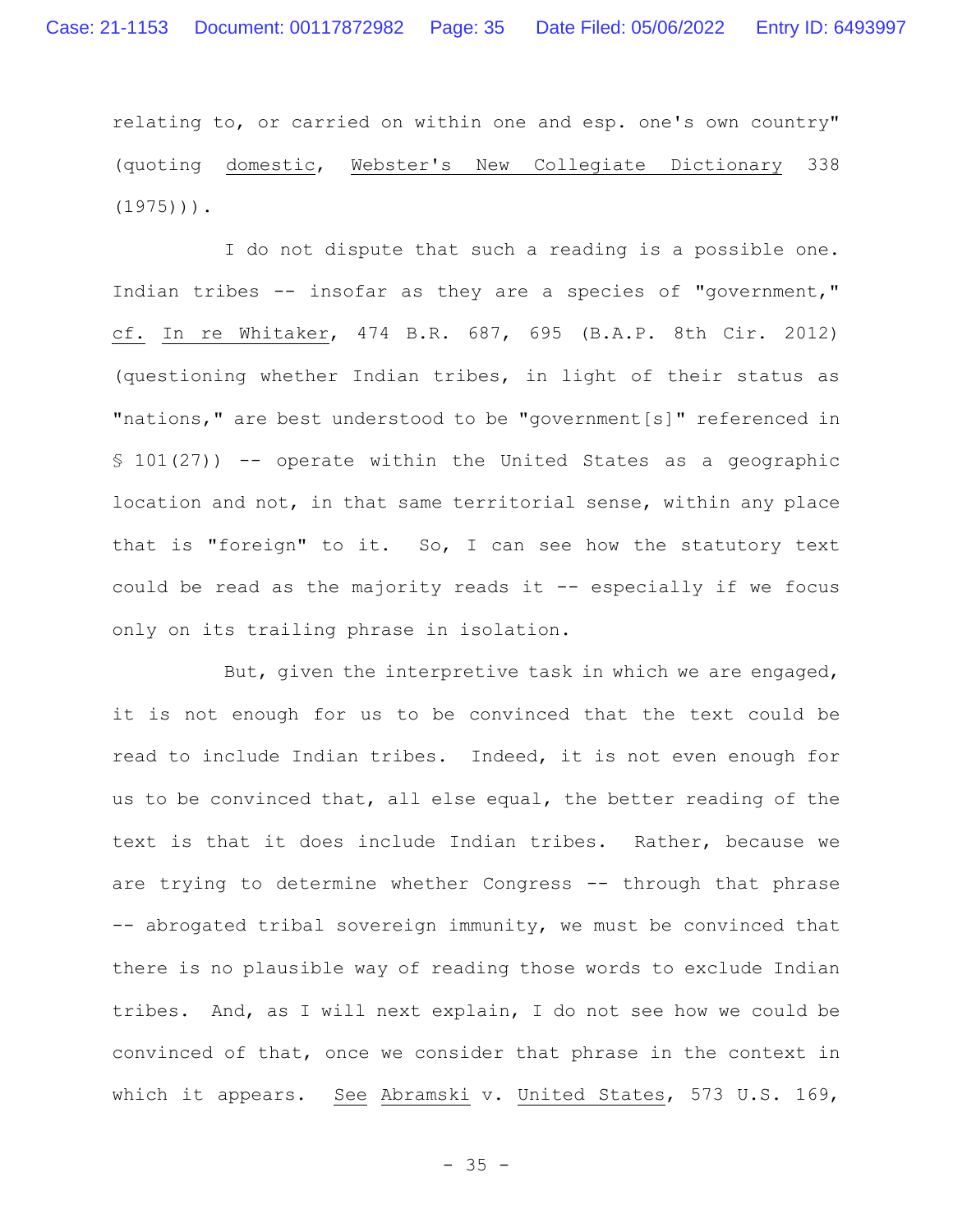179 (2014) ("[W]e must (as usual) interpret the relevant words not in a vacuum, but with reference to the statutory context.").

Notably, the majority's reading necessarily makes the phrase "or other foreign or domestic government" a catch-all for every species of "government," near or far, that can be found anywhere on Earth. Yet, if the majority is right that Congress had that sweeping intention, then it is curious to me that Congress chose to express that intent in the way that it did. After all, Congress easily could have used the simpler and seemingly selfevidently all-encompassing phrase "any" -- or, even better "every" -- "government" to be the sole means of defining a "governmental unit." Cf. Parden v. Terminal Ry. of Ala. State Docks Dep't, 377 U.S. 184, 187-88 (1964), overruled on other grounds by Coll. Sav. Bank v. Fla. Prepaid Postsecondary Educ. Expense Bd., 527 U.S. 666 (1999) (describing a statute that concerned "every common carrier" as utilizing "all-embracing language" (emphasis added)). And, had Congress done so, this dissent would not need to have been written -- nor, I would hazard, would this appeal even have been taken.

But, instead, Congress chose to define that term "governmental unit" much more cumbersomely, by using "general words [that] follow specific words in a statutory enumeration." Cir. City Stores, Inc. v. Adams, 532 U.S. 105, 114–15 (2001) (emphasis added) (quoting 2A N. Singer, Sutherland on Statutes and

- 36 -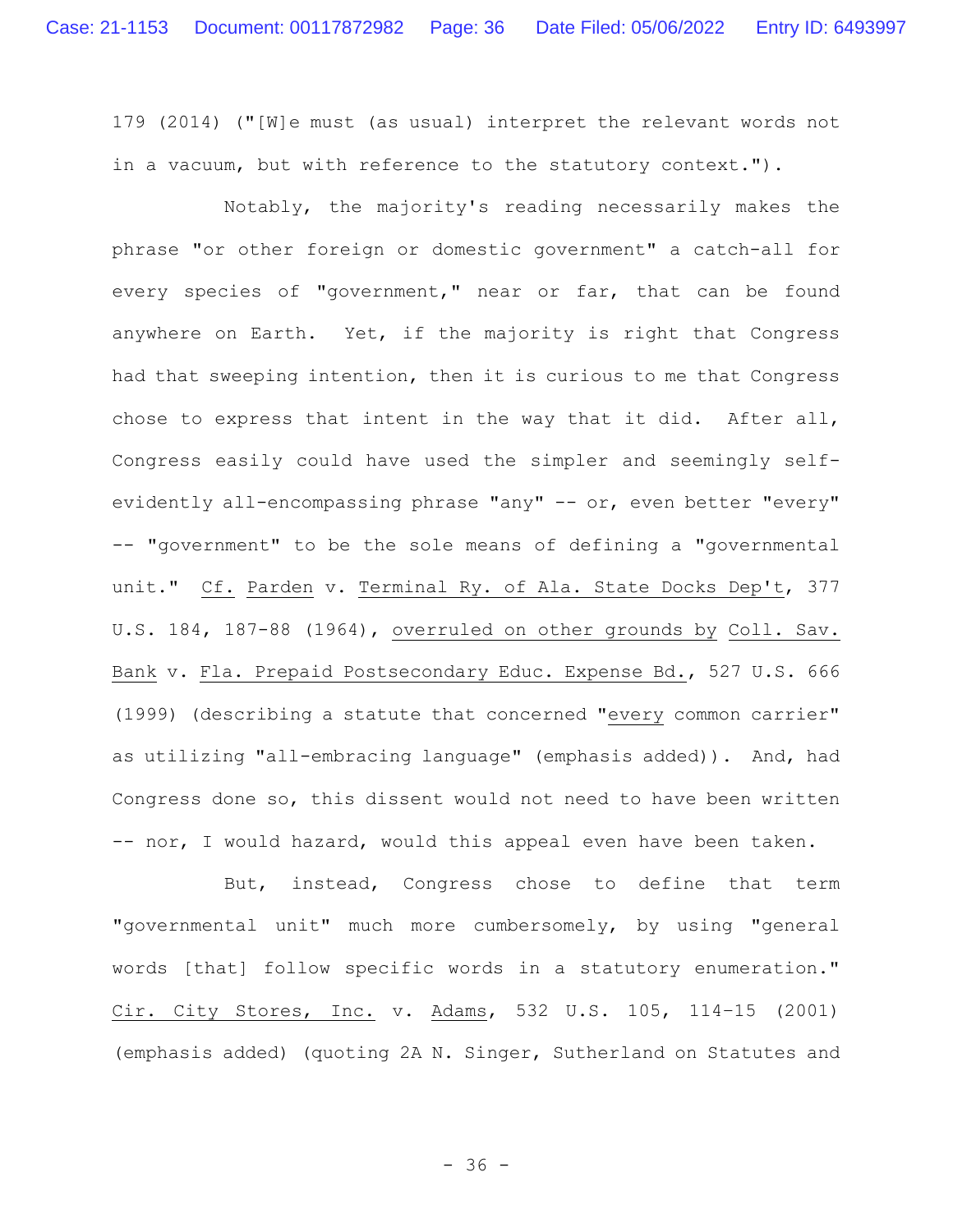Statutory Construction  $\frac{1}{2}$  47.17 (1991)).<sup>16</sup> And, that leads me to pause before signing on to the majority's Indian tribe-inclusive reading as the only plausible one, because when Congress describes a general class after first setting forth a more specific exemplary list  $-$  as Congress did in § 101(27)  $-$  there is often good reason to think that Congress included the list to make the general class more selective than the words that describe that class might otherwise suggest.

For example, the Supreme Court construed a provision in the Federal Arbitration Act ("FAA") that excludes from its coverage "contracts of employment of seamen, railroad employees, or any other class of workers engaged in foreign or interstate commerce," 9 U.S.C. § 1, not to include all "workers" that Congress could have reached through the exercise of its commerce power. See Cir. City Stores, Inc., 532 U.S. at 109, 114–15. The Court did so,

<sup>&</sup>lt;sup>16</sup> To be sure, § 101(27) does define a term that, in turn, is relied on to define the scope of an abrogation of sovereign immunity that a different provision of the Code effects. But, I do not see how we could conclude that it is clear and unequivocal that Congress included the specific list here due to a special concern about the need to use "magic words," see FAA v. Cooper, 566 U.S. 284, 291 (2012), such that Congress must be understood to have included the list solely to address that concern and not to illustrate the type of relationship to the United States that Congress had in mind in defining the class to be not "any" or "every government" but only "or other foreign or domestic government." For, if that abrogation-based concern were the sole reason for Congress's decision to include the list, then why did Congress bother to list expressly a species of government that does not possess sovereign immunity, "municipality", see Owen, 445 U.S. at 645–46 -- while not listing one that does, Indian tribe?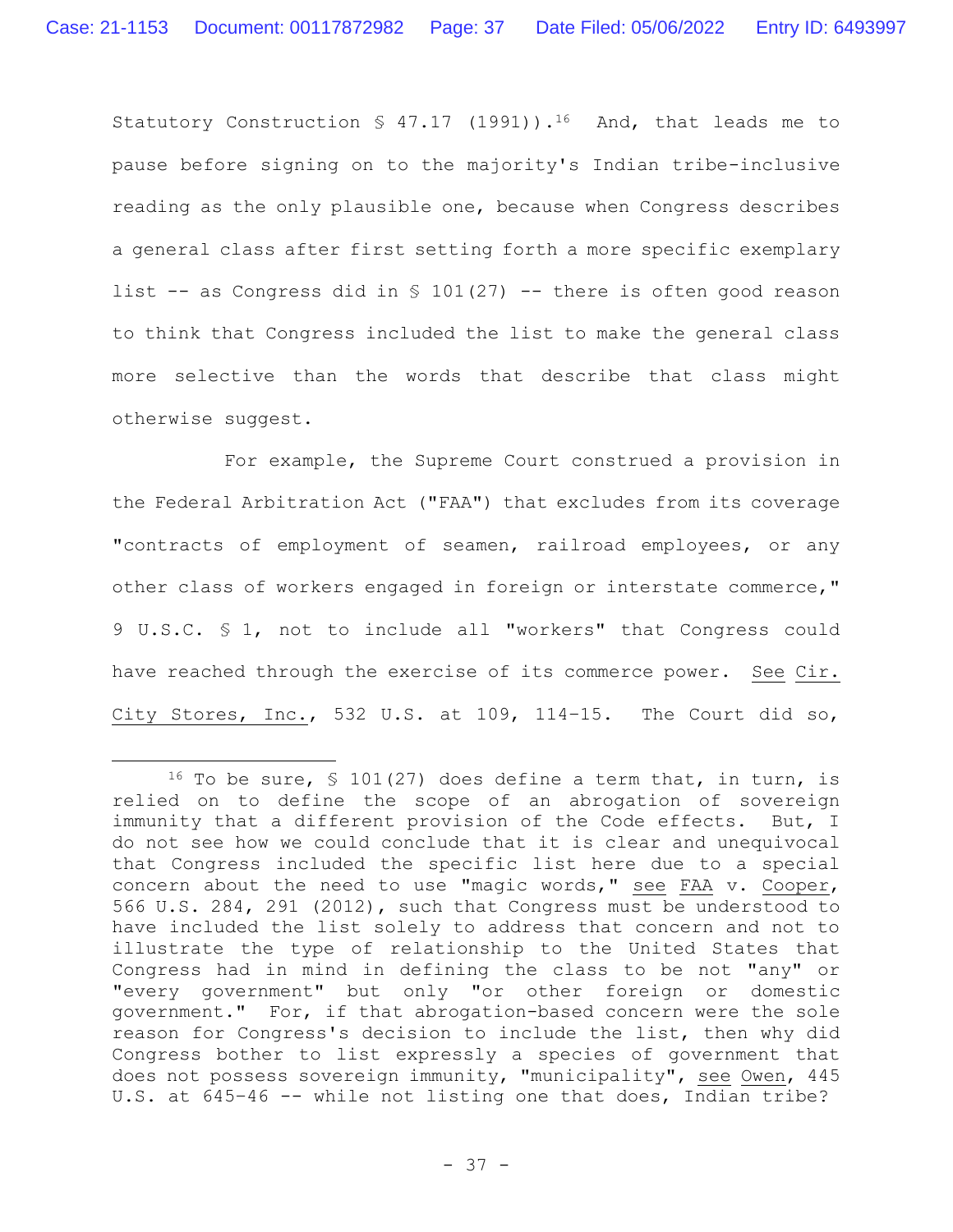moreover, not only because it thought that the words "engaged in interstate commerce" themselves were less than encompassing of the full reach of Congress's commerce power over workers, id. at 118- 19, but also because the construction of those "general words" to encompass that reach would "fail[] to give independent effect to the statute's enumeration of the specific categories . . . which precedes it," id. at 114.

The Court explained in that regard that "there would be no need for Congress to use the phrases 'seamen' and 'railroad employees' if those same classes of workers were subsumed within the meaning of . . . the residual clause." Id. at 114; see also Loughrin v. United States, 573 U.S. 351, 358 (2014) (describing the "'cardinal principle' of interpretation that courts 'must give effect, if possible, to every clause and word of a statute'" (quoting Williams v. Taylor, 529 U.S. 362, 404 (2000))). Thus, the Court concluded that -- at least absent a good reason to conclude otherwise -- the "general words" there were better construed to refer only to those "workers" that shared characteristics that made them "similar in nature" to the two specific categories of workers expressly listed. Cir. City Stores, Inc., 532 U.S. at 114–15. And so, the Court held, in part for that reason, that the class of "other workers engaged in interstate commerce" included only "transportation workers" -- like seamen and railroad workers -- and so not workers at commercial stores,

- 38 -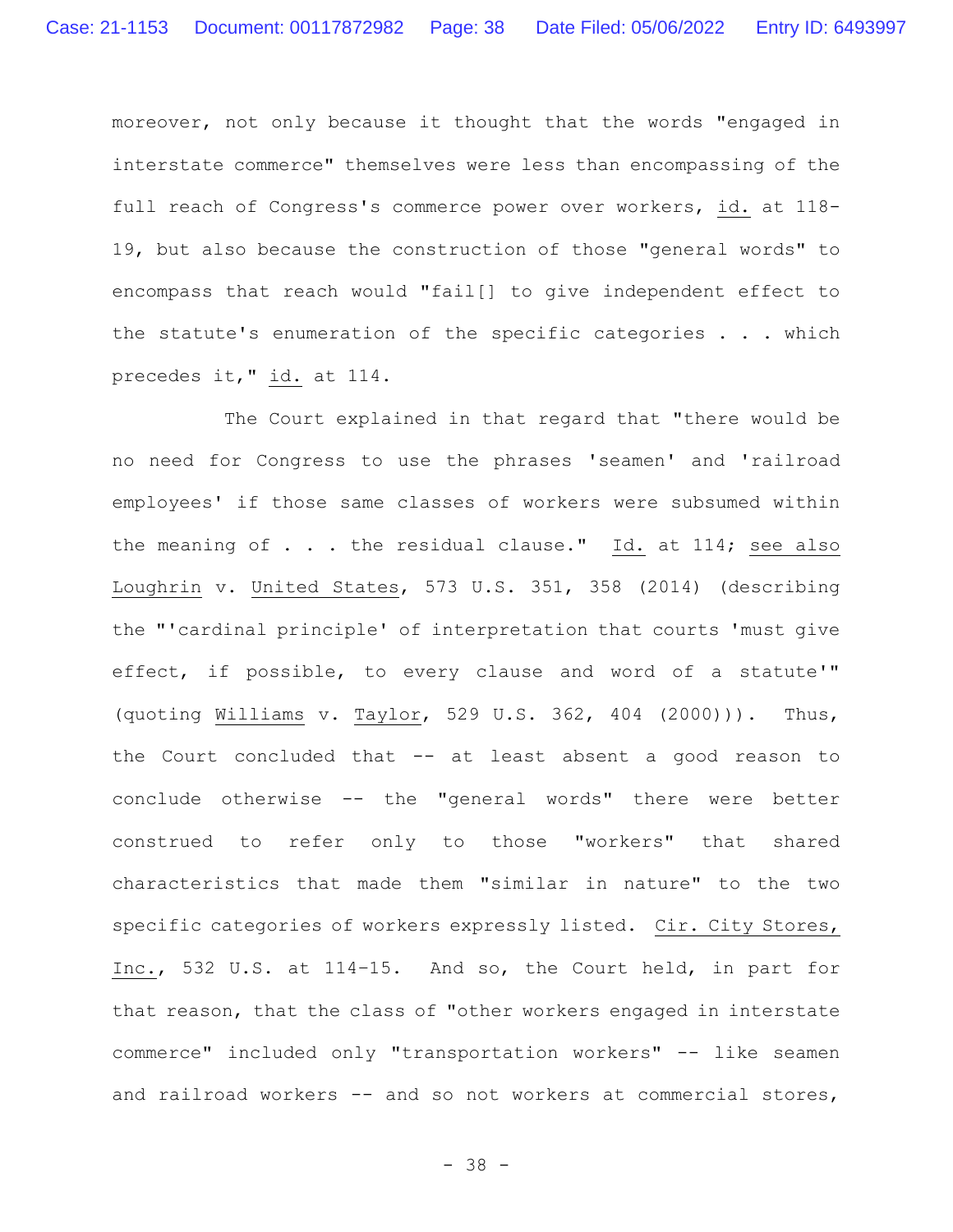as they are not engaged in interstate commerce in that "transportation"-related way. Id. at 109.

With that precedent in mind, I note that -- aside from "foreign state[s]" -- the listed types of "government" in  $\S$  101(27) share a characteristic beyond the fact that each of them operates within the United States, insofar as that entity is understood to be merely a geographic location on Earth. That shared characteristic is that each of them is also an institutional component of the United States, insofar as that entity is understood not just as a physical location on a map but as a governmental system that traces its origin to the United States Constitution.

For that reason, it is plausible to me that Congress, by using the words "domestic" and "foreign" to describe the general class that follows the exemplary list, did not mean to include within the definition of a "governmental unit" every "government" on Earth, near or far. Instead, it is plausible to me that Congress meant by using those terms only to include a "government" that can trace its origins either to our federal constitutional system of government (such that it is a "domestic government") or to that of some "foreign state" (such that it is a "foreign government"). See domestic, Black's Law Dictionary (5th ed. 1979) (defining "domestic" as "pertaining, belonging or relating to . . . the place of birth, origin, creation, or transaction"); domestic,

- 39 -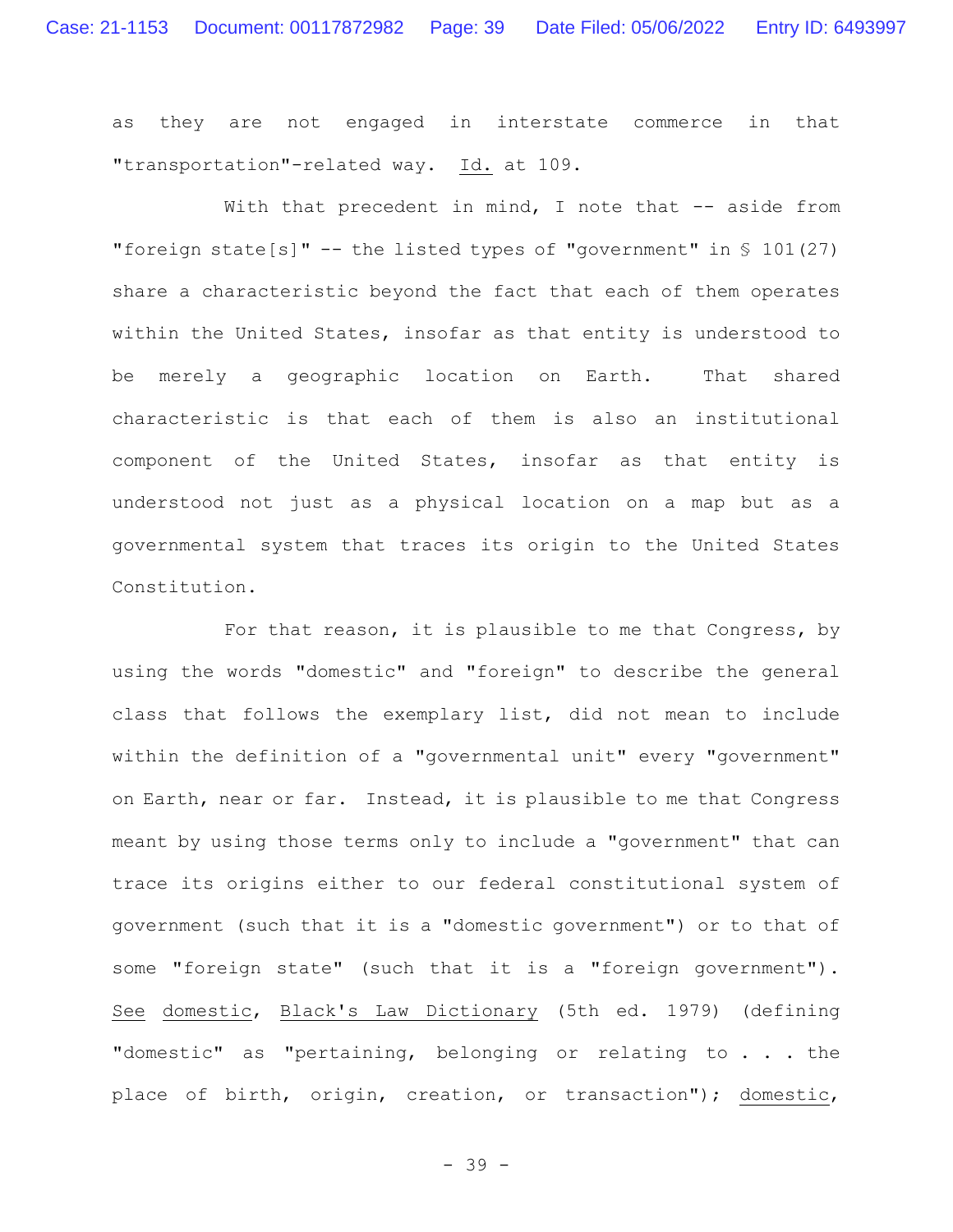Black's Law Dictionary (4th ed. 1968) (same); cf. Dep't of Lab. v. Greenwich Collieries, 512 U.S. 267, 272, 275 (1994) (finding that the "ordinary or natural meaning" of a statutory phrase was "the meaning generally accepted in the legal community at the time of enactment"); see also domestic, Webster's Third New International Dictionary 671 (1961) (defining "domestic" to mean "belong[ing] or occur[ring] within the sphere of authority or control").

Indeed, in my view, such a reading of § 101(27) draws support from the fact that it would explain -- as the majority's reading would not -- why Congress set forth a comprehensive and detailed list of "government[s]," both "domestic" and "foreign," without also including Indian tribes on it. For, if Congress were trying to encompass not all governments on Earth but only all the components of the constitutional system of government that is the United States and all those that are the components of the system of government of "foreign state[s]," then there would be no reason to include Indian tribes on that list. And that is so, because, unlike the listed governmental types, Indian tribes neither ratified the Constitution nor trace their origins to it. Nor do they trace their origins to any "foreign" system of government in the way that a "foreign state" does. Cf. Blatchford v. Native Vill. of Noatak & Circle Vill., 501 U.S. 775, 782 (1991) (explaining that while tribes are in a geographical-presence-sense "domestic," "[t]he relevant difference between [tribes and other]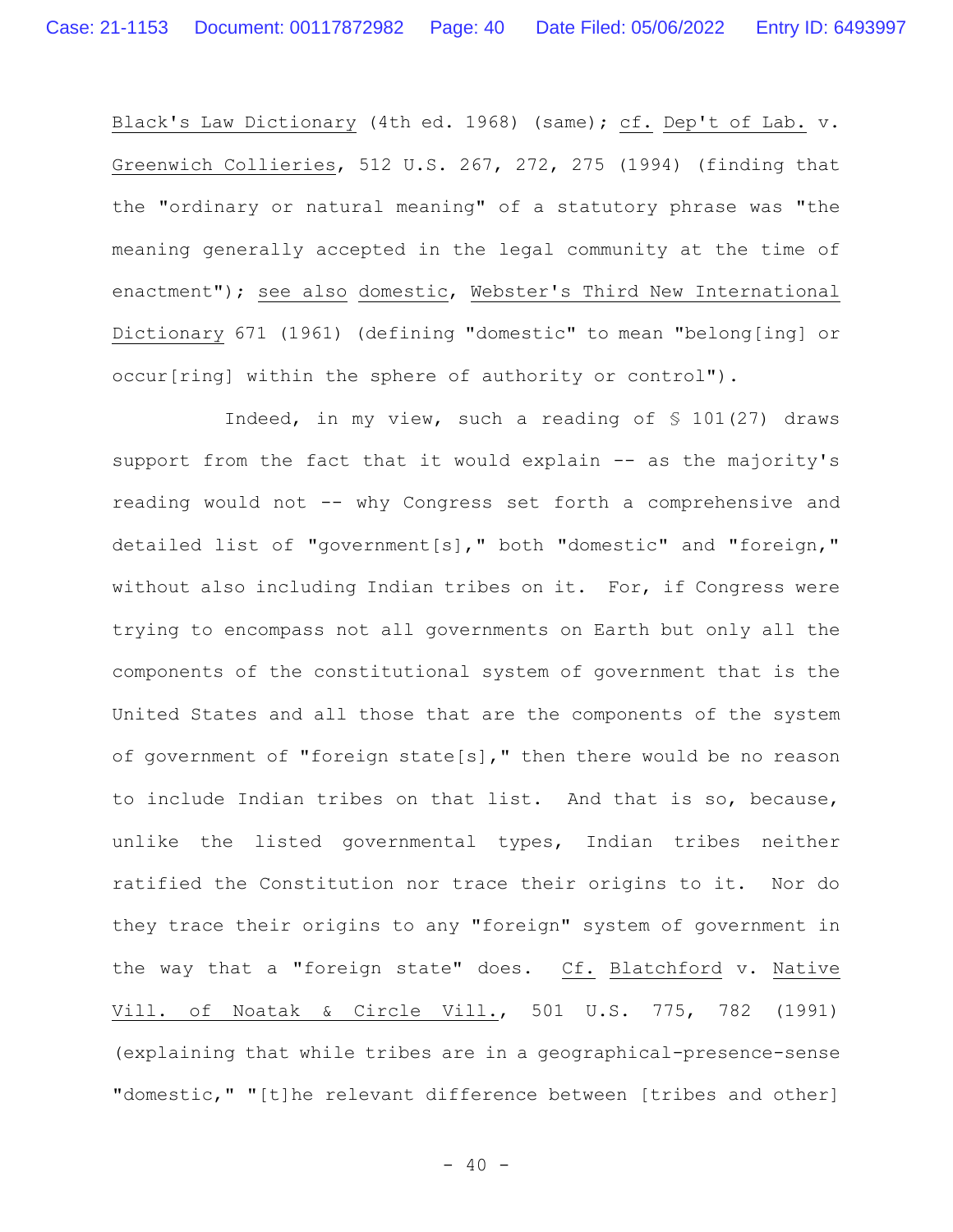sovereigns . . . is not domesticity [in that presence-based sense], but the role of each in the [Constitutional] convention"); Bay Mills Indian Cmty., 572 U.S. at 789-90 (noting that "it would be absurd to suggest that the tribes -- at a conference to which they were not even parties -- similarly ceded their immunity").

In positing that it is plausible that Congress had such an intention in formulating this Code provision, I am hardly ascribing to Congress an understanding of Indian tribes that is novel. In fact, as the Lac du Flambeau Band of Lake Superior Chippewa Indians here points out, Indian tribes have long been understood to be sui generis precisely because they uniquely possess attributes characteristic of "nations" without themselves being "foreign state[s]." Bay Mills Indian Cmty., 572 U.S. at 805-06 (Sotomayor, J., concurring) (explaining that "[t]wo centuries of jurisprudence . . . weigh against treating Tribes like foreign visitors in American courts"); Cherokee Nation v. Georgia, 30 U.S. 1, 13 (1831) (referring early on to Indian tribes as "domestic dependent nations" (emphasis added)). In fact, in accord with the understanding that Indian tribes are "marked by peculiar and cardinal distinctions which exist nowhere else," Cherokee Nation, 30 U.S. at 16, the Court itself has continued to emphasize that U.S. government "relations with the Indian tribes have 'always been . . . anomalous . . . and of a complex character,'" given that "the tribes remain quasi-sovereign nations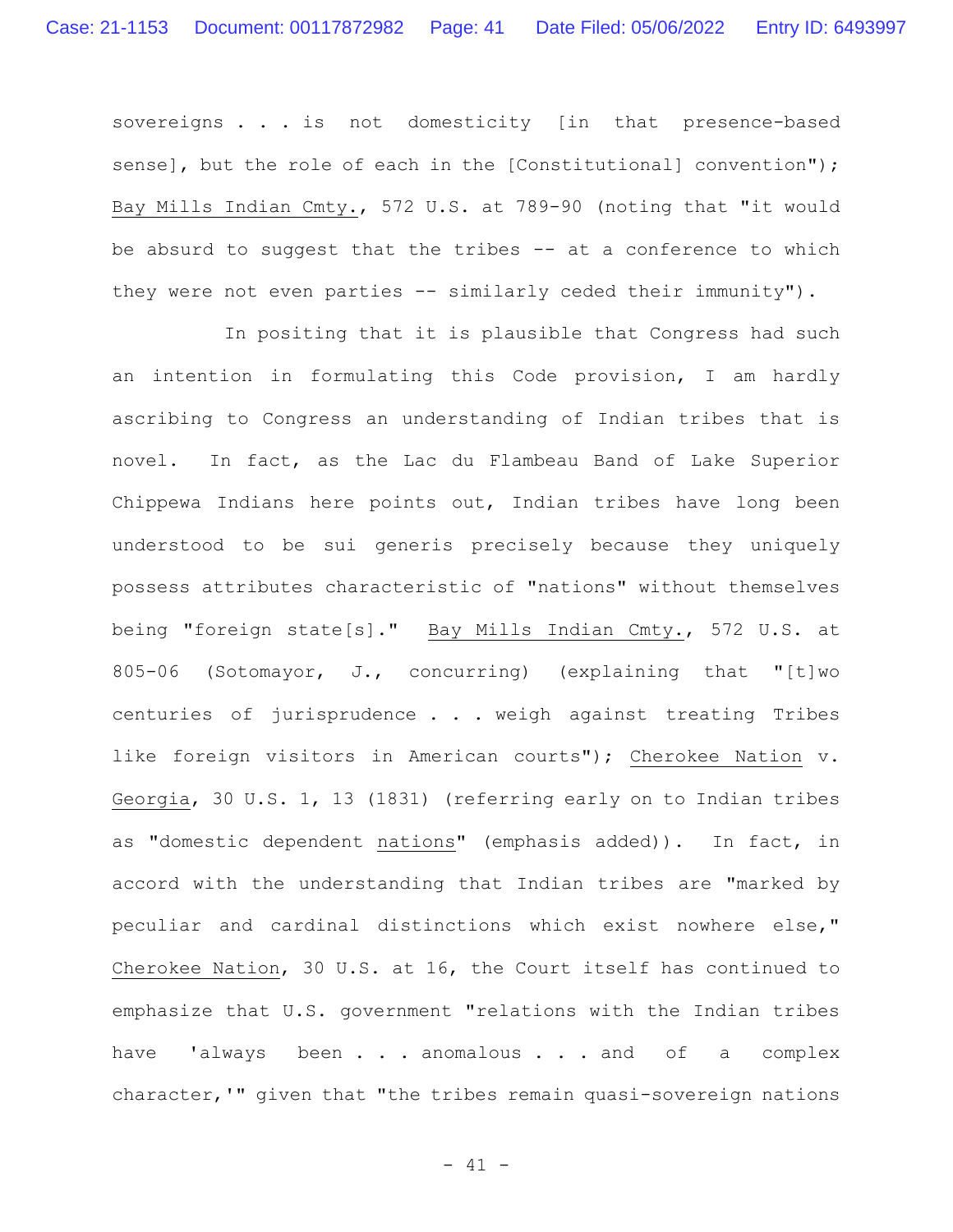which, by government structure, culture, and source of sovereignty are in many ways foreign to the constitutional institutions of the federal and state governments." Santa Clara Pueblo, 436 U.S. at 71 (emphasis added) (quoting United States v. Kagama, 118 U.S. at 381); see also, Joshua Santangelo, Bankrupting Tribes: An Examination of Tribal Sovereign Immunity as Reparation in the Context of Section 106(a), 37 Emory Bankr. Dev. J. 325, 354 (noting the various dimensions in which tribes differ from states). In this salient respect, then, Indian tribes are not "similar in nature" either to any "domestic government" that is listed in § 101(27) or to any "foreign state," as that provision uses that term.

This narrower reading of "or other foreign or domestic government" also would not empty that phrase of all content. The phrase still would usefully pick up commissions and authorities created by interstate compacts and their "foreign" counterparts, as no other words in  $$ 101(27)$  encompass any of them, and they are, as a group, sufficiently difficult to categorize pithily that it would be natural to encompass them through a residual clause of the sort that follows an express list. For, as creatures of listed "domestic government[s]," interstate hybrids do trace their origins to the governmental system of the United States and not (like Indian tribes) to a source of sovereignty that predates it.

 $- 42 -$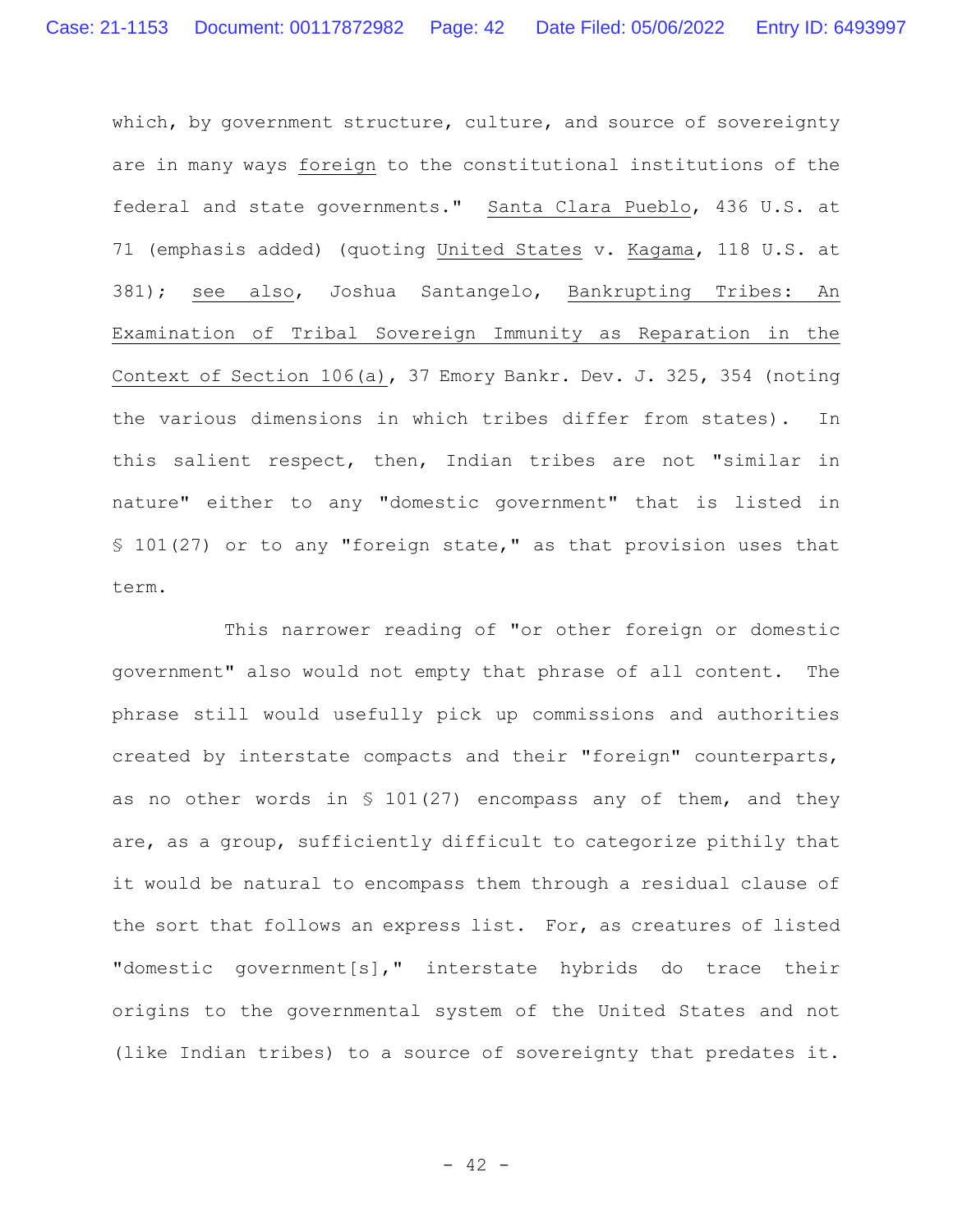In an attempt to show that this reading of the text is implausible, the majority asserts that the word "domestic" cannot connote "origin" unless it is being used to describe a product. See Maj. Op. at 18. But, the dictionary that the majority cites in support of that proposition says no such thing, see domestic, Oxford English Dictionary Online (Mar. 2022 update), and that definition is not from the time § 101(27) was enacted, see Tanzin v. Tanvir, 141 S. Ct. 486, 491 (2020) (instructing courts to "turn to the phrase's plain meaning at the time of enactment" when trying to construe a statute's meaning). Moreover, both of the definitions to which the majority points suggest that the word "domestic" describes a relationship that is not merely territorial. See Maj. Op. at 18 (contrasting the Oxford English Dictionary's definition of "domestic" as "Indigenous; made at home or in the country itself; native, home-grown, home-made," with its alternative definition that the word means "[o]f or relating to one's own country or nation; not foreign, internal, inland, 'home'"). Rather, those definitions, like the legal definition cited to above, suggest that a government is "domestic" to a thing if it has its origins in that thing. Compare domestic, Oxford English Dictionary Online (Mar. 2022 update), with domestic, Black's Law Dictionary (11th ed. 2019) (defining "domestic" as a legal term to mean **"**[o]f, relating to, or involving one's own country"). And, of course, an origins-based definition -- because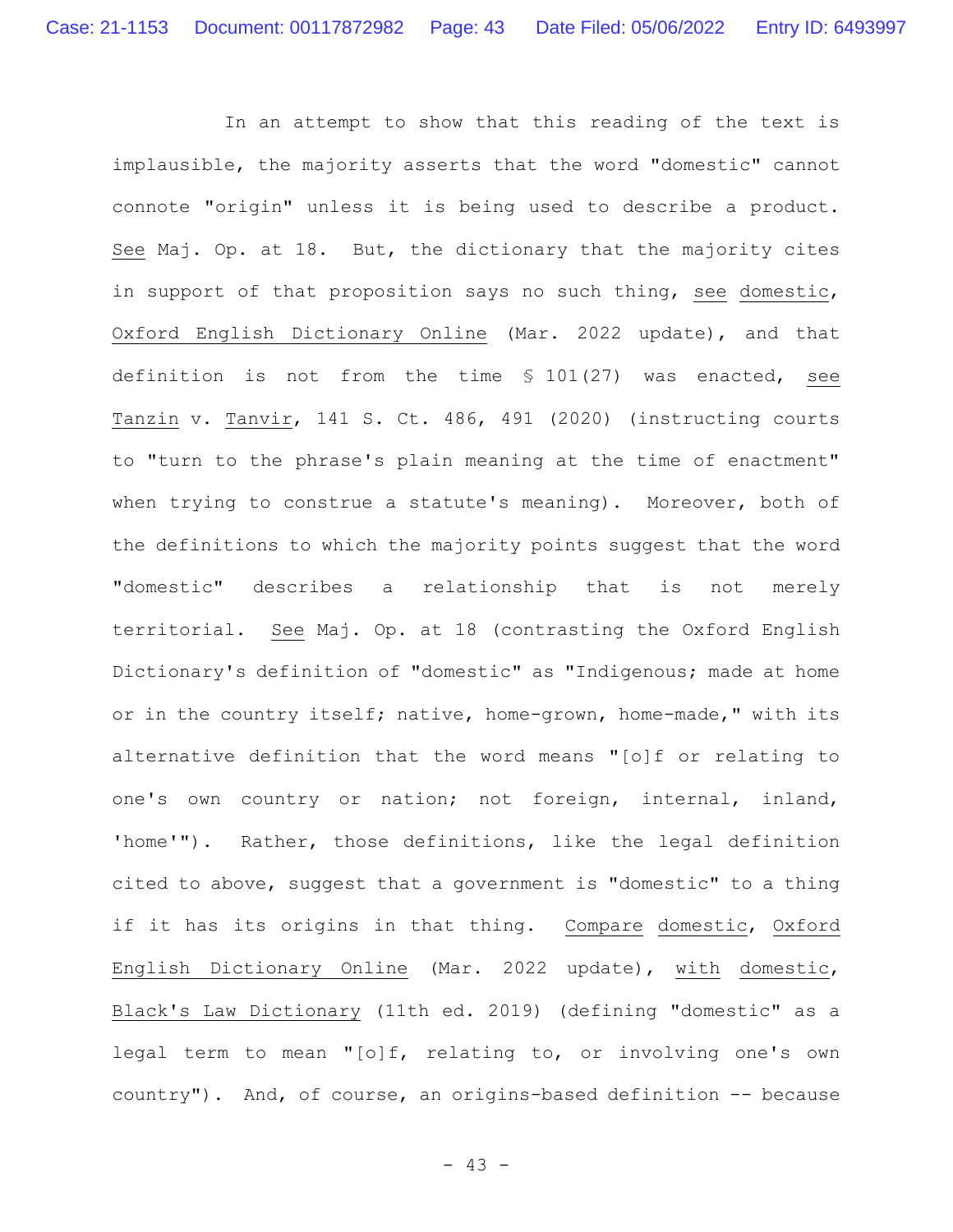it need not be addressing a merely territorial tie -- could suggest that all governments that have their "origins" in the United States constitutional system would be "domestic" to the United States and thus that, as the Band argues, an Indian tribe is not encompassed by the definition because it is a nation in and of itself that does not have its origins in the federal Constitution.<sup>17</sup>

<sup>&</sup>lt;sup>17</sup> The majority suggests that this reasoning could support a reading of "domestic government" that would "refer to household management." See Maj. Op. at 20. But, I do not see how that is so, given that "other . . . domestic government" is a "general term[] [that] follow[s] specific [terms]" such that the "general term" is "limited . . . to matters similar to those specified." Christopher v. SmithKline Beecham Corp., 567 U.S. 142, 163 n.19 (2012). In other words, while I suppose the words "any other class of workers engaged in . . . interstate commerce" could be referring in some contexts to constitutional scholars of the Commerce Clause, that observation in no way undermines a reading of those words that would take them to be referring to transportation workers in the specific context of 9 U.S.C. § 1. And, that is precisely because those words follow the specific list of classes of workers set forth in the provision. See Cir. City Stores, Inc., 532 U.S. at 114–15. Thus, my suggestion that the words "domestic government" in § 101(27) of the Code plausibly may be read in context to be referring only to those governmental entities that (unlike Indian tribes) are components of our constitutional system of government is not undermined by the majority's observation that in some contexts those words also could mean "household management." For, the statutory context here plainly rules out that reading of them while it plausibly rules in the one that I posit. Nor, I note, does the majority at any point explain why that is not so, as it does not dispute either that each of the expressly listed governmental entities in § 101(27) that is not "foreign" traces its origins to the U.S. Constitution in a way that no Indian tribe does, or that it is good interpretive practice to construe a general term that follows an express list in light of the special characteristics that are shared by the items on that list.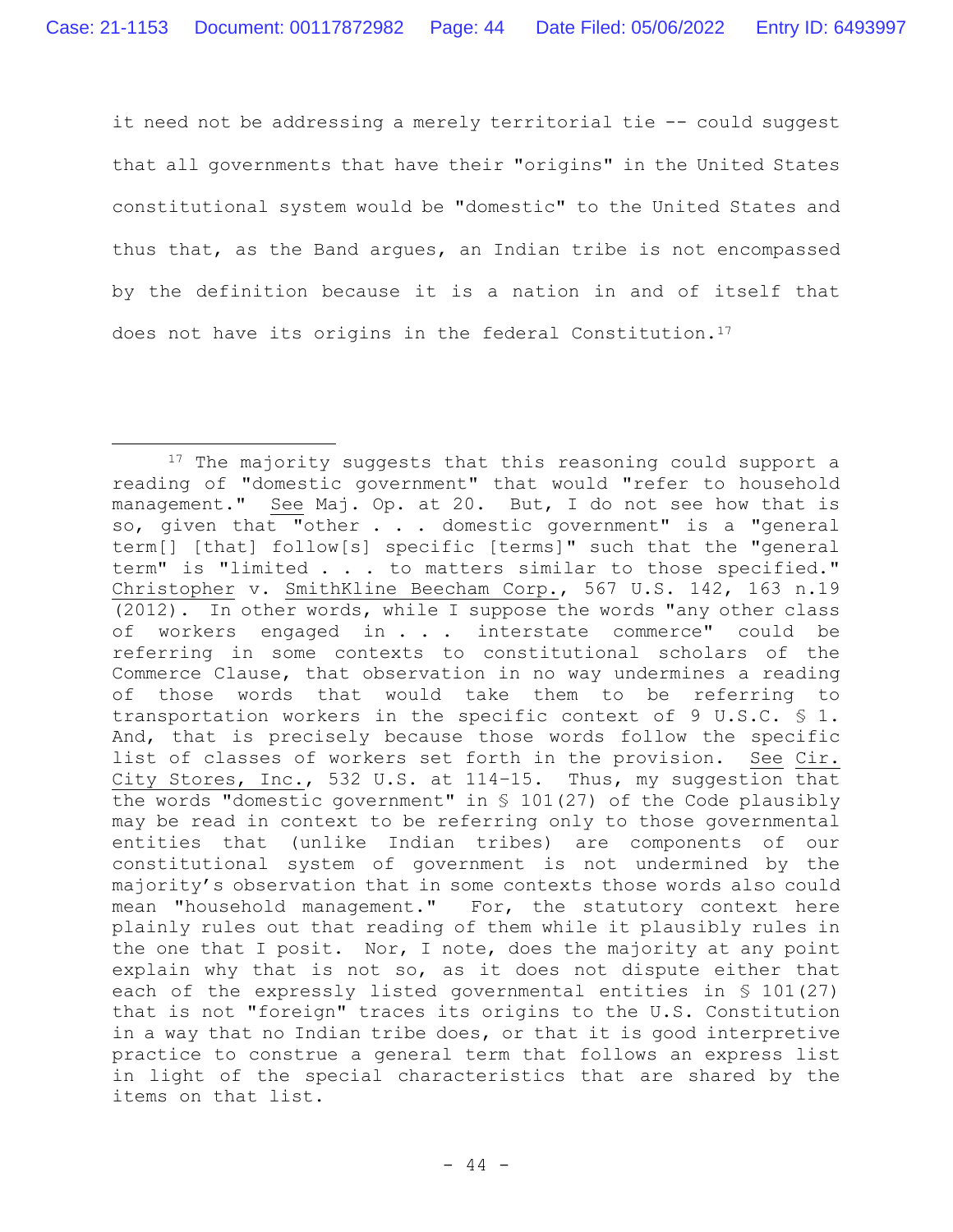For these reasons, therefore, I do not see how the textual case can be made that the words "domestic government" must be read to include Indian tribes. Nor is there any need to take my word for it, because the notion that a "tribal government" is plausibly understood to be neither a "domestic" nor a "foreign government" is not a figment of my imagination. One need only consult the Code of Federal Regulations to see that same understanding laid out in official black and white. See 7 C.F.R § 205.2 (defining "Governmental entity" as: "domestic government, tribal government, or foreign governmental subdivision . . . .").

Perhaps for this reason the majority offers what are -- in essence -- non-textual reasons to read the text to be clearer than it is. For example, the majority suggests that my reading "proposes a radical new rule of construction," see Maj. Op. at 17-18, and so must be rejected on grounds of novelty even if it is otherwise plausible. But, in fact, the reading I am positing relies on many of the same dictionary definitions that the majority utilizes as well as traditional canons of statutory interpretation, none of which are new or applied in novel ways.

Certainly, the majority would not suggest that Circuit City Stores endorsed a radical new rule of construction that all entities on a list must be understood to have a transportation tie. It merely applied the established interpretive principle that when expressly listed entities share a salient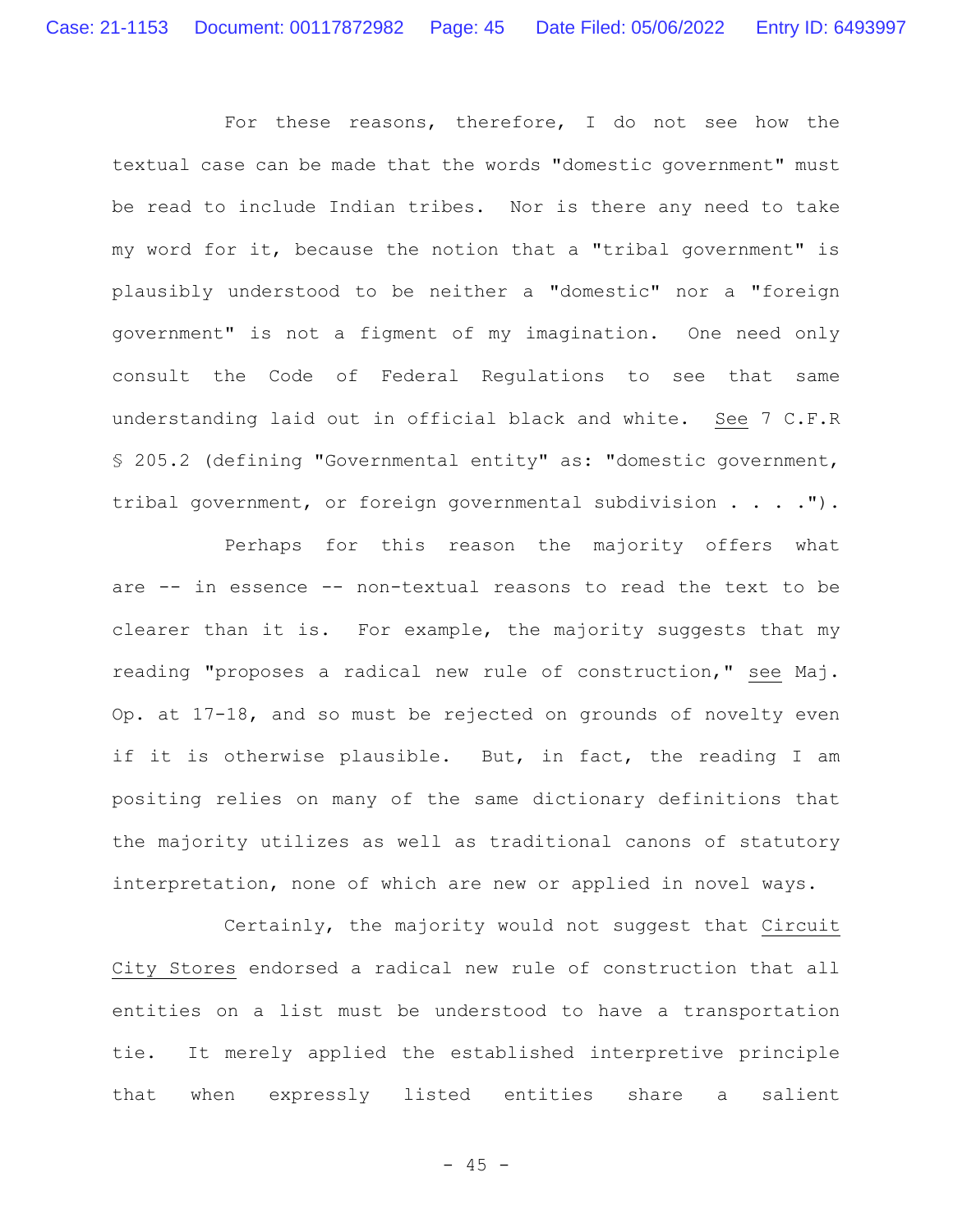characteristic, it makes sense to construe the general residual phrase that follows to include only other entities that, though not expressly listed, share that characteristic. I am doing nothing different in focusing on the way in which the listed entities in § 101(27) are like each other and then drawing on that similarity to construe the residual phrase that provision contains.

The majority also contends that the reading I am proposing must be rejected because it was "never briefed by the parties," see Maj. Op. at 18, and so must be deemed waived even if it otherwise holds up. But, in fact, the Band argued, citing Circuit City Stores, that a "word is known by the company it keeps," such that the residual phrase does not encompass "every single government that exists" but rather just those "governments similar to the federal government, states, and foreign governments." And, the Band argued, "Indian tribes are 'not a foreign state' nor 'a domestic state,' but rather are 'marked by peculiar and cardinal distinctions which exist nowhere else.'" (quoting Cherokee Nation, 30 U.S. at 16). Thus, the arguments that I am making are not materially different from those that the Band advances.

The majority's final suggestion is that the reading of § 101(27) that I am positing is out of bounds because it depends on there being a "magic words" requirement for the abrogation of

 $- 46 -$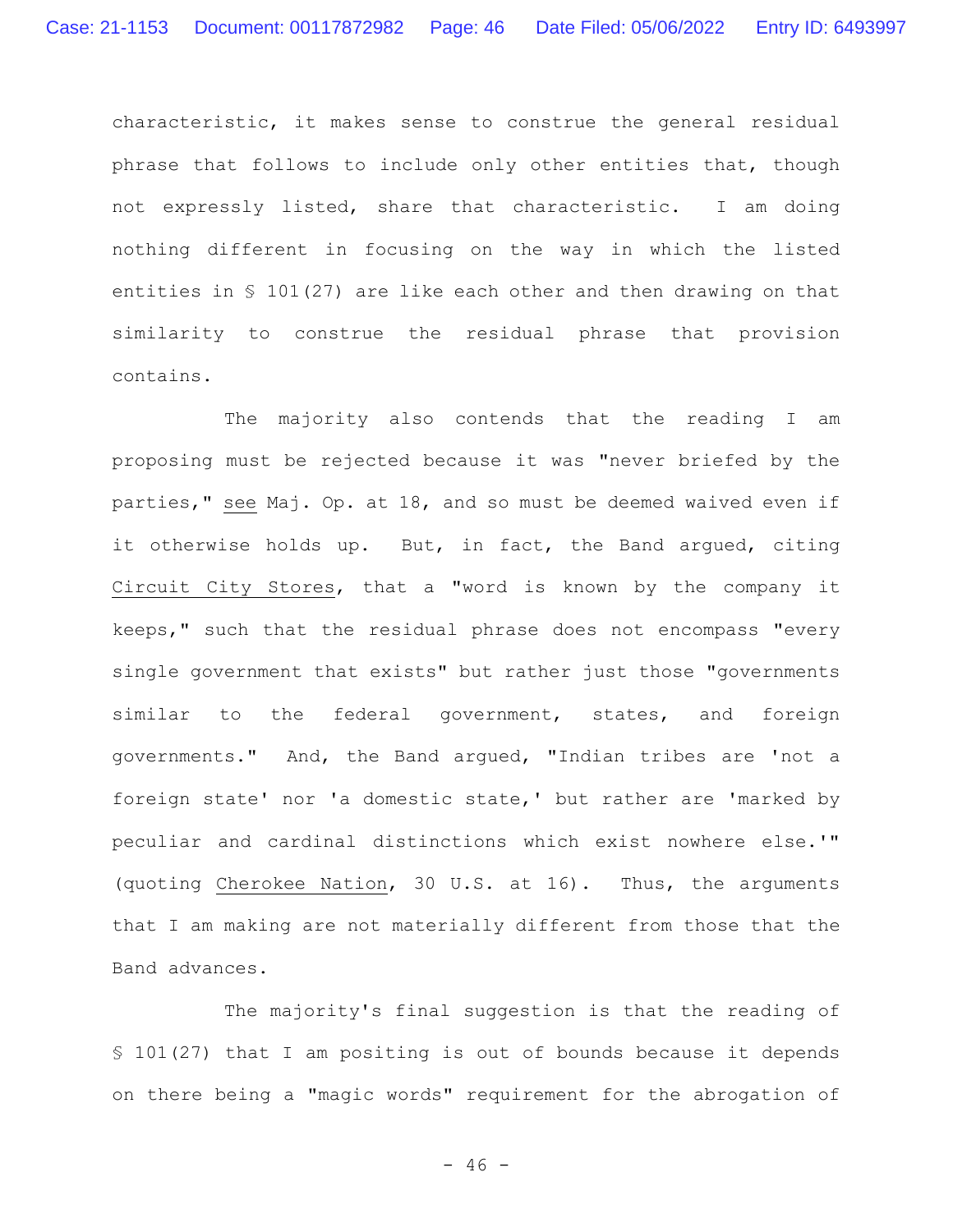an Indian tribe's immunity from suit under the Code. See Maj. Op. at  $19-20$ . But, I do not see how that is so.<sup>18</sup>

In noting that the text at issue could be read to exclude Indian tribes, I am not thereby "requir[ing]" Congress to use the phrase "every government," as the majority contends. Rather, Congress is free to use any number of different phrases to indicate unambiguously its intent to abrogate an Indian tribe's immunity -- "every government," "any government with sovereign immunity," or "Indian tribes." There are no doubt others.

Congress cannot, however, abrogate tribal immunity with the requisite degree of clarity by setting forth a specifically enumerated list of governments in which each is unlike an Indian tribe in the same way and then including a general phrase thereafter that itself can plausibly be read to encompass only the

<sup>18</sup> When the Court articulated its disavowal of a "magic words" test for abrogating sovereign immunity in FAA v. Cooper, 566 U.S. 284 (2012), it was confronted only with a question about whether Congress intended to abrogate the United States's immunity from suit and not whether it intended for the abrogation of immunity it intended to effect for some governments to apply to the United States. See id. at 291. Nor is Cooper unusual in that respect. To my knowledge, the Court has never resolved a case concerning abrogation of sovereign immunity that concerned the governments to which the abrogation applied rather than whether abrogation was intended for any government at all. But, even though the Court has not spoken as to whether the "magic words" rule from Cooper would apply when resolving an abrogation question like the one before us, the Court has also given no indication that the "magic words" rule would not apply in such a case. And so, I proceed on the assumption that the bar to a "magic words" requirement does apply.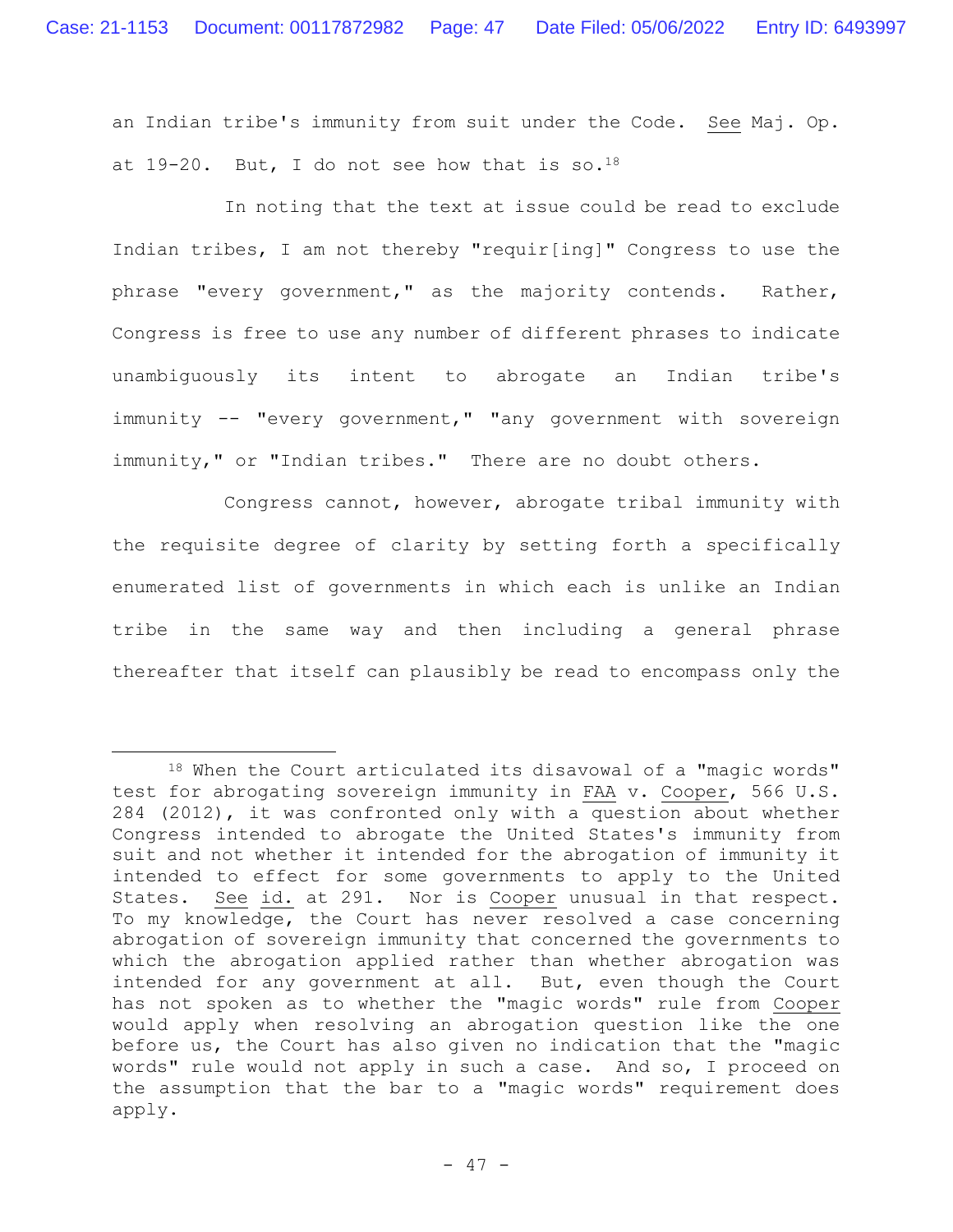kinds of governments that share the characteristic of the listed entities -- a characteristic that Indian tribes lack. And, that is because even if Congress need not use magic words to make clear that its abrogation provision applies to Indian tribes, it must at least use words that clearly and unequivocally refer to Indian tribes if it wishes to make that abrogation provision apply to them.

### **IV.**

I acknowledge that, despite all these textual reasons to doubt that § 101(27) encompasses Indian tribes, it is not obvious that Congress would have wanted to abrogate the immunity of every sovereign entitled to assert it but an Indian tribe. I also recognize that a sovereign's retention of immunity under the Code interferes with the Code's operation. But, insofar as the majority means to suggest that we need not be guided by considerations of statutory text alone, the evidence of legislative purpose also is not as clearly and unequivocally on the side of reading § 101(27) to include Indian tribes as the majority suggests.

The retention of immunity by Indian tribes would not render the Code unworkable. The immunity would supply no defense with respect to provisions of the Code (such as the one that permits a bankruptcy court to order the discharge of debts) that do not authorize in personam suits against Indian tribes. See Tennessee Student Assistance Corp. v. Hood, 541 U.S. 440, 450

 $- 48 -$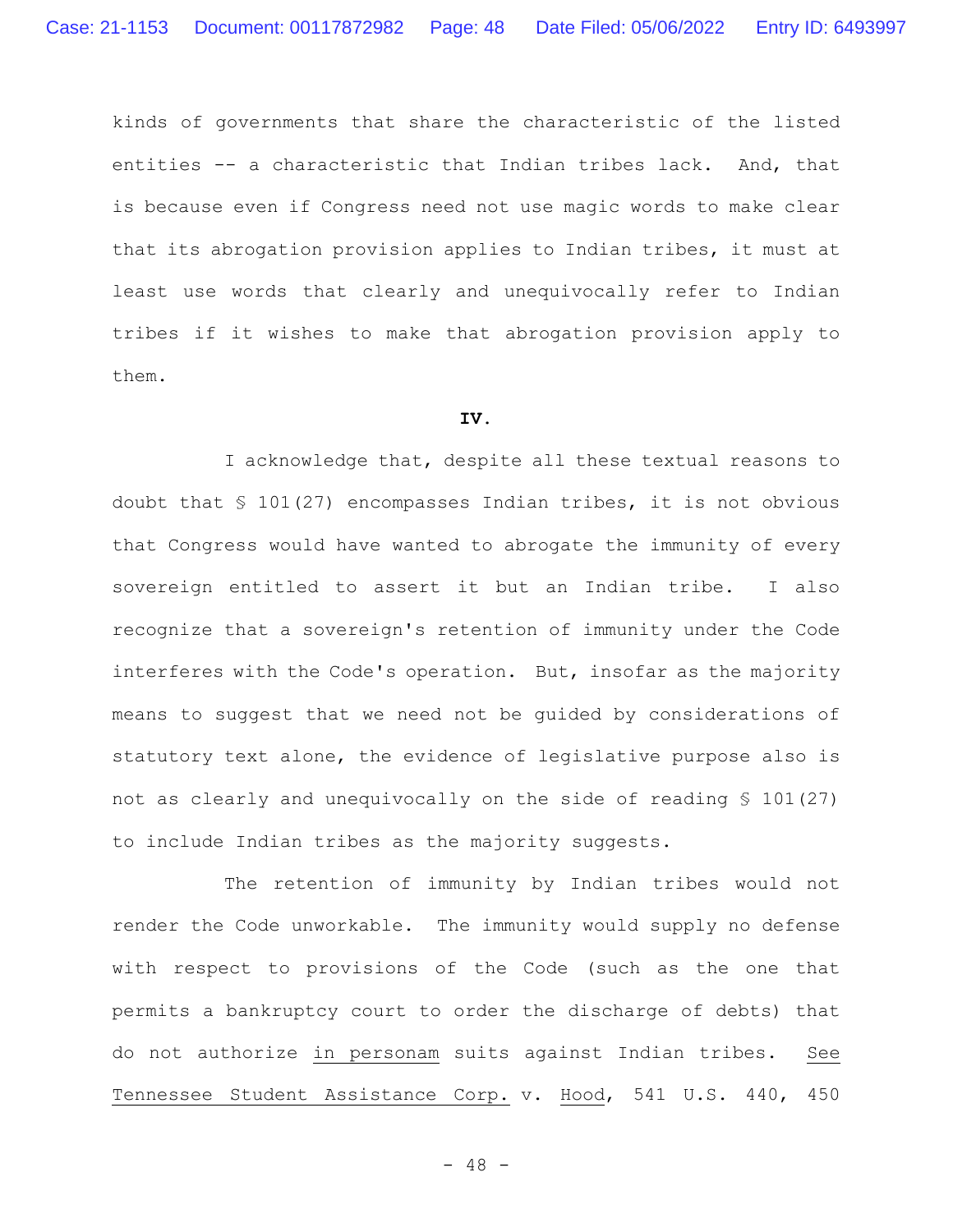(2004) ("A debtor does not seek monetary damages or any affirmative relief from a State by seeking to discharge a debt; nor does he subject an unwilling State to a coercive judicial process. . . . We find no authority [to] . . . suggest[] [that] a bankruptcy court's exercise of its in rem jurisdiction to discharge a . . . debt would infringe state sovereignty."); id. at 448 ("States, whether or not they choose to participate in the proceeding, are bound by a bankruptcy court's discharge order no less than other creditors."). Nor would an Indian tribe retain immunity with respect to its filing of a proof of claim to collect debts it is owed by an individual in bankruptcy proceedings. Cf. C & L Enterprises, Inc., 532 U.S. at 418; Gardner v. New Jersey, 329 U.S. 565, 573–74 (1947) ("It is traditional bankruptcy law that he who . . . offer[s] a proof of claim . . . must abide the consequences of that procedure. If the claimant is a State, the procedure of [filing a proof of claim] . . . is not transmitted into a suit against the State because the court entertains objections to the claim." (citation omitted)); In re White, 139 F.3d 1268 (9th Cir. 1998) (applying Gardner to an Indian tribe's participation in a bankruptcy proceeding notwithstanding its assertion of tribal immunity); cf. also In re Nat'l Cattle Cong., 247 B.R. 259, 268–69 (Bankr. N.D. Iowa 2000) (same).

The Code also would still apply to Indian tribes, notwithstanding their retention of immunity. See Kiowa Tribe of

- 49 -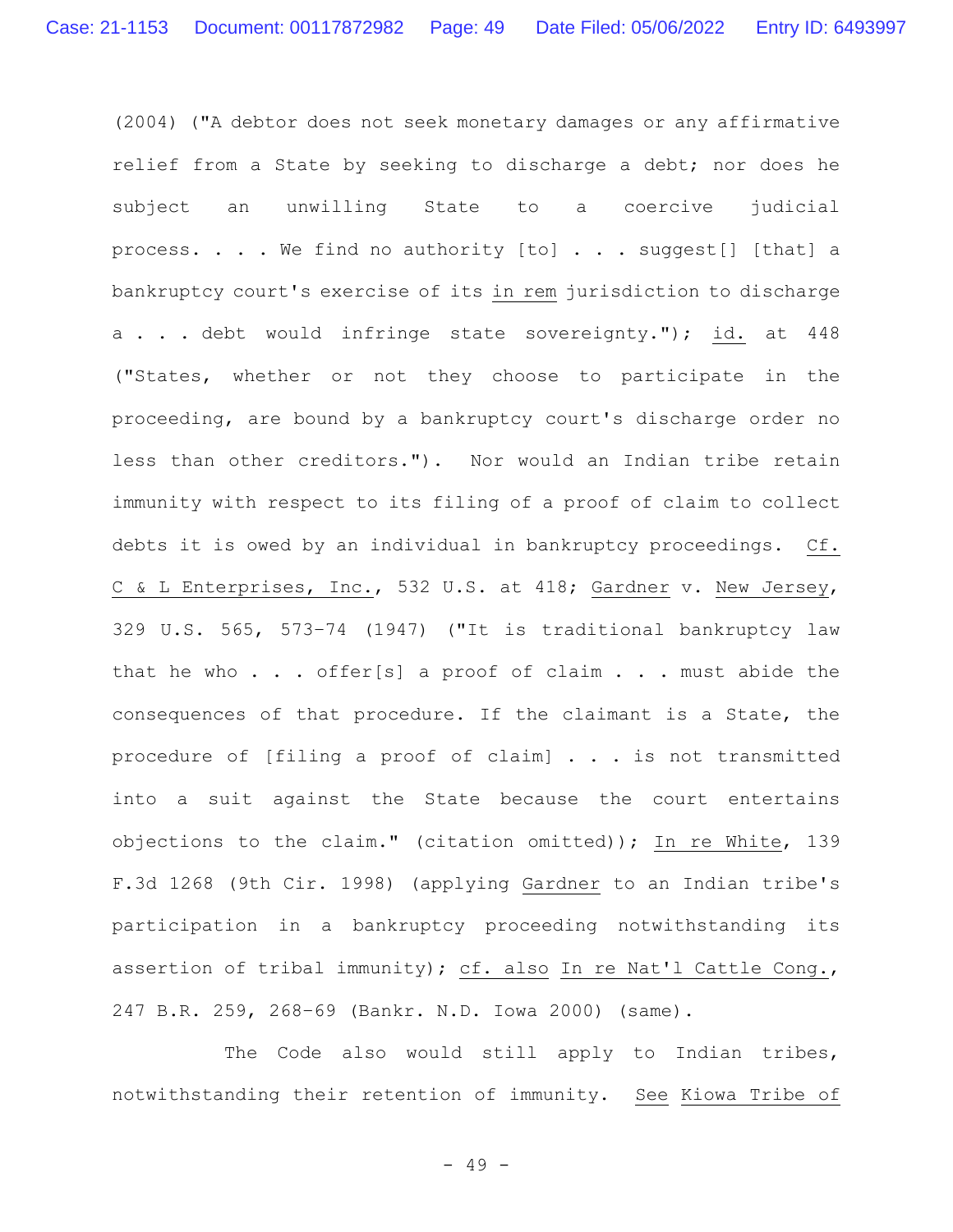Okla., 523 U.S. at 755 (explaining that "[t]here is a difference between the right to demand compliance with [the] law[] and the means available to enforce [it]"); In re Greektown Holdings, 917 F.3d at 461–62 (applying that principle to the Code). Thus, if an Indian tribe were to try to sue to collect a debt in federal court while the debtor was in bankruptcy proceedings under the Code, the automatic stay still would appear to require the proceeding to be dismissed, while equitable relief could also provide an avenue for a debtor to enforce certain provisions of the Code against tribal actors. Bay Mills Indian Cmty., 572 U.S. at 796 (emphasis omitted).

To be sure, the Code does afford benefits to "governmental units" that Indian tribes would be denied if § 101(27) were construed to leave them out. See, e.g., 11 U.S.C. § 523(a) (preventing certain types of debts owed to "governmental units," such as taxes and restitution orders, from being discharged via bankruptcy); id. § 362(b) (permitting "governmental unit[s]" to engage in certain functions despite the automatic stay). But, at the same time, that construction would have the potentially salutary consequence of preserving the potential for tribal businesses to take advantage of the Code's protections for debtors -- a benefit that itself may be no small thing for Indian tribes. See id. § 109 (permitting "person[s]" to file for bankruptcy under Chapters 7 and 11 of the Code); id. § 101(41) (defining "person"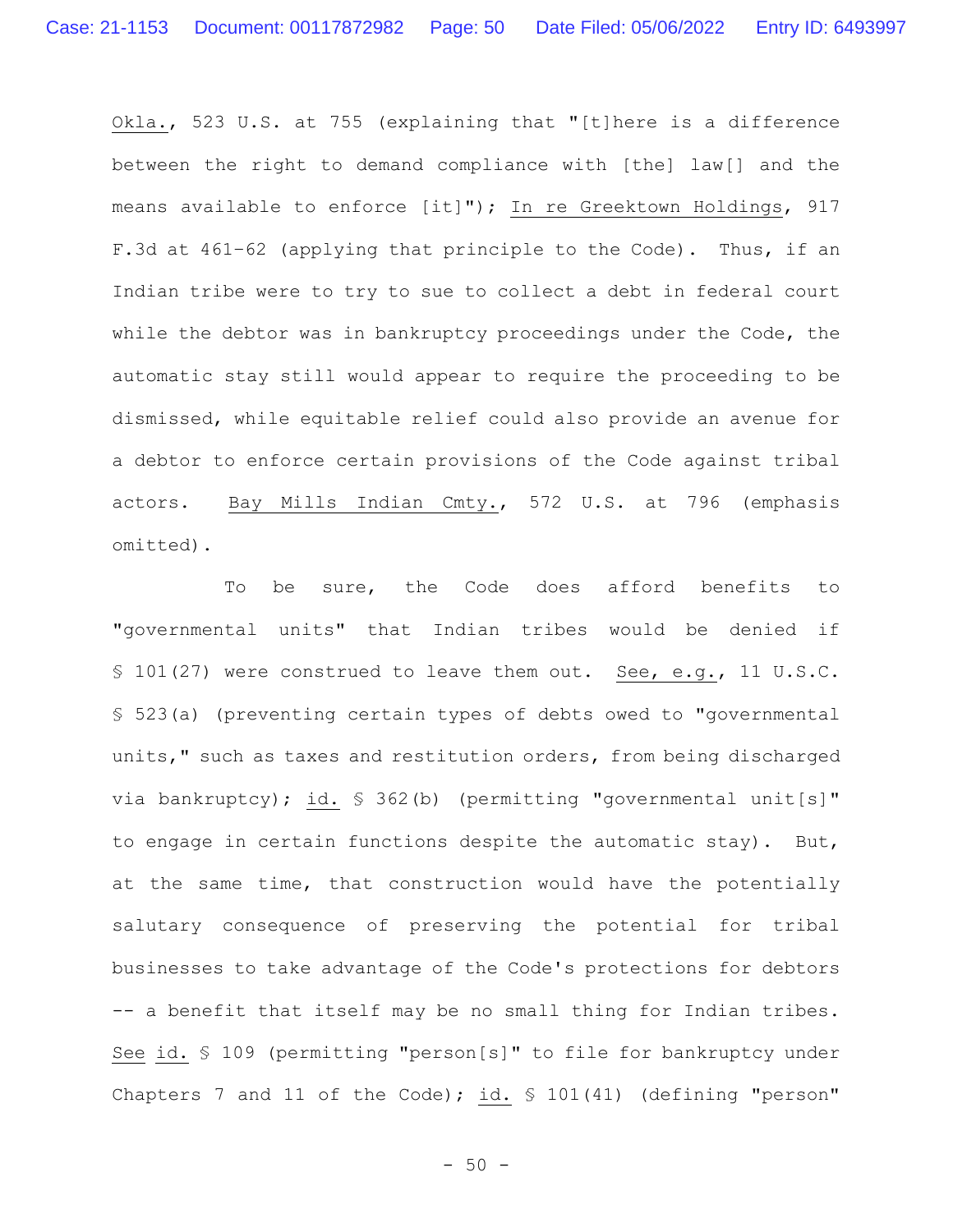to include an "individual, partnership, and corporation, but does not include [a] governmental unit"); Memphis Biofuels, LLC v. Chickasaw Nation Indus., 585 F.3d 917, 921 (6th Cir. 2009) (finding that a tribal business incorporated under § 17 of the Indian Reorganization Act, 25 U.S.C. § 477, was immune from suit as an arm of the tribe); see also Laura N. Coordes, Beyond the Bankruptcy Code: A New Statutory Bankruptcy Regime for Tribal Debtors, 35 Emory Bankr. Dev. J. 363, 377–78 (2019) (explaining that tribal corporations may be able to file for bankruptcy under Chapters 7 or 11 under the Code); R. Spencer Clift III, The Historical Development of American Indian Tribes; Their Recent Dramatic Commercial Advancement; and a Discussion of the Eligibility of Indian Tribes Under the Bankruptcy Code and Related Matters, 27 Am. Indian L. Rev. 177, 224–33 (2007) (same); cf. Bay Mills Indian Cmty., 572 U.S. at 810 (Sotomayor, J., concurring) (noting that Tribe-owned "enterprises in some cases 'may be the only means by which a tribe can raise revenues,'  $\ldots$  due in large part to the insuperable . . . barriers Tribes face in raising revenue through more traditional means" (citation omitted)); Okla. Tax Comm'n, 498 U.S. at 510 (emphasizing Congress's long-standing, "'overriding goal' of encouraging tribal self-sufficiency and economic development" (quoting California v. Cabazon Band of Mission Indians, 480 U.S. 202, 216 (1987))).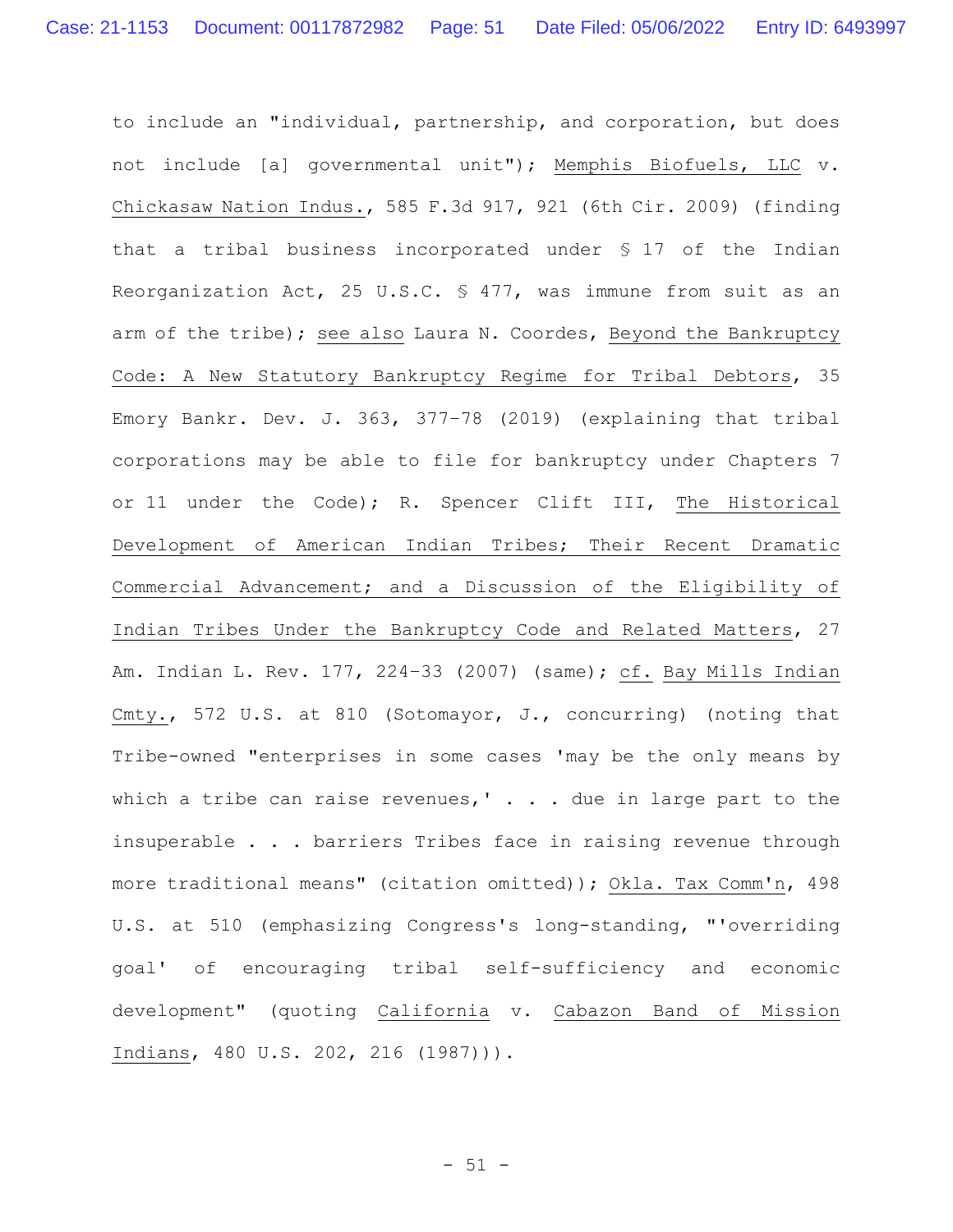Thus, in addition to the textual reasons not to leap too quickly to the conclusion that Congress defined "governmental unit" to include Indian tribes, there are reasons rooted in attention to legislative purpose for not doing so as well. Cf. Santa Clara Pueblo, 436 U.S. at 64 ("Where Congress seeks to promote dual objectives in a single statute, courts must be more than usually hesitant to infer from its silence a cause of action that, while serving one legislative purpose, will disserve the other."). Indeed, insofar as legislative purpose is our concern, it is worth recalling that federal bankruptcy law prior to the Code's enactment in 1978 seemingly permitted tribal corporations to file for bankruptcy, even though states and municipalities could not. See Bankruptcy Act Amendments of 1938 ("Chandler Act"), ch. 575, §§ 1(24), 1(29), 4, 52 Stat. 840, 841–42, 845 (1938). It is worth recalling, too, that federal bankruptcy law at that time also did not treat Indian tribes as governments entitled to priority status for their taxes, even though the United States, states, the District of Columbia, territories, or their instrumentalities all were. See id. at §§ 1(29), 64(4), 52 Stat. at 842, 874.

It is therefore at least somewhat puzzling -- if Congress did intend for § 101(27) to include Indian tribes -- that the legislative history to the Code does not suggest that it is making

 $-52 -$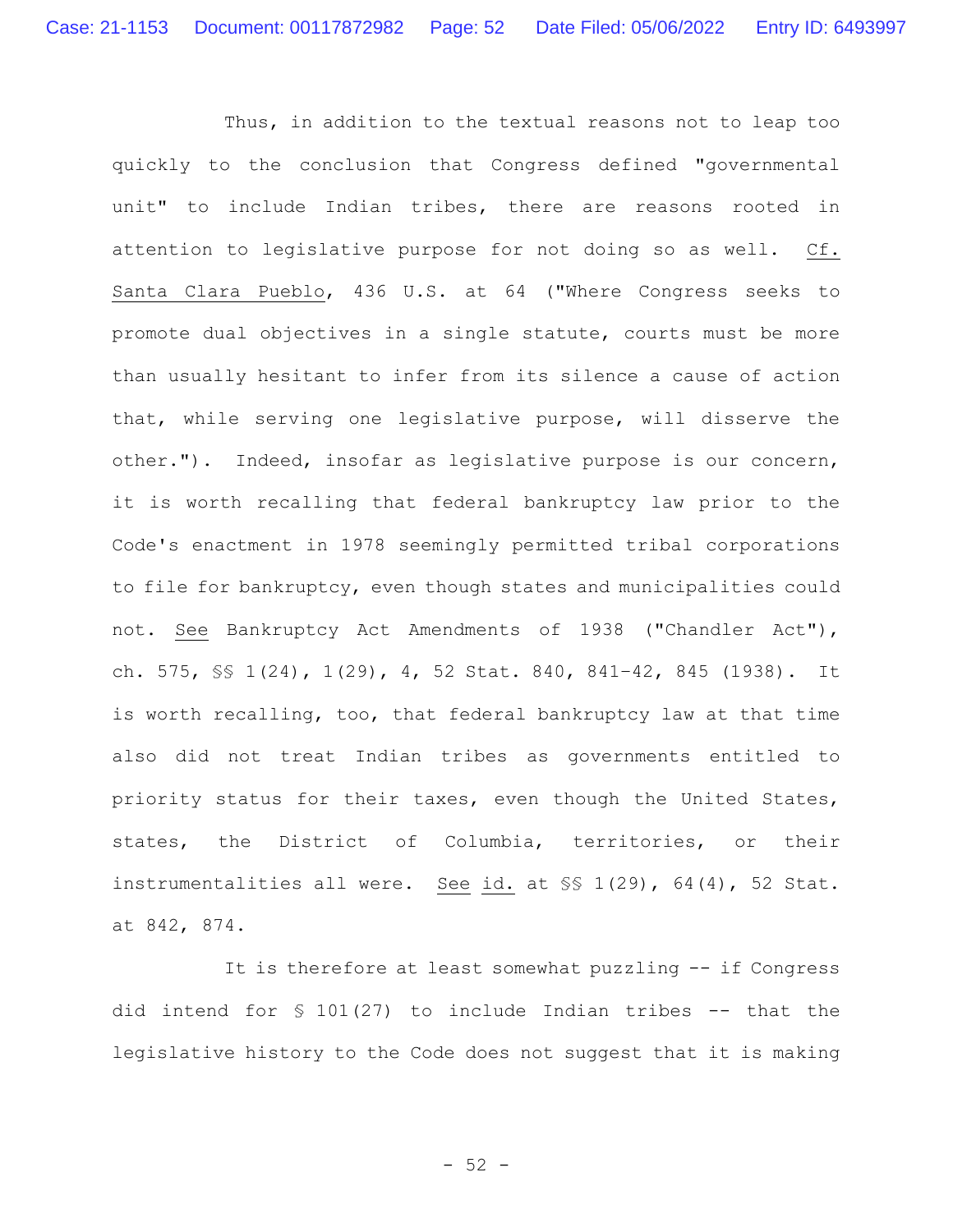any shift in their treatment. In fact, that legislative history makes no relevant mention of Indian tribes at all.<sup>19</sup>

I do not mean to suggest by negative implication, though, that we may rely on surmise about congressional purpose to find an abrogation of a sovereign's immunity to be clear and unequivocal when the relevant legislative text does not otherwise require us

Moreover, the one Bankruptcy Court case that the majority relies on to support the proposition that Congress understood an Indian tribe to be a "domestic government" under § 101(27) at the time of the 1994 amendments to § 106 and thus to have ratified that view by amending § 106, In re Bohm's Inc., No. B-77-1142 PHX VM, 1979 Bankr. LEXIS 895 (Bankr. D. Ariz. 1979), does not do so. It treated the claim the San Carlos Apache Tribe filed to recoup hunting and fishing fees owed to it as being effectively a claim by a federal instrumentality, id. at  $*2$ , by reasoning that because the Tribe was using powers delegated to it by the federal government, it was as if the federal government itself was acting when the Tribe levied those fees, id. at \*9–10.

And, while I am aware of a pair of Bankruptcy Court cases that do treat tribes as suable without their consent under the Code, see In re Sandmar Corp., 12 B.R. 910 (Bankr. D.N.M. 1981); In re Shape, 25 B.R. 356 (Bankr. D. Mont. 1982), each was decided after the enactment of § 101(27) and neither analyzes it in other than conclusory fashion.

<sup>19</sup> None of the majority's examples in which the term "Indian" or "domestic dependent nation" was used in the congressional debate that occurred while the Code was being considered refer to the treatment of Indian tribes under the Code. See, e.g., 123 Cong. Rec. 35447 (Oct. 27, 1977) (statement of Rep. Cohen) (discussing a complicated criminal case in Maine known as the "Indian litigation" that demonstrated that district courts lacked the capacity to manage bankruptcy litigation); 139 Cong. Rec. H8609- 03, H8612 (Oct. 28, 1993) (statement of Rep. Thomas) (using the term during debate of the Lumbee Recognition Act); 124 Cong. Rec. 8380 (Apr. 3, 1978) (statement of Sen. Hatch) (using the term to discuss the status of Indian tribes in the Constitution in the context of discussing a proposed treaty regarding the Panama Canal).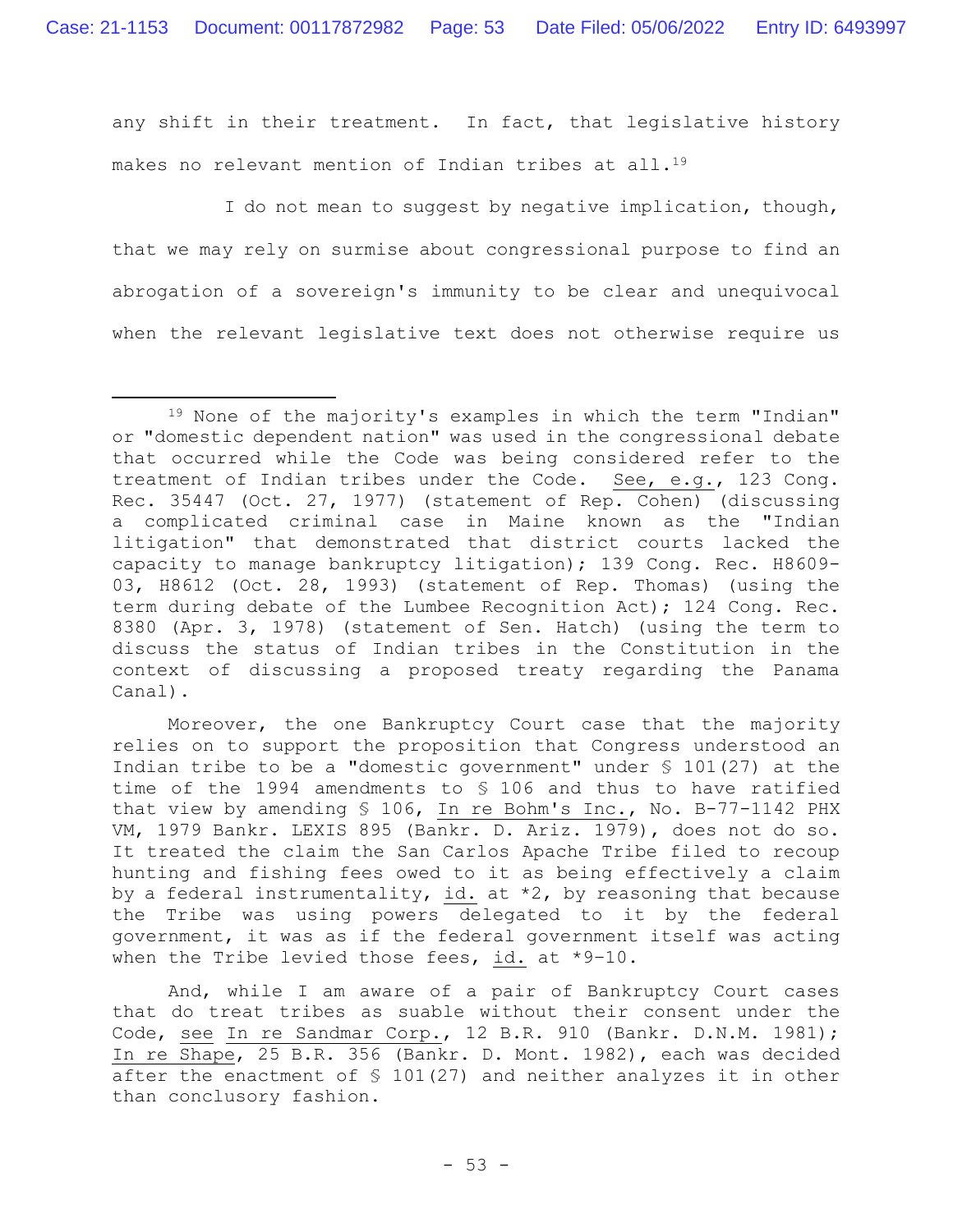to so conclude. In construing the pre-1994 version of § 106 in Hoffman v. Connecticut Department of Income Maintenance, 492 U.S. 96 (1989), the Court made clear that we may not do so, as it explained there that "attempts . . . to construe § 106 in light of the policies underlying the Bankruptcy Code are . . . not helpful in determining whether the command [that sovereign immunity be abrogated only clearly and unequivocally] is satisfied," id. at 104; see also Nordic Village, Inc., 503 U.S. at 33 (expressly relying on the reasoning in Hoffman's plurality opinion). Rather, the Court emphasized, "congressional intent is unmistakably clear in the language of the statute  $\ldots$  [or] it is not, [such that the clear and unequivocal standard] [is] not . . . satisfied." Hoffman, 492 U.S. at 104.

It follows, in my view, that we have no choice but to conclude that § 101(27) does not clearly and unequivocally include Indian tribes, because, as I have explained, its text plausibly may be read not to cover them. I note that, in accord with that conclusion, the Court recently listed examples in which Congress had cut back on tribal immunity in the commercial realm and, in doing so, did not mention the Code, even though the Code would seem to be the example par excellence of such an abrogation -insofar as the Court had understood it to have brought one about. See Kiowa Tribe of Okla., 523 U.S. at 758–59.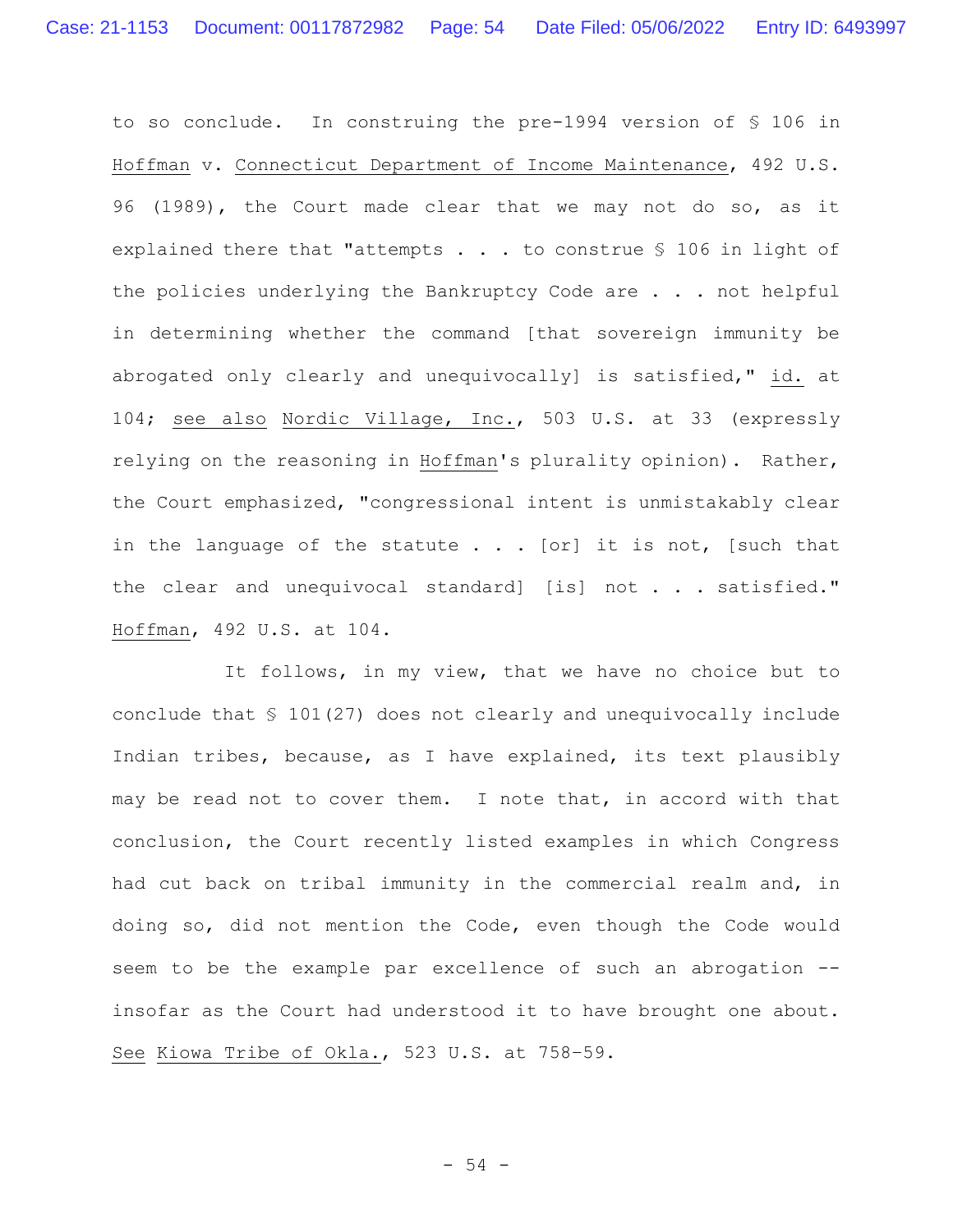**V.**

"The special brand of sovereignty the tribes retain -- both its nature and its extent -- rests in the hands of Congress." Bay Mills Indian Cmty., 572 U.S. at 800. That means that "it is fundamentally [Congress's] job, not ours, to determine whether or how to limit tribal immunity." Id. Therefore, if my construction of "governmental unit" is as antithetical to the purposes of the Code as the majority contends, Congress must amend it, just as Congress did after Hoffman. See also Bay Mills Indian Cmty., 572 U.S. at 794 (cautioning that courts "do[] not revise legislation . . . just because the text as written creates an apparent anomaly" -- even in the context of anomalies arising from a failure to abrogate tribal sovereign immunity).

That is not to say that it is costless for Congress to have to do so. But, I do not see how we can spare Congress that expense here. We are not permitted to anticipate that Congress intends to abrogate tribal immunity any more than we are permitted to anticipate that Congress intends to abrogate the immunity of other sovereigns, whether a State or the United States. And, in contrast to the clarity with which Congress plainly abrogated a "core aspect of [the] sovereignty" of the United States and each of the fifty states in § 101(27), it failed to make clear in that same provision that it has given the kind of thoughtful attention to the sovereignty of Indian tribes that it must before abrogating

 $- 55 -$